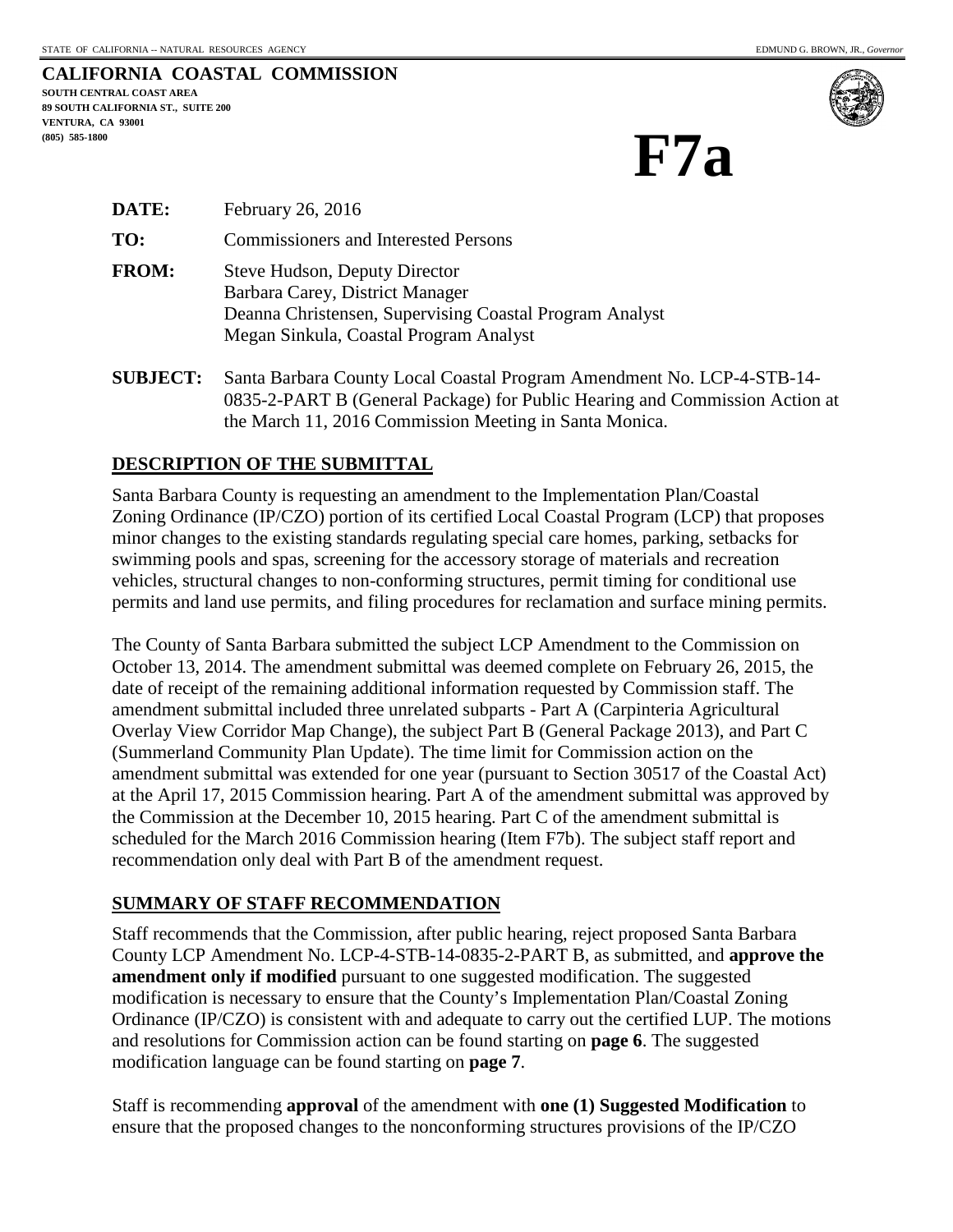address conformance with existing Coastal Land Use Plan (LUP) resource protection policies. The certified IP/CZO provides that a nonconforming structure may be enlarged, extended, moved, or structurally altered only where any such extension, enlargement, etc., complies with the setback, height, lot coverage, and other requirements of the LCP. The only exceptions provided by the certified IP/CZO are for disaster replacement, seismic retrofits, exempt types of repair and maintenance, or where the structure has been declared to be a historical landmark pursuant to a resolution of the Board of Supervisors. The proposed IP/CZO amendment includes 1) a reorganization of the existing language of Section 35-162 (Non-conforming Buildings and Structures) without making substantive changes; and 2) the addition of another exception to allow structural alterations to nonconforming structures that are devoted to a conforming residential use or that is normally or historically accessory to a primary residential use as long as the alteration does not result in a structure that extends beyond the existing exterior, and, if the structure is fifty years old or greater, the County Planning Director has determined that the alteration will not result in a detrimental effect on any potential historical significance of the structure. However, allowing structural alterations to nonconforming structures raises issues regarding consistency with the coastal resource protection policies of the LCP where the nonconforming development adversely impacts coastal resources and structural alterations could extend the life of the structure. Therefore, staff is recommending Suggested Modification One to add language that prohibits structural alterations to nonconforming structures where the nonconforming structure or the structural alteration is inconsistent with any of the coastal resource protection policies of the LCP.

A similar issue is raised by the existing historical landmark exception. The existing IP/CZO indicates that these types of historic structures "may be" modified in addition to being retained. However, the extension of the life of such structures as allowed by this exception may conflict with the LUP policies mandating protection of coastal resources including, but not limited to public access and recreation opportunities, wetlands, environmentally sensitive habitats, shoreline and bluff environments, scenic landscapes and views of the sea. Policies 1-2 and 1-3 of the certified LUP are specifically intended to provide the basis to resolve internal conflicts with regard to interpreting the policies and provisions of the LCP. Where conflicts arise with regard to interpretation of the policies and provisions of the LCP, LUP Policies 1-2 and 1-3 require that the policy most protective of coastal resources shall prevail. While the LCP does provide clear direction on resolving conflicts when all of the policies and provisions are considered, the historical landmark exception for nonconforming structures is not itself clear that coastal resource protection is also a consideration. Although the County is not proposing any substantive changes to this historical landmark exception provision in the IP/CZO, the County is reformatting subsection 1 of Section 35-162 that pertains to this historical landmark exception for nonconforming structures as part of the proposed amendment request. Therefore, the proposed amendment provides an opportunity to provide clarity to applicants, decision-makers, and the public regarding the limitations of the historical landmark exception. As such, staff is recommending Suggested Modification One to clarify that such a historic landmark structure shall not be enlarged, extended, reconstructed, relocated, and/or structurally altered if the nonconforming structure is inconsistent with any coastal resource protection policies or provisions of the LCP (regardless of historic status).

Additionally, the proposed amendment seeks to add language to clarify the existing restrictions placed by the nonconforming structures regulation and the consequences of violating the restrictions. The proposed amendment adds language to clarify that if an existing nonconforming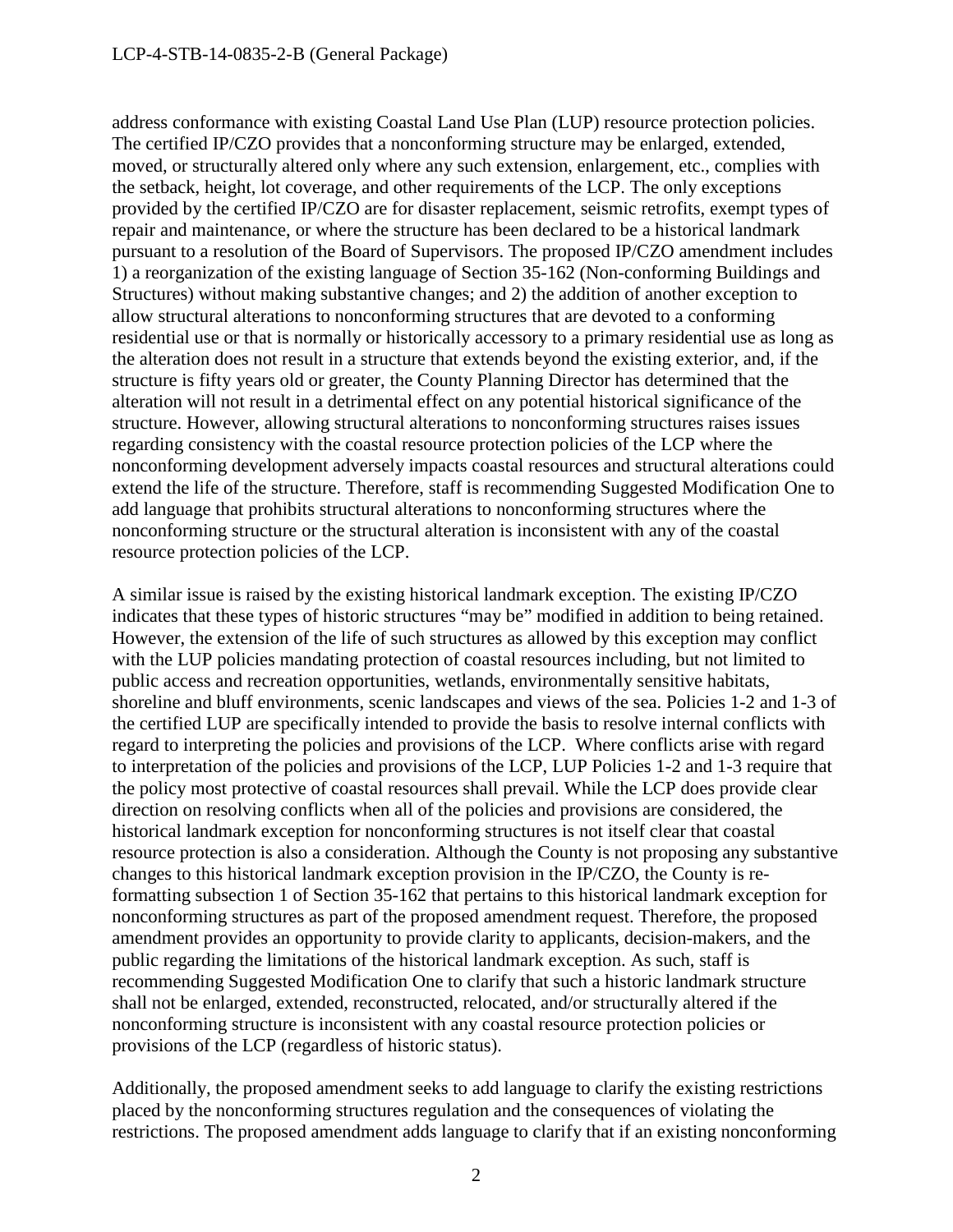structure is altered in violation of the subject restrictions, (1) the structure will no longer be considered nonconforming and the rights to continue the nonconforming structure are terminated, (2) the structure must either be demolished or altered so that it is a conforming structure, and (3) if the owner fails to either demolish the structure or alter the structure to make it a conforming structure, then it will be considered a violation of the zoning ordinances and subject to enforcement.

The proposed amendment also includes a series of minor amendments to regulations for the exterior parking of vehicles and the exterior storage of miscellaneous materials on residentially zoned lots, and seeks to amend the definition of "special care home" to lower the number of permitted clients that may be housed within a special care home on a residentially zoned lot from fourteen to six pursuant to changes in State law requirements. Additionally, the proposed IP/CZO amendment contains minor procedural changes to specify a time limit in the adoption of phasing plans for projects permitted through Conditional Use Permits and Final Development Plans where the development is expected to occur over several years, and to implement recent revisions to the California State Mining and Reclamation Act (SMARA) which include a filing requirement of an Interim Management Plan within ninety days of a surface mine becoming idle and changes to the existing allowances for time extensions for an Interim Management Plan. The proposed IP/CZO amendment also seeks to address yard setback requirements for pool and spa development on interior lots to be consistent with the County's Land Use and Development Code (applicable outside of the coastal zone).<sup>[1](#page-2-0)</sup> The IP/CZO currently prohibits swimming pools and spas (including appurtenant equipment such as filters, heaters, pumps, etc.) from being located in the front or side yard setbacks but allows their location in the rear yard setback provided they are not within five feet of the property line. The proposed IP/CZO amendment adds language requiring ten feet setbacks from all property lines for swimming pools and spas (including appurtenant equipment) on interior lots. These proposed changes conform with and are adequate to carry out the applicable policies of the certified LUP in regards to new development and the protection of coastal resources.

The standard of review for the proposed amendment to the IP/CZO of the certified LCP is that the proposed amendment is in conformance with, and adequate to carry out, the provisions of the LUP portion of the County of Santa Barbara certified Local Coastal Program. All Chapter 3 policies of the Coastal Act have been incorporated in their entirety in the certified County LUP as guiding policies pursuant to Policy 1-1 of the LUP. For the reasons described in this report, the proposed IP/CZO amendment, only if modified as suggested, is consistent with and adequate to carry out the provisions of the LUP with respect to the protection of coastal resources.

**Additional Information:** Please contact Megan Sinkula at the South Central Coast District Office of the Coastal Commission at (805) 585-1800 or 89 S. California St., Second Floor, Ventura, CA 93001

 $\overline{a}$ 

<span id="page-2-0"></span> $<sup>1</sup>$  Interior lots are lots positioned such that they front only on one street and are not side adjacent to any streets.</sup>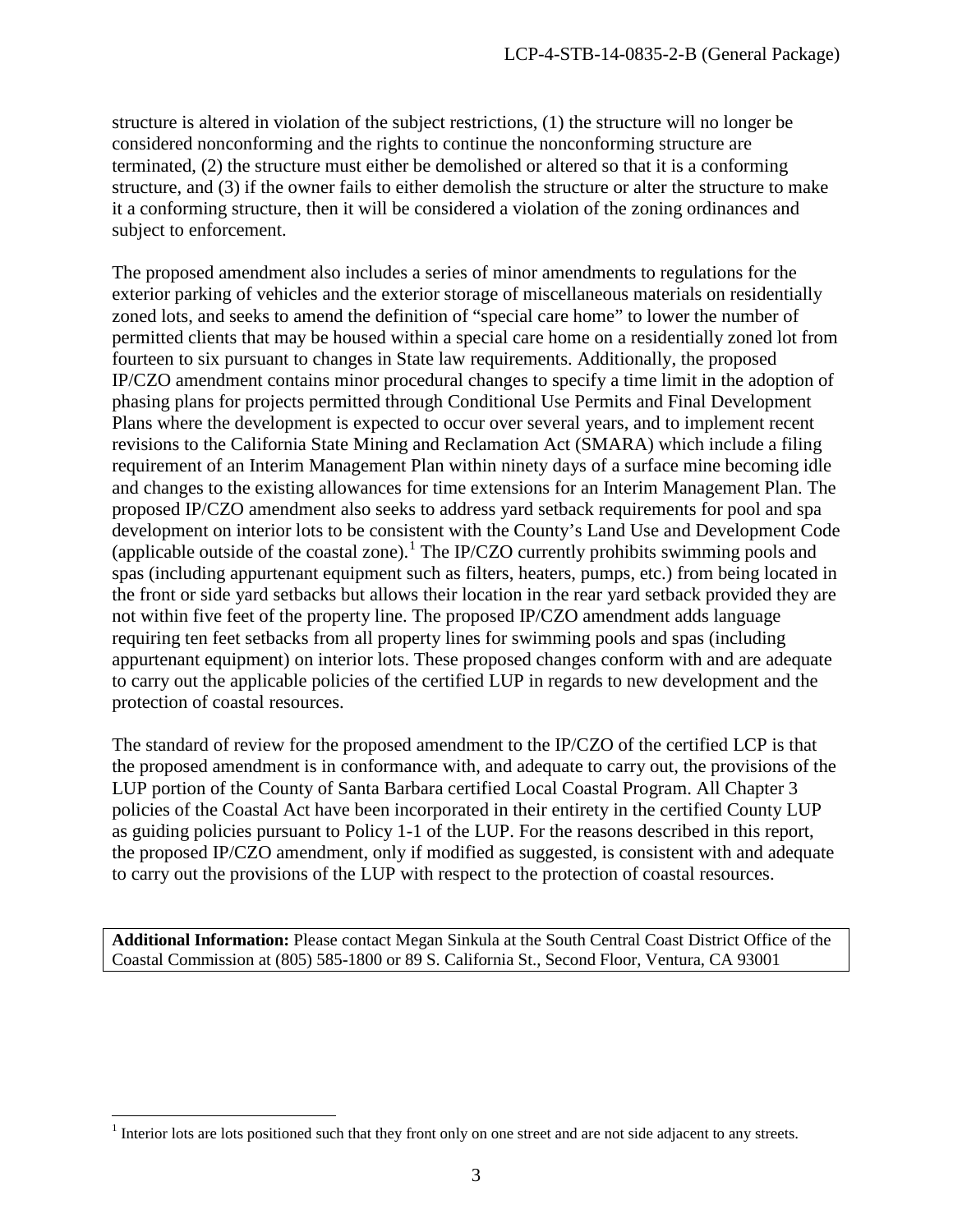# **TABLE OF CONTENTS**

| I.                                |                                                                                                                              |  |
|-----------------------------------|------------------------------------------------------------------------------------------------------------------------------|--|
| $A_{\cdot}$                       |                                                                                                                              |  |
| <b>B.</b>                         |                                                                                                                              |  |
| $\mathcal{C}$ .                   |                                                                                                                              |  |
|                                   | II. STAFF RECOMMENDATION, MOTIONS, AND RESOLUTIONS ON THE<br><b>IMPLEMENTATION PLAN/COASTAL ZONING ORDINANCE AMENDMENT 6</b> |  |
| $\mathsf{A}$                      |                                                                                                                              |  |
| <sub>R</sub>                      |                                                                                                                              |  |
|                                   | III. SUGGESTED MODIFICATIONS ON THE IMPLEMENTATION PLAN/COASTAL                                                              |  |
|                                   | IV. FINDINGS FOR DENIAL AS SUBMITTED AND APPROVAL OF THE<br><b>IMPLEMENTATION PLAN/COASTAL ZONING ORDINANCE AMENDMENT IF</b> |  |
|                                   |                                                                                                                              |  |
|                                   |                                                                                                                              |  |
| 1.                                |                                                                                                                              |  |
| 2.                                |                                                                                                                              |  |
| $\mathbf{V}_{\boldsymbol{\cdot}}$ |                                                                                                                              |  |

## **EXHIBITS**

Exhibit 1. Proposed Amendment Language (strikeout and underline) Exhibit 2. Santa Barbara County Ordinance No. 4884 Exhibit 3. Santa Barbara County Board of Supervisors Resolution 14-04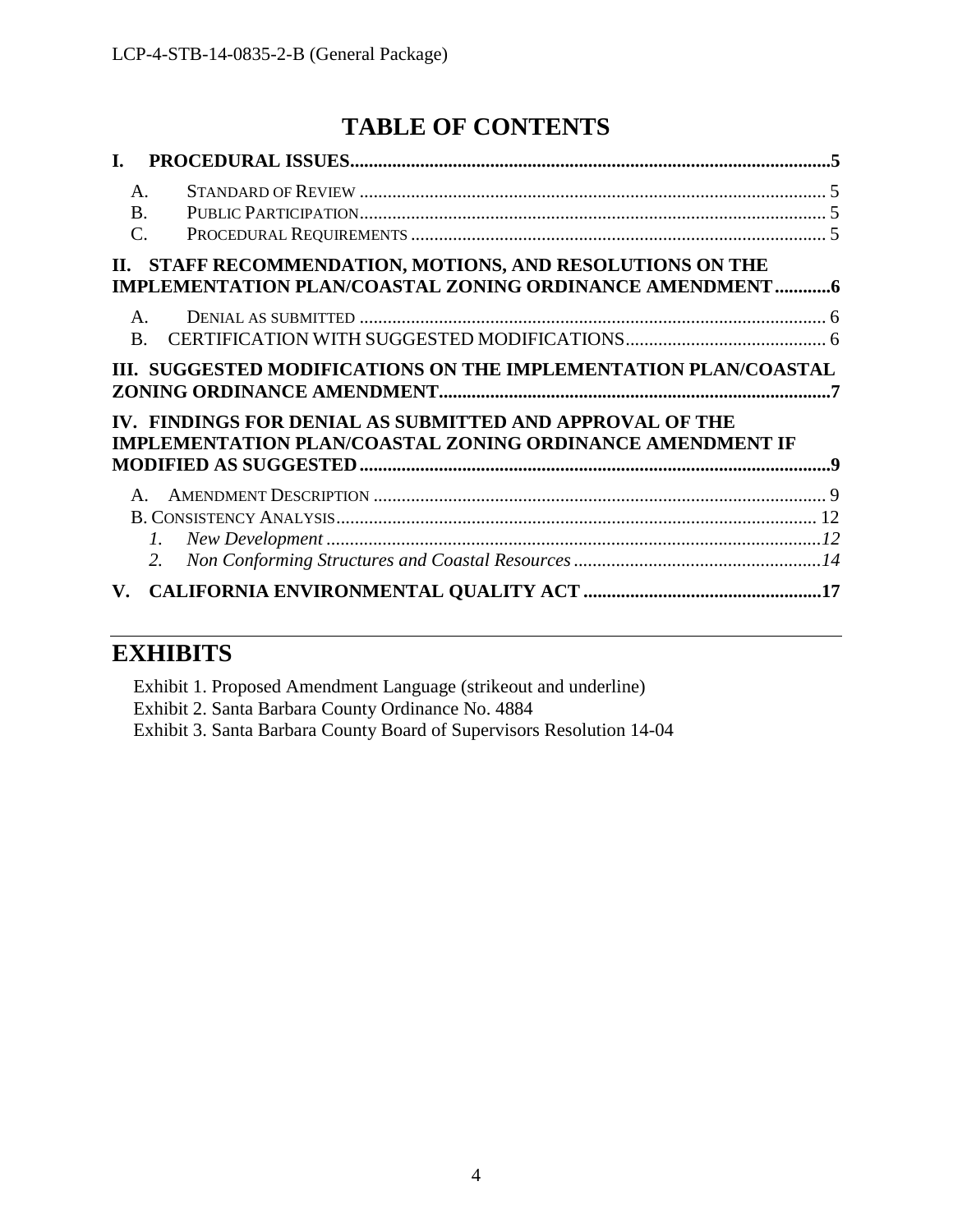# <span id="page-4-0"></span>**I. PROCEDURAL ISSUES**

## <span id="page-4-1"></span>**A. STANDARD OF REVIEW**

The Coastal Act provides:

*The local government shall submit to the Commission the zoning ordinances, zoning district maps, and, where necessary, other implementing actions that are required pursuant to this chapter...* 

*The Commission may only reject ordinances, zoning district maps, or other implementing action on the grounds that they do not conform with, or are inadequate to carry out, the provisions of the certified land use plan. If the Commission rejects the zoning ordinances, zoning district maps, or other implementing actions, it shall give written notice of the rejection, specifying the provisions of the land use plan with which the rejected zoning ordinances do not conform, or which it finds will not be adequately carried out, together with its reasons for the action taken. (California Public Resources Code § 30513)* 

The standard of review for the proposed Amendment to the Implementation Plan/Coastal Zoning Ordinance (IP/CZO) of the certified Local Coastal Program (LCP), pursuant to Sections 30513 and 30514 ("proposed amendments to a certified [LCP] shall be submitted to, and processed by, the commission in accordance with the applicable procedures … specified in Sections 30512 and 30513…") of the Coastal Act, is that the Commission must approve it unless the proposed amendment is not in conformance with, or is inadequate to carry out, the provisions of the Land Use Plan (LUP) portion of the certified Santa Barbara County LCP. All Chapter 3 policies of the Coastal Act have been incorporated in their entirety in the certified County LUP as guiding policies pursuant to Policy 1-1 of the LUP.

# <span id="page-4-2"></span>**B. PUBLIC PARTICIPATION**

Section 30503 of the Coastal Act requires public input in preparation, approval, certification and amendment of any LCP. The County held a series of public hearings (Montecito Planning Commission Hearings on 10/16/13, 11/20/13 and 1/22/14, County Planning Commission Hearings on 10/30/13 and 2/12/14, and a Board of Supervisors Hearing on 4/15/14) and written and verbal comments were received from the members of the public regarding the Amendment. The hearings were noticed to the public consistent with Section 13515 of Title 14 of the California Code of Regulations. Notice of the subject Amendment has been distributed to all known interested parties.

# <span id="page-4-3"></span>**C. PROCEDURAL REQUIREMENTS**

Pursuant to Section 13551(b) of Title 14 of the California Code of Regulations ("14 CCR"), the County, by resolution, may submit a LCP amendment that will either require formal local government adoption after the Commission approval, or is an amendment that will take effect automatically upon the Commission's approval pursuant to Public Resources Code Sections 30512, 30513, and 30519. The Santa Barbara County Board of Supervisors submittal specified that this Amendment shall take effect automatically after Commission action. In this case, because staff is recommending this approval subject to a suggested modification by the Commission, if the Commission approves this Amendment as recommended, the County must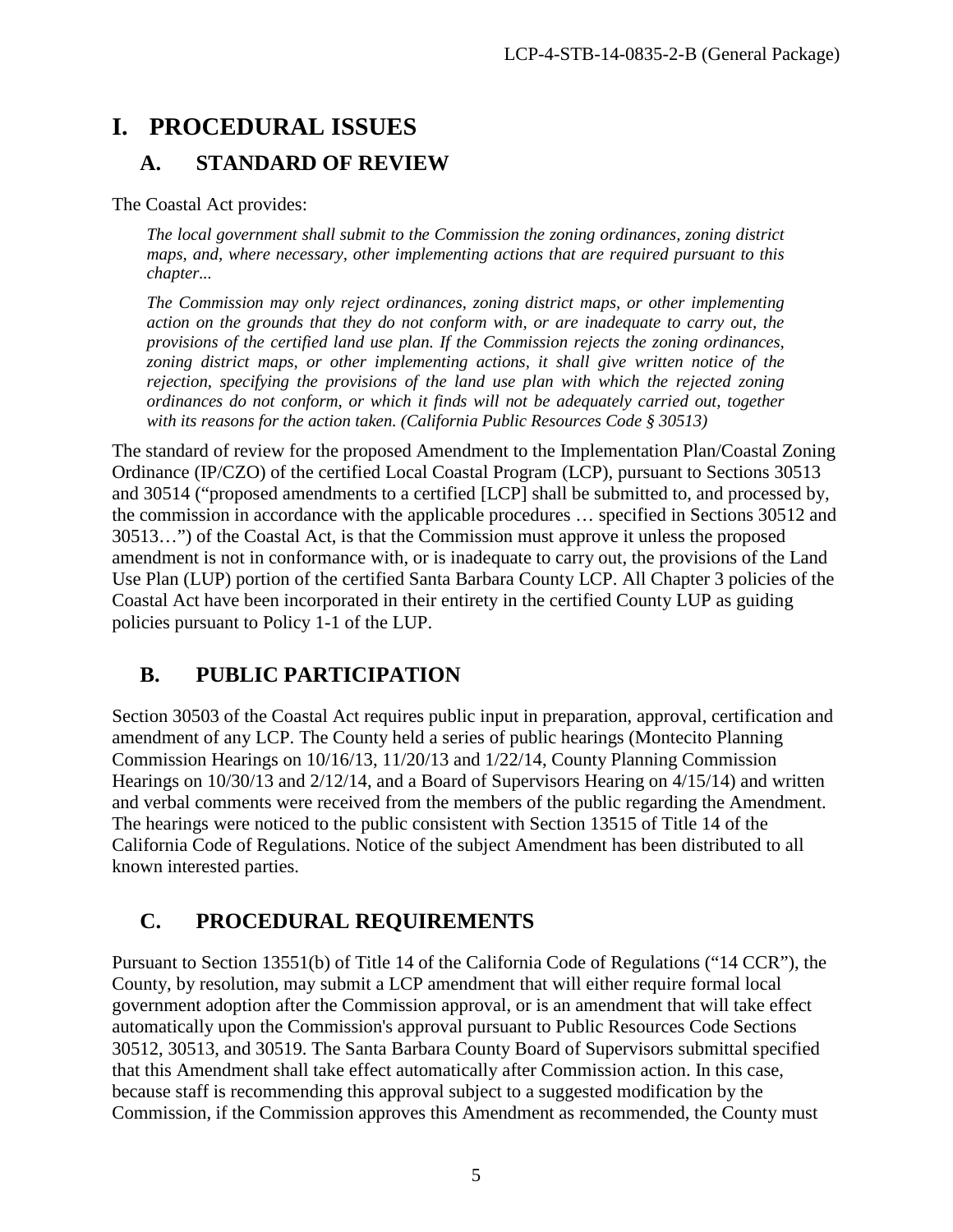LCP-4-STB-14-0835-2-B (General Package)

act to accept the certified suggested modification within six months from the date of Commission action in order for the Amendment to become effective (14 CCR §§ 13544, 13555(b), and Section 13542(b)). Pursuant to Section 13544, the Executive Director shall determine whether the County's action is adequate to satisfy all requirements of the Commission's certification order and report on such adequacy to the Commission. If the Commission denies the LCP Amendment, as submitted, no further action is required by either the Commission or the County.

# <span id="page-5-0"></span>**II. STAFF RECOMMENDATION, MOTIONS, AND RESOLUTIONS ON THE IMPLEMENTATION PLAN/COASTAL ZONING ORDINANCE AMENDMENT**

Following public hearing, staff recommends the Commission adopt the following resolution and findings. The appropriate motion to introduce the resolution and a staff recommendation is provided just prior to the resolution.

## <span id="page-5-1"></span>**A. DENIAL AS SUBMITTED**

## **MOTION I:** *I move that the Commission reject the County of Santa Barbara Implementation Plan/Coastal Zoning Ordinance Amendment LCP-4- STB-14-0835-2-PART B as submitted.*

## **STAFF RECOMMENDATION OF REJECTION:**

Staff recommends a **YES** vote. Passage of this motion will result in rejection of Implementation Program and the adoption of the following resolution and findings. The motion passes only by an affirmative vote of a majority of the Commissioners present.

## **RESOLUTION TO DENY CERTIFICATION OF THE IMPLEMENTATION PROGRAM AMENDMENT AS SUBMITTED:**

The Commission hereby denies certification of the County of Santa Barbara Implementation Program/Coastal Zoning Ordinance Amendment LCP-4-STB-14-0835-2-PART B as submitted and adopts the findings set forth below on grounds that the Implementation Program as submitted does not conform with, and is inadequate to carry out, the provisions of the certified Land Use Plan. Certification of the Implementation Program amendment would not meet the requirements of the California Environmental Quality Act as there are feasible alternatives and mitigation measures that would substantially lessen the significant adverse impacts on the environment that will result from certification of the Implementation Program amendment as submitted.

## <span id="page-5-2"></span>**B. CERTIFICATION WITH SUGGESTED MODIFICATIONS**

**MOTION II:** *I move that the Commission certify the Implementation Program Amendment LCP-4-STB-14-0835-2-PART B for Santa Barbara County if it is modified as suggested in this staff report.*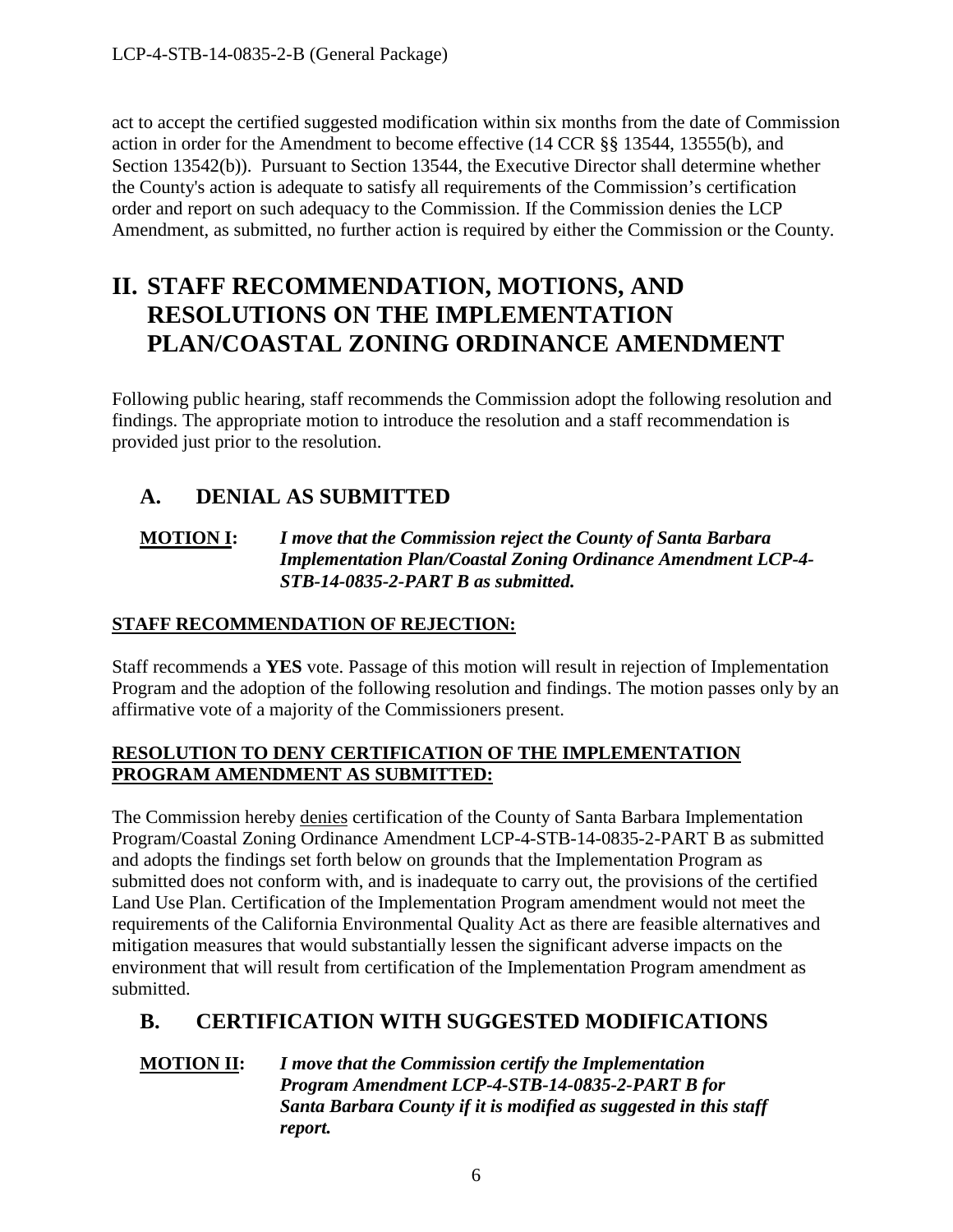## **STAFF RECOMMENDATION TO CERTIFY WITH SUGGESTED MODIFICATIONS:**

Staff recommends a **YES** vote. Passage of this motion will result in certification of the Implementation Program amendment with a suggested modification and the adoption of the following resolution and findings. The motion passes only by an affirmative vote of a majority of the Commissioners present.

## **RESOLUTION TO CERTIFY THE IMPLEMENTATION PROGRAM WITH SUGGESTED MODIFICATIONS:**

The Commission hereby certifies the Implementation Program Amendment for Santa Barbara County if modified as suggested and adopts the findings set forth below on grounds that the Implementation Program with the suggested modification conforms with, and is adequate to carry out, the provisions of the certified Land Use Plan. Certification of the Implementation Program if modified as suggested complies with the California Environmental Quality Act, because either 1) feasible mitigation measures and/or alternatives have been incorporated to substantially lessen any significant adverse effects of the Implementation Program on the environment, or 2) there are no further feasible alternatives and mitigation measures that would substantially lessen any significant adverse impacts on the environment.

# <span id="page-6-0"></span>**III.SUGGESTED MODIFICATIONS ON THE IMPLEMENTATION PLAN/COASTAL ZONING ORDINANCE AMENDMENT**

The staff recommends the Commission certify the following, with the modifications as shown below. The County's proposed amendment language to the certified Implementation Plan/Coastal Zoning Ordinance is shown in straight type. Language recommended by Commission staff to be added to the proposed amendment is shown in double underline.

## **SUGGESTED MODIFICATION 1**

**Subsection 1(a) of Section 35-162, Nonconforming Structures and Uses, shall be modified as follows:** 

- **1. Structural change, enlargement, or extension.**
	- **a. Enlargements or extensions allowed in limited circumstances.** 
		- **1)** Except as listed below or otherwise provided in this Article, a nonconforming structure shall not be enlarged, extended, moved, or structurally altered unless the enlargement, extension, etc., complies with the height, lot coverage, setback, and other requirements of this Article.
		- **2) Allowed structural alterations.**
			- **a) Seismic retrofits allowed.** Seismic retrofits as defined in Section 35-58 (Definitions) and in compliance with Section 35- 169.2 (Applicability) may be allowed but shall be limited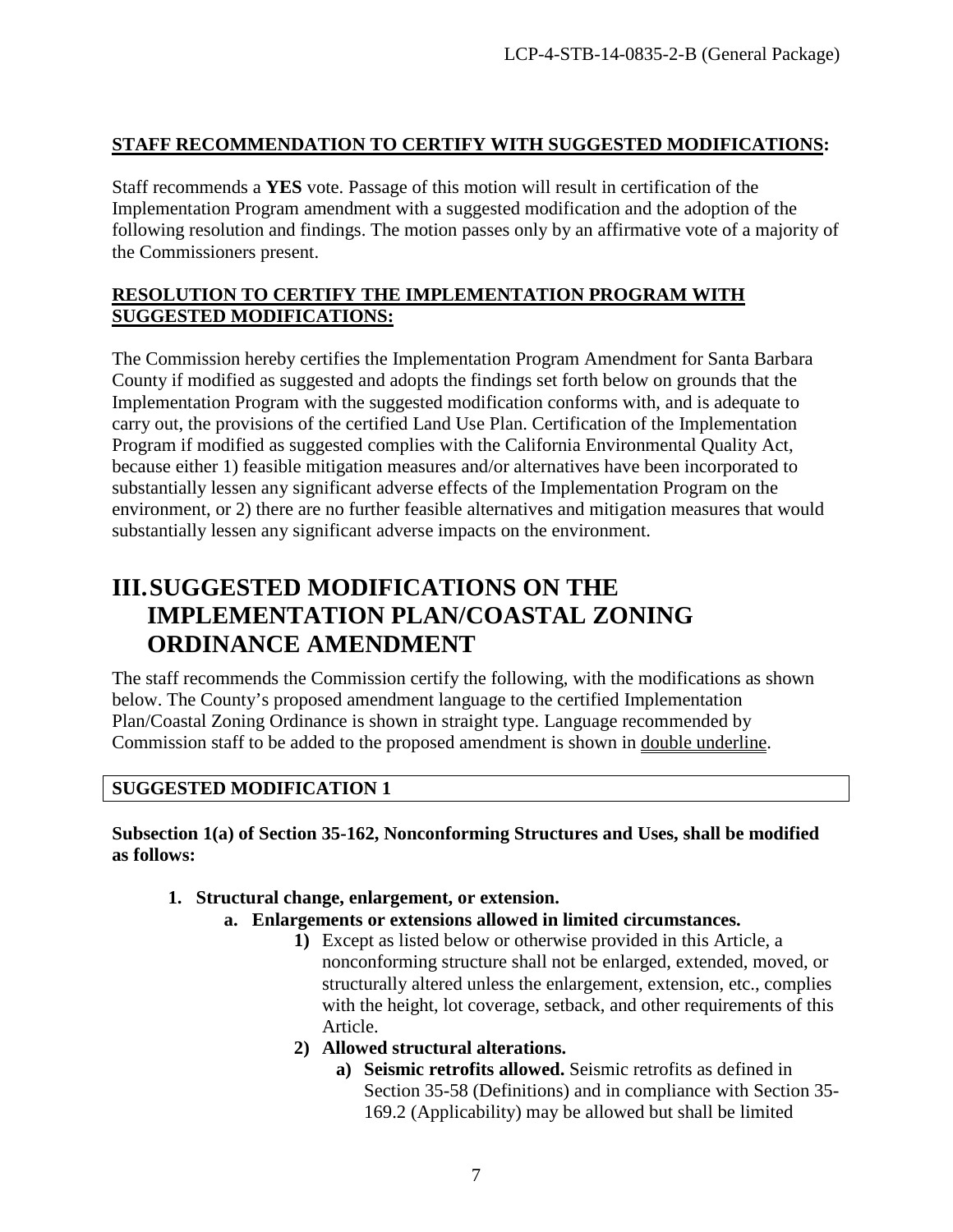exclusively to compliance with earthquake safety standards and other applicable Building Code requirements, including State law (e.g., Title 24, California Code of Regulations).

- **b) Normal maintenance and repair.** Normal maintenance and repair may occur provided no structural alterations are made.
- **c) Historical landmarks.** A structure that has been declared to be a historical landmark in compliance with a resolution of the Board may be enlarged, extended, reconstructed, relocated, and/or structurally altered provided the County Historical Landmarks Advisory Commission has reviewed and approved the proposed structural alterations and has determined that the proposed structural alterations will help to preserve and maintain the landmark in the long-term. However, such a structure shall not be enlarged, extended, reconstructed, relocated, and/or structurally altered if the nonconforming structure is inconsistent with any coastal resource protection policies of the LCP (regardless of historic status).
- **d) Conforming residential uses and residential accessory uses.**  A nonconforming structure that is devoted to a conforming residential use or that is normally or historically accessory to the primary residential use may be structurally altered in a manner that is not otherwise allowed in compliance with Subsection 1.a.1, above, provided that the alteration does not result in a structure that extends beyond the existing exterior, and, for structures that are 50 years old or greater, the Director determines that the alteration will not result in a detrimental effect on any potential historical significance of the structure. However, structural alterations to a nonconforming structure shall be prohibited if the nonconforming structure and/or the structural alterations are inconsistent with any coastal resource protection policies of the LCP.
- **3) Permit required.** The issuance of a Coastal Development Permit in compliance with Section 35-169 (Coastal Development Permits) or Land Use Permit in compliance with Section 35-178 (Land Use Permits), as applicable, is required prior to the commencement of any structural alteration allowed in compliance with Subsections 1.a.1 or 1.a.2, above, unless the alteration is determined to be exempt in compliance with Section 35-169.2 (Applicability).
- **4) Accessory living quarters.** No living quarters may be extended into an accessory structure located in the required front, side, or rear setbacks by any addition or enlargement.
- **5) Loss of nonconforming status.** 
	- **a)** An existing nonconforming structure that is enlarged, extended, moved, reconstructed, or structurally altered in violation of Subsection 1.a, above, shall no longer be considered to be nonconforming and the rights to continue the nonconforming structure shall terminate unless the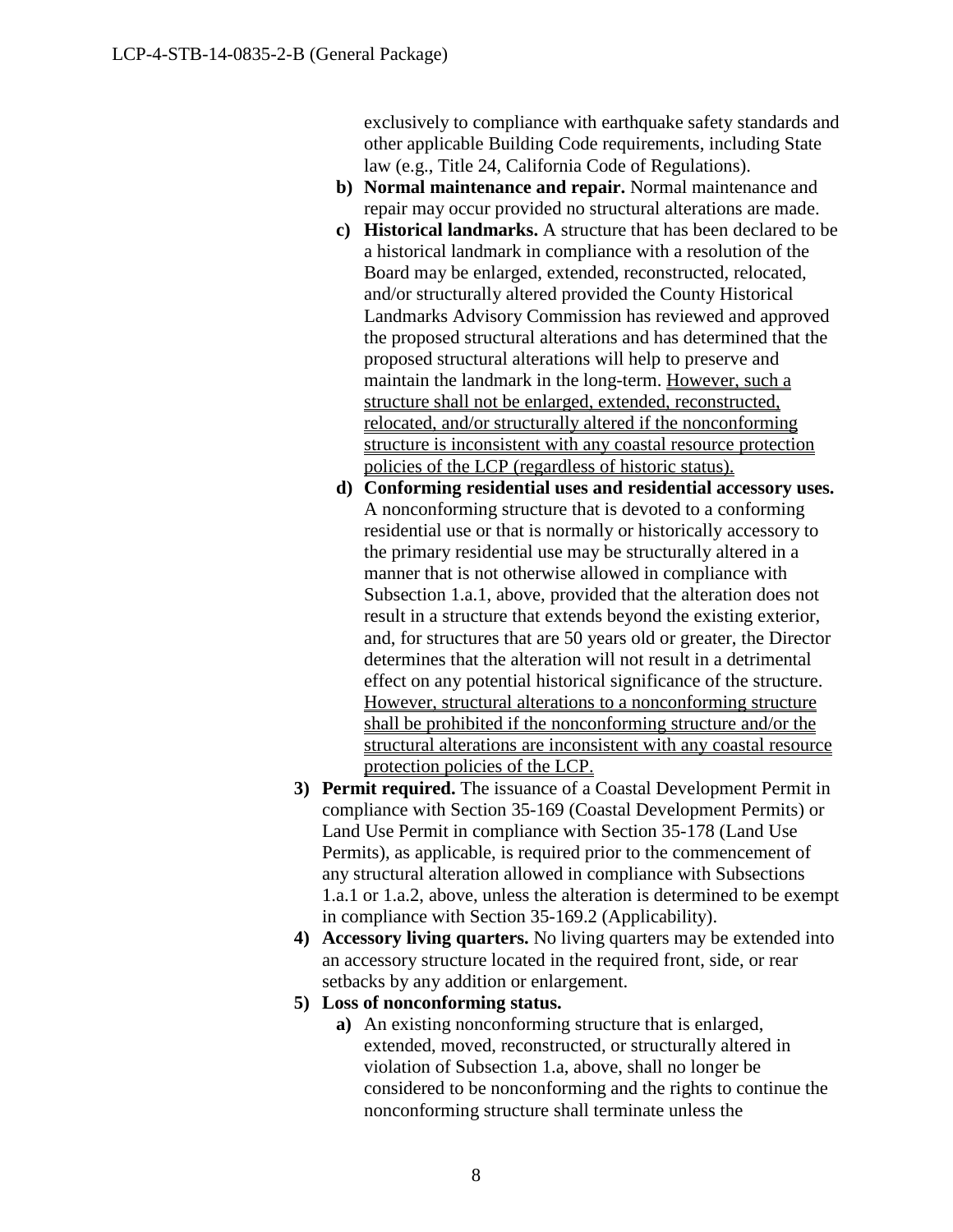enlargement, extension, moving, reconstruction, or structural alteration is specifically allowed by this Article.

**b)** If the rights to continue the nonconforming structure are terminated then the structure shall either be demolished or altered so that the structure may be considered a conforming structure. Failure by the owner to either demolish the structure or alter the structure so that it may be considered a conforming structure shall be considered a violation of this Article and subject to enforcement and penalties in compliance with Section 35-185 (Enforcement, Legal Procedures, and Penalties).

# <span id="page-8-0"></span>**IV.FINDINGS FOR DENIAL AS SUBMITTED AND APPROVAL OF THE IMPLEMENTATION PLAN/COASTAL ZONING ORDINANCE AMENDMENT IF MODIFIED AS SUGGESTED**

The following findings support the Commission's denial of the Implementation Plan/Coastal Zoning Ordinance amendment as submitted, and approval of the amendment if modified as suggested. The Commission hereby finds and declares as follows:

## <span id="page-8-1"></span>**A. AMENDMENT DESCRIPTION**

Santa Barbara County is requesting an amendment to the Implementation Plan/Coastal Zoning Ordinance (IP/CZO) portion of its certified Local Coastal Program (LCP) that proposes minor changes to the existing standards regulating special care homes, parking, setbacks for swimming pools and spas, screening for the accessory storage of materials and recreation vehicles, structural changes to non-conforming structures, permit timing for conditional use permits and land use permits, and filing procedures for reclamation and surface mining permits.

The full text of the County's proposed changes to the IP/CZO are included as **Exhibit 1** of this report, and are summarized below:

## 1. Special Care Homes

The proposed amendment includes changes to the definition and regulations regarding Special Care Homes. Special Care Homes are defined as residential homes providing non-medical care and supervision. These facilities include, but are not limited to, group homes for children, transitional homes such as those dedicated to substance abuse and recovery, adult residential homes, supported housing, residential care facilities for the elderly and handicapped, and foster homes. The proposed IP/CZO amendment would reduce the number of permitted persons that may reside within a special care home as a residential use from fourteen to six, consistent with changes in State law requirements.

## 2. Parking Regulations

This amendment includes a series of minor changes to regulations for the exterior parking of vehicles on residentially zoned lots. This amendment adds recreational vehicles to the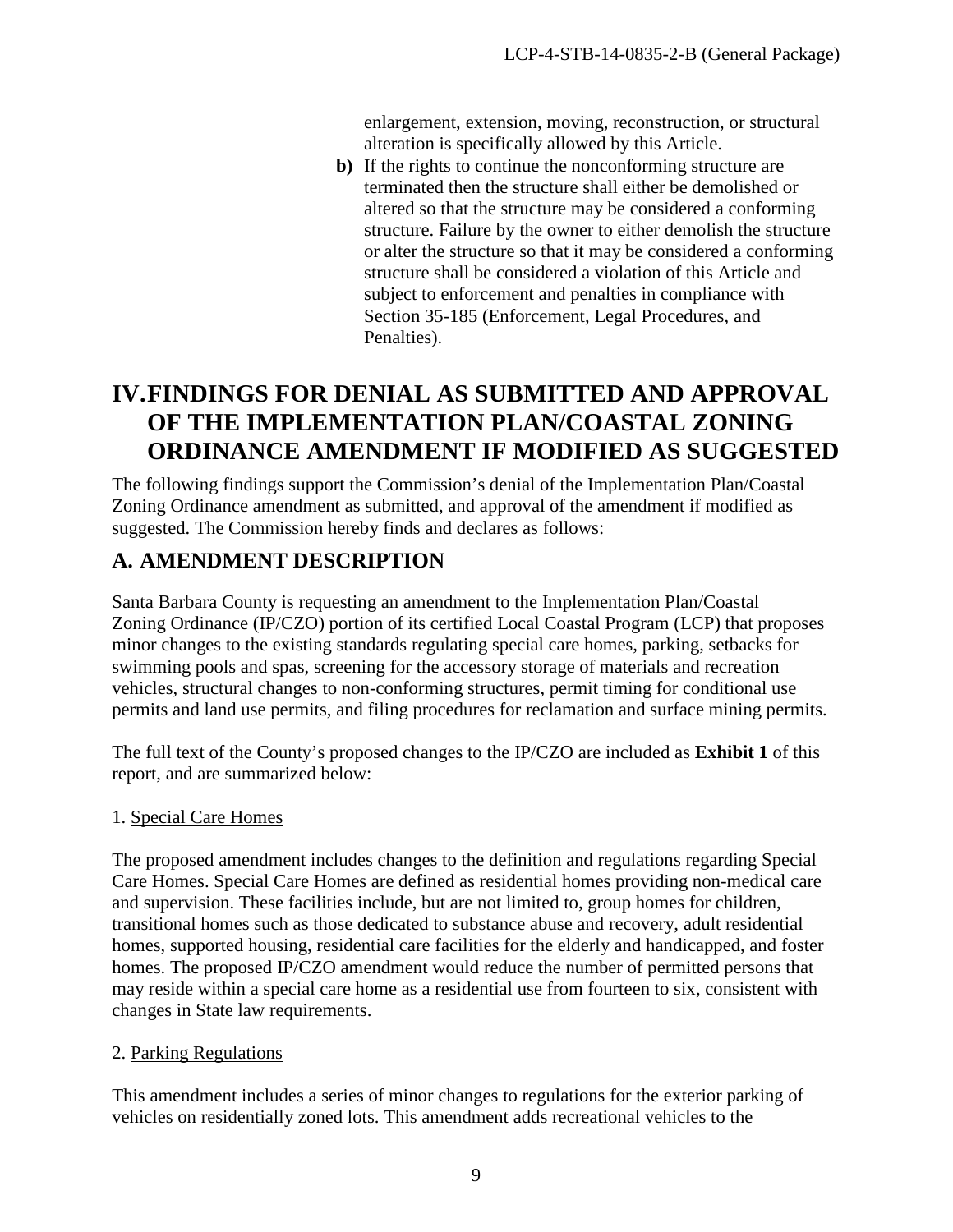regulations that govern the number and location of vehicles that may be parked outside of a fully enclosed or fully screened structure. Additionally, the amendment clarifies that car covers (i.e. fabric shelters, tarps, etc.) do not satisfy the requirement that certain vehicles shall not be visible from any adjoining lot, public road or other public use area. The amendment adds masonry pavers and pervious materials to the list of allowable construction materials for the construction of driveways and parking areas. The proposed amendment also includes regulations for inoperative motor vehicles such as screening and registration requirements, limitations on number, and parking regulations to prevent parking impacts on adjacent residential uses and the discharge of pollutants.

## 3. Swimming Pool and Spa Setbacks

The proposed IP/CZO amendment also seeks to address yard setback requirements for pool and spa development on interior lots to be consistent with the County's Land Use and Development Code (applicable outside of the coastal zone).<sup>[2](#page-9-0)</sup> The IP/CZO currently prohibits swimming pools and spas (including appurtenant equipment such as filters, heaters, pumps, etc.) from being located in the front or side yard setbacks but allows their location in the rear yard setback provided they are not within five feet of the property line. The proposed IP/CZO amendment adds language requiring ten feet setbacks from all property lines for swimming pools and spas (including appurtenant equipment) on interior lots.

## 4. Screening Requirements for the Accessory Storage of Materials

This amendment includes minor changes to regulations for the exterior storage of miscellaneous materials on residentially zoned lots. The existing IP/CZO requires exterior storage areas to be screened by enclosing the storage area within a six-foot high solid wood fence or masonry wall. However, this requirement has been interpreted to require a perimeter fence around the lot rather than a screening fence around the storage area. As such, this amendment clarifies that the required screening fence must be located in close proximity to the materials being stored so as to effectively screen the storage area.

## 5. Structural Changes to Non-Conforming Structures

Nonconforming structures are defined in the County's IP/CZO as structures that were lawful at the time of construction but which do not conform to the present regulations, including but not limited to height, location, lot coverage or setbacks. The IP/CZO currently states that if a structure is conforming as to use but nonconforming as to setbacks, height, lot coverage, or other requirements, that structure may remain so long as it is otherwise lawful. The IP/CZO does, however, discourage the long-term continuation of such structures by prohibiting, except in a limited set of circumstances, structural changes and alterations to the nonconforming structure as these alterations prolong the usable life of the structure and the nonconformity. The IP/CZO currently allows a nonconforming structure to be enlarged, extended, moved, or structurally altered provided that any such extension, enlargement, etc. complies with the requirements of the LCP, and a nonconforming structure may be structurally altered if it qualifies as a seismic retrofit, disaster replacement, exempt type of repair and maintenance, or structural alteration that would help to preserve and maintain the structure as a designated historical landmark.

<span id="page-9-0"></span> $\overline{a}$ <sup>2</sup> Interior lots are lots positioned such that they front only on one street and are not side adjacent to any streets.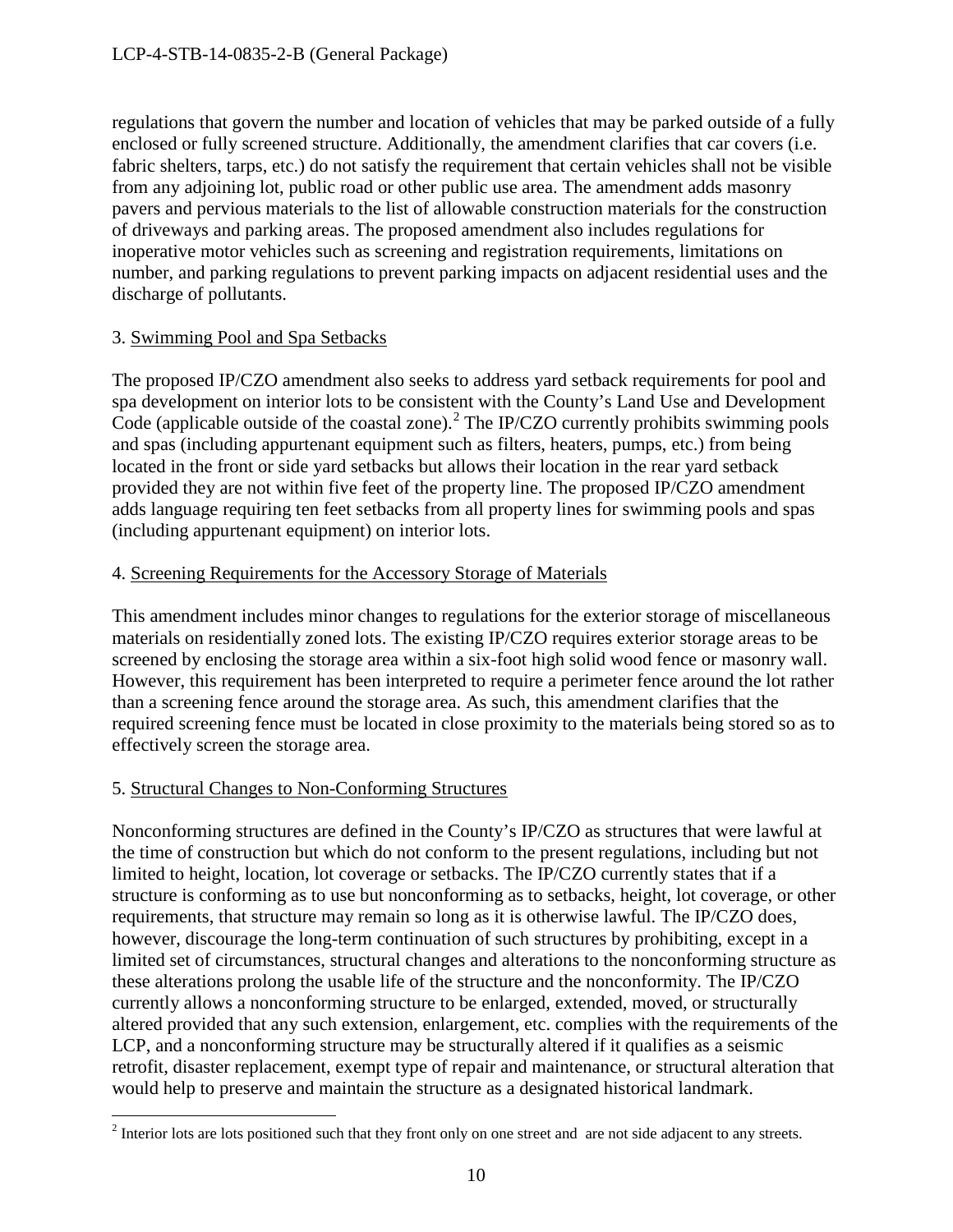The amendment proposes: 1) a reorganization of the existing language of Section 35-162 (Nonconforming Buildings and Structures) without making substantive changes; and 2) the addition of another exception to the regulations regarding nonconforming structures. Specifically, the substantive change included in the amendment revises the existing regulations of IP/CZO Section 35-162(1) to allow structural alterations to nonconforming structures that are devoted to a conforming residential use or that is normally or historically accessory to the primary residential use provided that the alteration does not result in a structure that extends beyond the existing exterior and, if the structure is fifty years old or greater, that the County Planning Director has determined the alteration will not result in a detrimental effect on any potential historical significance of the structure.

The proposed amendment also adds provisions that enumerate the consequences of violating the nonconforming structure restrictions of the IP/CZO. The IP/CZO does not currently specify what the consequences are if a nonconforming structure is altered in violation of the zoning ordinance. The amendment proposes language which states that if a nonconforming structure is altered in violation of the ordinance, (1) the structure will no longer be considered nonconforming and the rights to continue the nonconforming structure are terminated, (2) the structure must either be demolished or altered so that it is a conforming structure, and (3) if the owner fails to either demolish the structure or alter the structure to make it a conforming structure, then it will be considered a violation of the zoning ordinances and subject to enforcement.

## 6. Permit Procedures for Conditional Use Permits and Land Use Permits

This amendment includes minor procedural changes to allow for the adoption of phasing plans for projects permitted through Conditional Use Permits and Final Development Plans where the development is expected to occur over several years and the time period for the permit authorizing the development could be insufficient. The amendment adds language specifying that the time limit included in a phasing plan associated with a Conditional Use Permit or Final Development Plan shall require all necessary Land Use Permits and Zoning Clearances to be issued within ten years of the effective date of the Conditional Use Permit or Final Development Plan. The amendment also adds language to allow the Planning Commission to grant a time extension to the ten-year period. In order to authorize a time extension, the Planning Commission must be able to again make the findings for approval of the Conditional Use Permit or Final Development Plan, including, but not limited to, that the project is compatible with the surrounding area, environmental impacts are mitigated, and the consistency with the Local Coastal Program is maintained.

## 7. Interim Management Plan Requirements for Reclamation and Surface Mining Permits

This amendment implements recent revisions to the California State Mining and Reclamation Act (SMARA) which include a filing requirement of an Interim Management Plan within ninety days of a surface mine becoming idle and changes to the existing allowances for time extensions for an Interim Management Plan. Previously, SMARA allowed only one five-year time extension of the initial five-year time limit. However, state law revisions to the Act now allow for multiple five-year extensions of the initial five-year time limit. Interim Management Plans are not considered projects for the purposes of environmental review. Rather, the Plans provide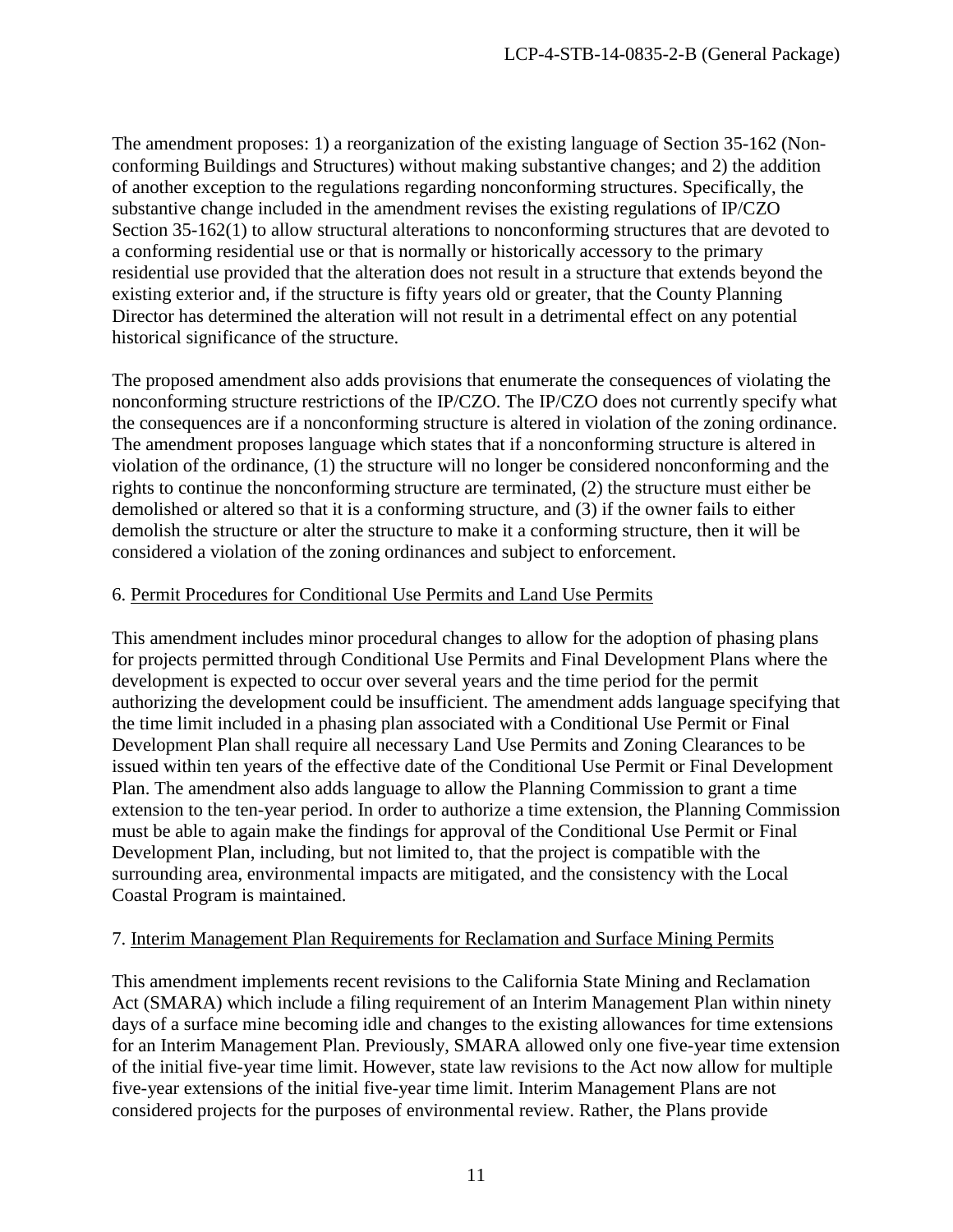measures that the operator of the surface mine must implement while the mine is idle to maintain the site in compliance with SMARA.

## <span id="page-11-0"></span>**B. CONSISTENCY ANALYSIS**

The standard of review for the proposed amendment to the Implementation Plan/Coastal Zoning Ordinance (IP/CZO) of the certified Local Coastal Program (LCP), pursuant to Section 30513 and 30514 of the Coastal Act, is whether the IP/CZO, with the proposed amendment, would be in conformance with, and adequate to carry out, the provisions of the Land Use Plan (LUP) portion of Santa Barbara County's certified LCP. The proposed amendment's consistency with the certified LUP is detailed below.

## <span id="page-11-1"></span>**1. New Development**

All Chapter 3 policies of the Coastal Act have been incorporated in their entirety in the certified County LUP as guiding policies pursuant to Policy 1-1 of the LUP.

Section 30250(a) of the Coastal Act states:

*New residential, commercial, or industrial development, except as otherwise provided in this division, shall be located within, contiguous with, or in close proximity to, existing developed areas able to accommodate it or, where such areas are not able to accommodate it, in other areas with adequate public services and where it will not have significant adverse effects, either individually or cumulatively, on coastal resources. In addition, land divisions, other than leases for agricultural uses, outside existing developed areas shall be permitted where 50 percent of the usable parcels in the area have been developed and the created parcels would be no smaller than the average size of the surrounding parcels.* 

In order to ensure that new development is sited in areas able to accommodate it and where it will not have significant cumulative impacts on coastal resources, as required by Section 30250 of the Coastal Act (incorporated by reference into the certified LUP), the siting and design of new development must adhere to the requirements of other applicable policies of the certified LUP. Such policies include but are not limited to, policies and provisions regarding coastal protection and the protection of agricultural productivity, bluff top development, environmentally sensitive habitat areas, public access, visual resources, and shorelines processes and development.

The proposed amendment to the County's IP/CZO adds recreational vehicles to the regulations for exterior parking of motor vehicles on residentially zoned lots. The amendment proposes to regulate the number and location of recreation vehicles that may be parked outside of a fully enclosed or fully screened structure and to clarify that car covers (i.e. fabric shelters, tarps, etc.) do not satisfy the requirement that certain vehicles shall not be visible from any adjoining lot, public road or other public use area. The amendment adds masonry pavers and pervious materials to the list of allowable materials for the construction of driveways and parking areas. The amendment also includes regulations for inoperative motor vehicles such as screening and registration requirements, limitations on number, and parking regulations to prevent parking impacts on adjacent residential uses and the discharge of pollutants.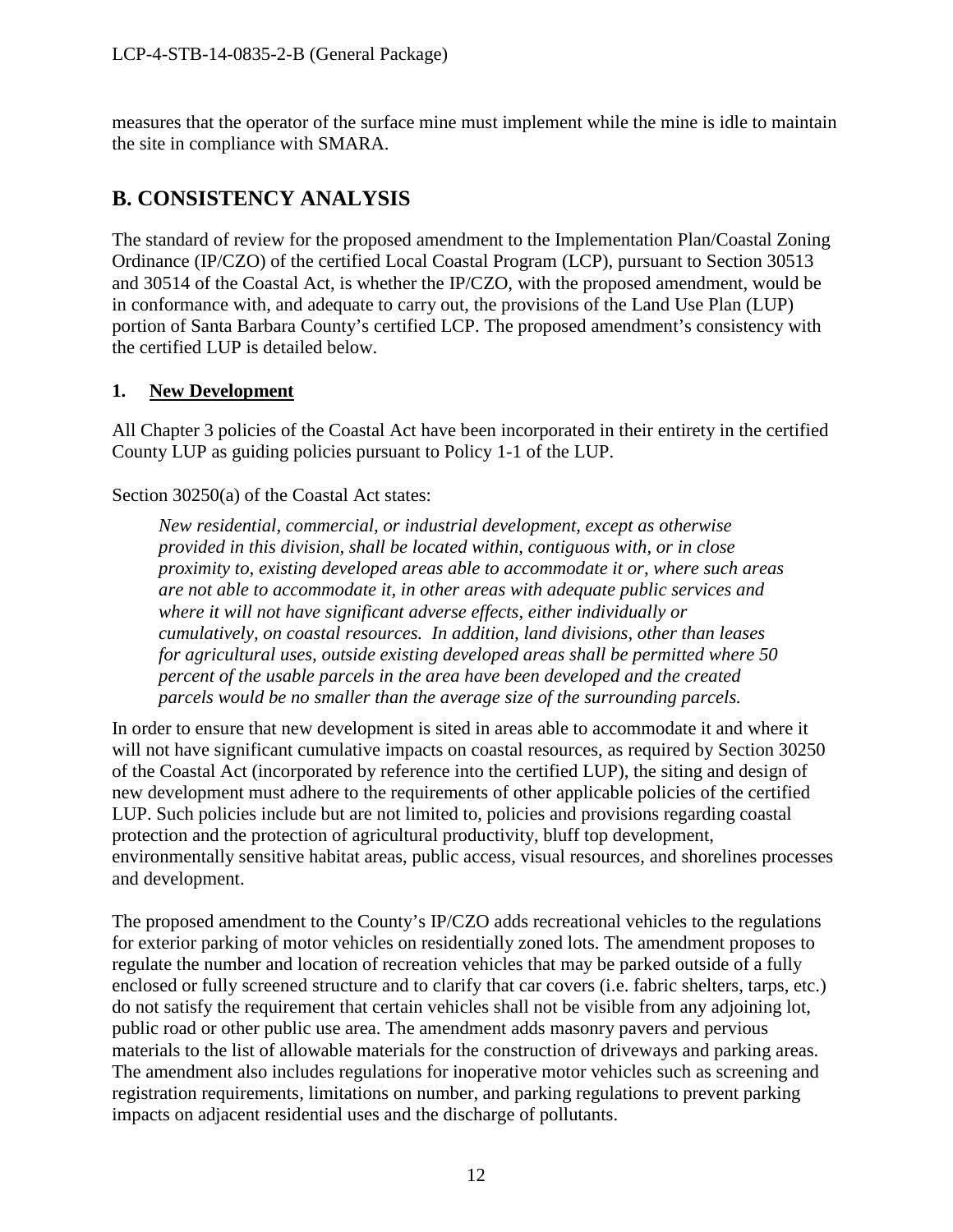Importantly, Subsection 1(f) of Section 35-117A of the existing certified IP/CZO requires a Coastal Development Permit if exterior parking will (1) be located within or adjacent to a wetland, stream, beach, environmentally sensitive habitat area, or on or within 300 feet of a coastal bluff, (2) result in potential adverse effects to public access to the beach or public hiking and equestrian trails, (3) result in significant adverse impacts to scenic views from beaches, parklands, public viewing areas and public roadways, (4) result in any significant alteration of land forms, or (5) fail to meet exemption criteria of Section 35-169.2. As such, Subsection 1(f) will trigger additional environmental review of consistency with all applicable resource protection provisions of the LCP in situations where proposed parking-related development will be sited in an area that may create the potential for adverse impacts on coastal resources. Additionally, the amendment proposes to restrict the number of recreational vehicles allowed for each residence and strengthen the language requiring the screening of recreation vehicles to reduce any visual impacts created by the exterior parking of recreation vehicles. Therefore, these proposed minor changes to the IP/CZO parking regulations do not create any significant adverse impacts to coastal resources and are adequate to carry out the policies of the certified LUP in regards to the protection of coastal resources.

Additionally, the proposed amendment modifies yard setback restrictions for the placement of pools and spas and appurtenant equipment for interior lots in order to be consistent with the County's Land Use and Development Code that is applicable to areas outside of the Coastal Zone. The proposed changes to the IP/CZO for the regulation and placement of pools and spas in relation to property lines on interior lots are adequate to carry out the policies of the certified LUP in regards to the protection of coastal resources.

The proposed amendment also includes minor changes to regulations for the exterior storage of miscellaneous materials on residentially zoned lots. The existing IP/CZO requires exterior storage areas to be screened by enclosing the storage area within a six-foot high solid wood fence or masonry wall. However, this requirement has been interpreted to require a perimeter fence around the lot rather than a screening fence around the storage area. As such, the amendment clarifies that the required screening fence must be located in close proximity to the materials being stored so as to effectively screen the storage area.

Importantly, Subsection C(2)(g)(2) of Section 35-144K of the existing IP/CZO requires a Coastal Development Permit if the storage of materials and/or screening required will (1) be located within or adjacent to a wetland, stream, beach, environmentally sensitive habitat area, or on or within 300 feet of a coastal bluff, (2) result in any potential adverse effects to public access to the beach or public hiking and equestrian trails, (3) result in significant adverse impacts to scenic views from beaches, parklands, public viewing areas and public roadways, (4) require any grading which involves the movement of more than 50 cubic yards of material and not result in any significant alteration of land forms, or (4) fails to meet exemption criteria of Section 35- 169.2.1. As such, Subsection  $C(2)(g)(2)$  of Section 35-144K functions to trigger additional environmental review, subject to all applicable resource protection provisions of the LCP, should the screening of exterior storage materials require development or be sited in an area that would create the potential for adverse impacts on coastal resources. Therefore, these proposed minor changes to the IP/CZO screening requirements do not create any significant adverse impacts to coastal resources and are adequate to carry out the policies of the certified LUP in regards to the protection of coastal resources.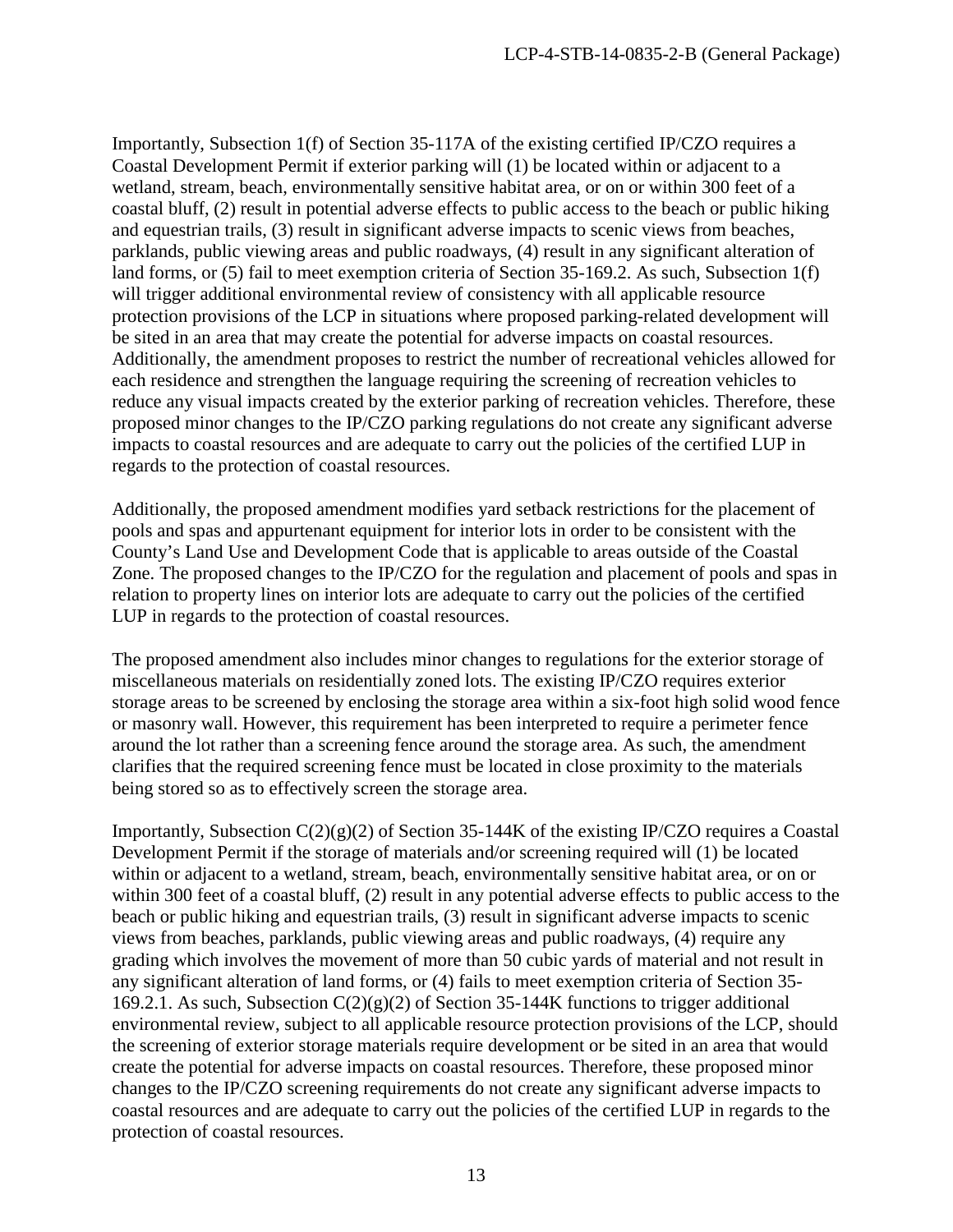The proposed IP/CZO amendment to the special care home, parking, setbacks, screening and procedural provisions functions to add new processing procedures and revisions to existing processing procedures, add new application requirements, implement recent changes in State law, add new development standards and restrictions pertaining to specific land uses, and correct and clarify existing ordinances. These minor changes do not have the potential for a significant impact on coastal resources, and as discussed above, the IP/CZO contains provisions that will function to trigger additional environmental review, subject to all applicable resource protection provisions of the LCP, should the application of these subject ordinances have the potential for adverse impacts on coastal resources. Therefore, the Commission finds that the proposed CZO/IP amendment to the special care home, parking, yard setbacks, screening and procedural provisions is consistent with and adequate to carry out the provisions of LUP Policies with respect to new development.

## <span id="page-13-0"></span>**2. Non Conforming Structures and Coastal Resources**

All Chapter 3 policies of the Coastal Act have been incorporated in their entirety in the certified County LUP as guiding policies pursuant to Policy 1-1 of the LUP.

Section 30250(a) of the Coastal Act states:

*New residential, commercial, or industrial development, except as otherwise provided in this division, shall be located within, contiguous with, or in close proximity to, existing developed areas able to accommodate it or, where such areas are not able to accommodate it, in other areas with adequate public services and where it will not have significant adverse effects, either individually or cumulatively, on coastal resources. In addition, land divisions, other than leases for agricultural uses, outside existing developed areas shall be permitted where 50 percent of the usable parcels in the area have been developed and the created parcels would be no smaller than the average size of the surrounding parcels.* 

In order to ensure that new development is sited in areas able to accommodate it and where it will not have significant adverse impacts, either individually or cumulatively, on coastal resources, as required by Section 30250 of the Coastal Act (incorporated by reference into the certified LUP), the siting and design of new development must adhere to the requirements of other applicable policies of the certified LUP. These policies include but are not limited to, policies and provisions regarding coastal resource protection relating to agricultural productivity, bluff top development, environmentally sensitive habitat areas, public access, visual resources, and shoreline processes and development. The coastal resource protection policies of the County's certified LUP (including the Chapter 3 policies of the Coastal Act which are incorporated by reference into the LUP) are included herein by reference as if set forth in full.

Applicable definitions included in the Coastal Zoning Ordinance, Article II, Section 35-85:

*Nonconforming Structure: A building or structure which was lawful prior to the effective date of this Article or any amendments hereto, or previously adopted County Zoning Ordinances and which does not conform to the present regulations of this Article including but not limited to height, location, lot coverage or setbacks.*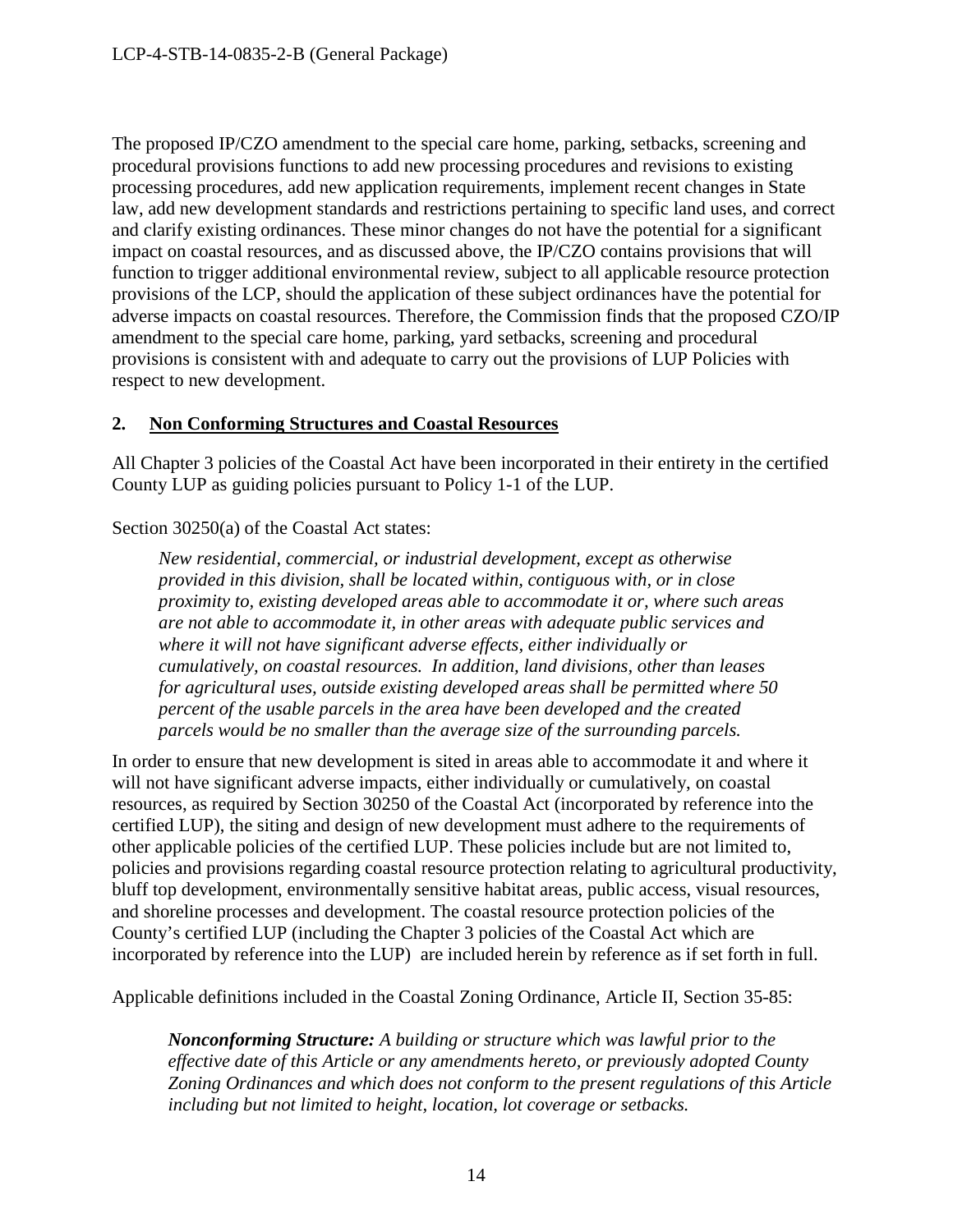*Structural Alteration: Any change in the supporting members of a building or structure, such as bearing walls, column beams or girders or in the dimensions or configuration of the roof.* 

The LCP defines a nonconforming structure as a building or structure that was once lawful, due to either existence prior to enactment of the Coastal Act or certification of the County's LCP or amendments thereto, but does not presently conform to regulations. There are currently many older existing structures in the County of Santa Barbara that were constructed prior to the adoption of the policies and provisions of the Coastal Act or the LCP. These structures have been sited and designed in a manner contradictory to modern coastal management policies and standards and other regulations. Section 35-160 (Purpose and Intent - Nonconforming Structures and Uses) of the County's IP/CZO states:

*…It is the intent of this Article to permit these nonconformities to continue until they are removed, but not to encourage their survival…* 

The certified IP/CZO provides that a nonconforming structure may not be enlarged, extended, moved, or structurally altered unless such extension, enlargement, etc., complies with the setback, height, lot coverage, and other requirements of the LCP. The only exceptions to this standard are for disaster replacements, seismic retrofits, exempt types of repair and maintenance, or where the structure has been declared to be a historical landmark pursuant to a resolution of the Board of Supervisors.

### Conforming Residential Use and Residential Accessory Use Exception

The IP/CZO amendment proposes to add another exception to the nonconforming structure provision to allow structural alterations to nonconforming structures that are devoted to a conforming residential use or that are normally or historically accessory to the primary residential use, as long as the alteration does not result in a structure that extends beyond the existing exterior, and, if the structure is fifty years old or greater, the County Planning Director has determined that the alteration will not result in a detrimental effect on any potential historical significance of the structure.

This proposed broad exception would permit substantial structural alterations to existing nonconforming structures that would have the effect of extending and perpetuating the usable life of existing nonconforming structures. In some cases, such nonconforming structures are inconsistent with coastal protection policies of the LCP and may be causing adverse impacts to coastal resources. The intention of the LCP is that such structures would be allowed to remain through their useful life but would be removed over time so that the coastal resource impacts can be eliminated. Allowing structural alterations to extend the life of such structures would be contrary to the resource protection and nonconforming structure/use policies of the LCP. Coastal resources include, but are not limited to, public access and recreation opportunities, wetlands, environmentally sensitive habitats, shoreline and bluff environments, scenic landscapes and views of the sea. For example, when a legal nonconforming structure is situated adjacent to a stream and does not conform to the stream and habitat buffer requirements of the LCP, such a structure and the uses associated with the structure not only had impacts to stream habitat at the time of construction, but can also result in ongoing degradation of the water quality and habitat values of the stream and its riparian corridor. Similarly, when a legal nonconforming structure is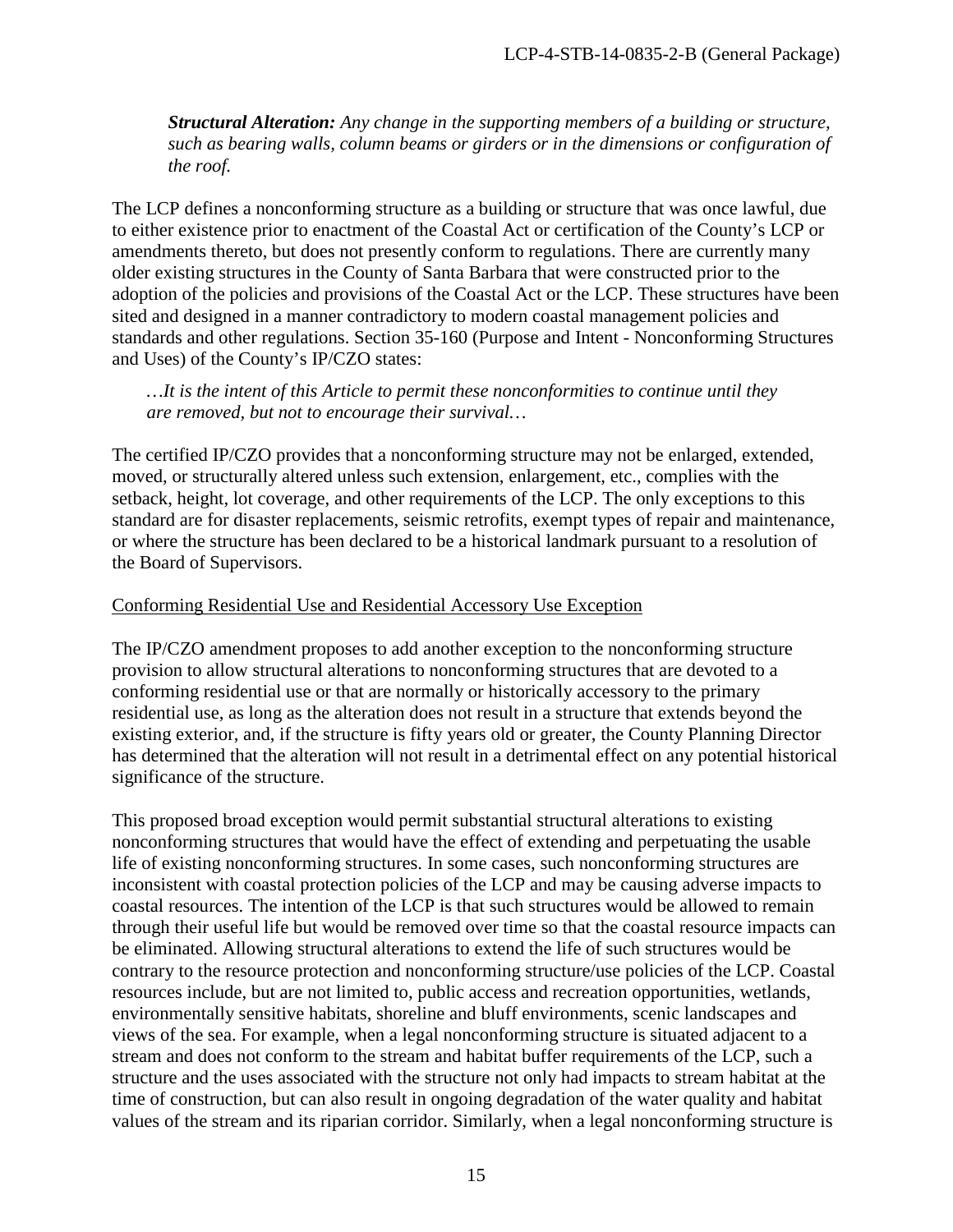situated on the face of a coastal bluff, it is inconsistent with the policies of the LCP that mandate avoiding areas of known soils, geologic, flood, or erosion hazards; avoiding reliance on future shoreline or bluff protection devices; and avoiding landform alteration and infringement on public views from the beach. An example of such an accessory bluff-face structure is the subject of Appeal Number A-4-STB-14-006 (Carr) that will be considered de novo by the Commission at the March 2016 hearing. It should be noted that the Carr cabana structure was considered by the County under the historic landmark exception to the nonconforming structure provisions, but the proposed residential structure exception, as written, could be applied to this or similar bluff structures.

The proposed provision would allow structural alterations to such nonconforming structures (beyond normal repair and maintenance), which would have the effect of extending the life of such structures in their nonconforming state, potentially in perpetuity. This is inconsistent with the coastal resource protection policies of the LCP, and internally inconsistent with IP/CZO Section 35-160 that allows nonconforming structures and uses to continue until they are removed, but seeks to prohibit improvements that would extend the life of the non-conforming structure. Policies 1-2 and 1-3 of the certified LUP are intended to provide the basis to resolve internal conflicts with regard to interpreting the policies and provisions of the LCP. Where conflicts arise with regard to interpretation of the policies and provisions of the LCP, LUP Policies 1-2 and 1-3 require that the policy most protective of coastal resources shall prevail. Although the LCP does provide clear direction on resolving conflicts when all of the policies and provisions are considered, the proposed residential structure exception for nonconforming structures is not itself clear that coastal resource protection is also a consideration. For these reasons, the Commission finds it necessary to prohibit structural alterations to nonconforming residential or accessory structures where the nonconforming structure or proposed structural alterations are inconsistent with any coastal resource protection policies of the LCP. As such, the Commission finds **Suggested Modification One (1)** is required for the subject nonconforming structures provision to specify this prohibition and to ensure that this portion of the IP/CZO amendment conforms with and is adequate to carry out the coastal resource protection policies of the certified Land Use Plan.

## Historical Landmarks Exception

As mentioned above, Section 35-162(1)(a) of the County's existing certified IP/CZO lifts the strict application of the nonconforming structure policy by allowing an exception that "a nonconforming structure may be enlarged, extended, reconstructed, moved, and/or structurally altered…[where] [t]he structure has been declared to be a historical landmark pursuant to a resolution of the Board of Supervisors … provided that the …proposed structural alterations will help to preserve and maintain the landmark in the long term..." The language indicates that these types of historic structures "may be" modified in addition to being retained. However, the extension of the life of such structures as allowed by this exception may conflict with the LUP policies mandating protection of coastal resources including, but not limited to public access and recreation opportunities, wetlands, environmentally sensitive habitats, shoreline and bluff environments, scenic landscapes and views of the sea. Policies 1-2 and 1-3 of the County's existing certified LUP are specifically intended to provide the basis to resolve internal conflicts with regard to interpreting the policies and provisions of the LCP. Where conflicts arise with regard to interpretation of the policies and provisions of the LCP, LUP Policies 1-2 and 1-3 require that the policy most protective of coastal resource shall prevail.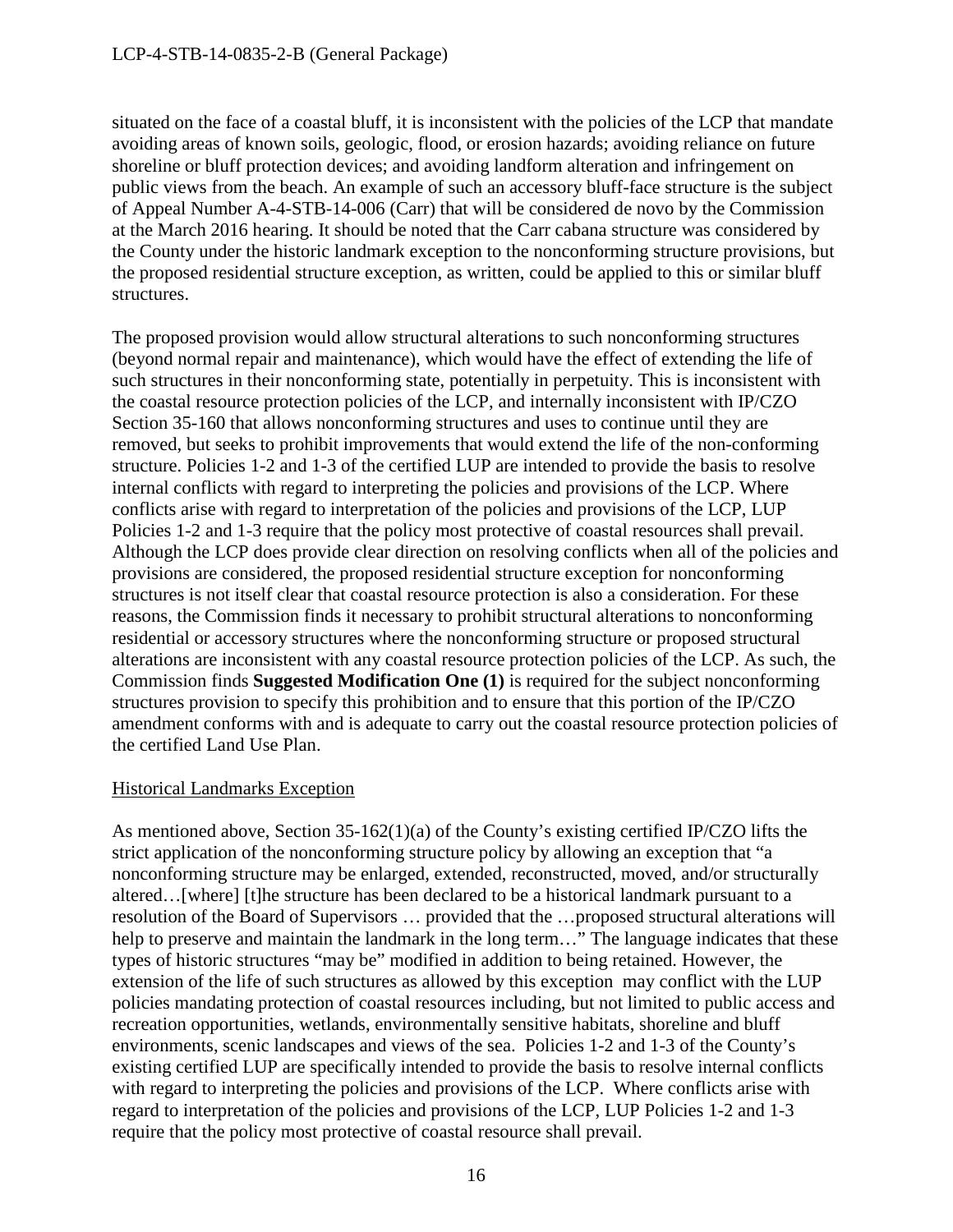## LUP Policy 1-2 states:

*Where policies within the land use plan overlap, the policy which is most protective of coastal resources shall take precedence.*

LUP Policy 1-3 states:

*Where there are conflicts between the policies set forth in the coastal land use plan and those set forth in any element of the County's Comprehensive Plan or existing ordinances, the policies of the coastal land use plan shall take precedence.* 

The exception for structures that have been declared a historical landmark by the Board of Supervisors provides an exception for "setback, height, lot coverage, and other requirements *of this Article*" (emphasis added) and not an exception to the wider policies and provisions of the entire Local Coastal Plan, including the LUP. Therefore, the exception for improvements to a non-conforming structure designated as a historic landmark is an exception only to the other requirements of "this Article," which refers to Article II of the IP/CZO. It is not an exception that would allow contravention of all other LCP policies, including LUP provisions strictly regulating development on beaches, bluffs, in geologically hazardous areas, or in environmentally sensitive habitat areas, for example. Thus, a project must be consistent not only with the IP/CZO provisions of the LCP but also with all policies and provisions of the certified LUP. Therefore, while Section 35-162(1)(a) of the IP/CZO may allow for exceptions to other provisions of the IP/CZO, the project must still comply with all provisions of the certified LCP. While the LCP does provide clear direction on resolving conflicts when all of the policies and provisions are considered, the historical landmark exception for nonconforming structures is not itself clear that coastal resource protection is also a consideration.

Although the County is not proposing any substantive changes to this historical landmark exception provision in the IP/CZO, the County is re-formatting subsection 1 of Section 35-162 that pertains to this historical landmark exception for nonconforming structures as part of the proposed amendment request. Therefore, the proposed amendment provides an opportunity to provide clarity to applicants, decision-makers, and the public regarding the limitations of the historical landmark exception. As such, the Commission finds it necessary to require **Suggested Modification One (1)** for the subject historical landmark provision to clarify that such a historic landmark structure shall not be enlarged, extended, reconstructed, relocated, and/or structurally altered if the nonconforming structure is inconsistent with any coastal resource protection policies of the LCP (regardless of historic status).

For the reasons discussed above, the Commission finds that only if modified as suggested will the IP/CZO amendment conform with and be adequate to carry out the applicable policies of the certified Land Use Plan.

# <span id="page-16-0"></span>**V. CALIFORNIA ENVIRONMENTAL QUALITY ACT**

Pursuant to Section 21080.9 of the California Environmental Quality Act ("CEQA"), the Coastal Commission is the lead agency responsible for reviewing Local Coastal Programs for compliance with CEQA. The Secretary of Resources Agency has determined that the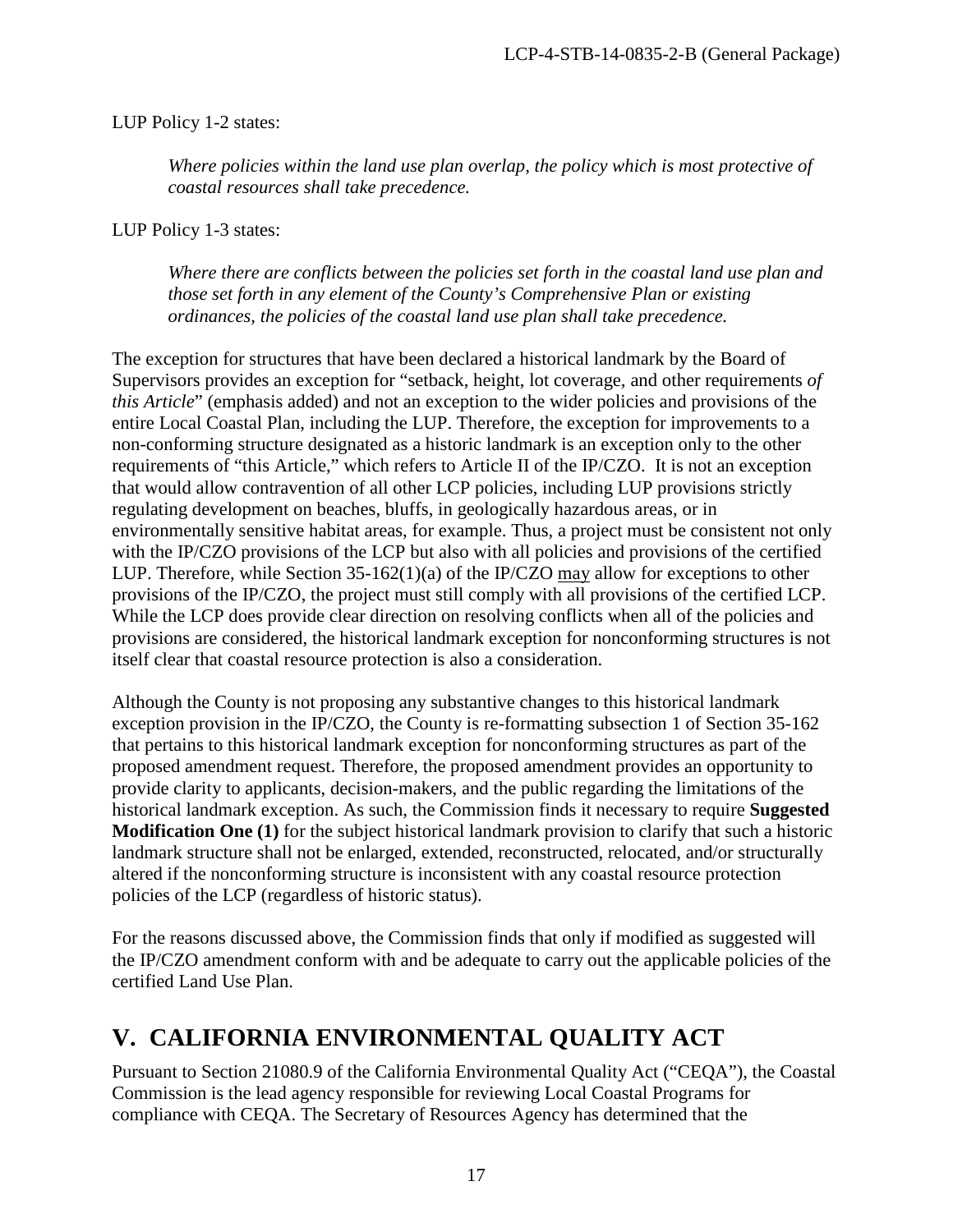Commission's program of reviewing and certifying LCPs qualifies for certification under Section 21080.5 of CEQA. In addition to making the finding that the LCP amendment is in full compliance with CEQA, the Commission must make a finding that no less environmentally damaging feasible alternative exists. Section 21080.5(d)(2)(A) of CEQA and Section 13540(f) of the California Code of Regulations require that the Commission not approve or adopt a LCP, "…if there are feasible alternative or feasible mitigation measures available which would substantially lessen any significant adverse impact which the activity may have on the environment."

The proposed amendment is to the County of Santa Barbara's certified Local Coastal Program Implementation Ordinance. The Commission originally certified the County of Santa Barbara's Local Coastal Program Land Use Plan and Implementation Ordinance in 1981 and 1982, respectively. For the reasons discussed in this report, the LCP amendment, as suggested to be modified, is consistent with the applicable policies of the certified Land Use Plan, including the Coastal Act policies, incorporated by reference therein and no feasible alternatives or mitigation measures are available which would lessen any significant adverse effect which the approval would have on the environment. Therefore, the Commission finds that the LCP amendment, as suggested to be modified, is consistent with CEQA and the Land Use Plan.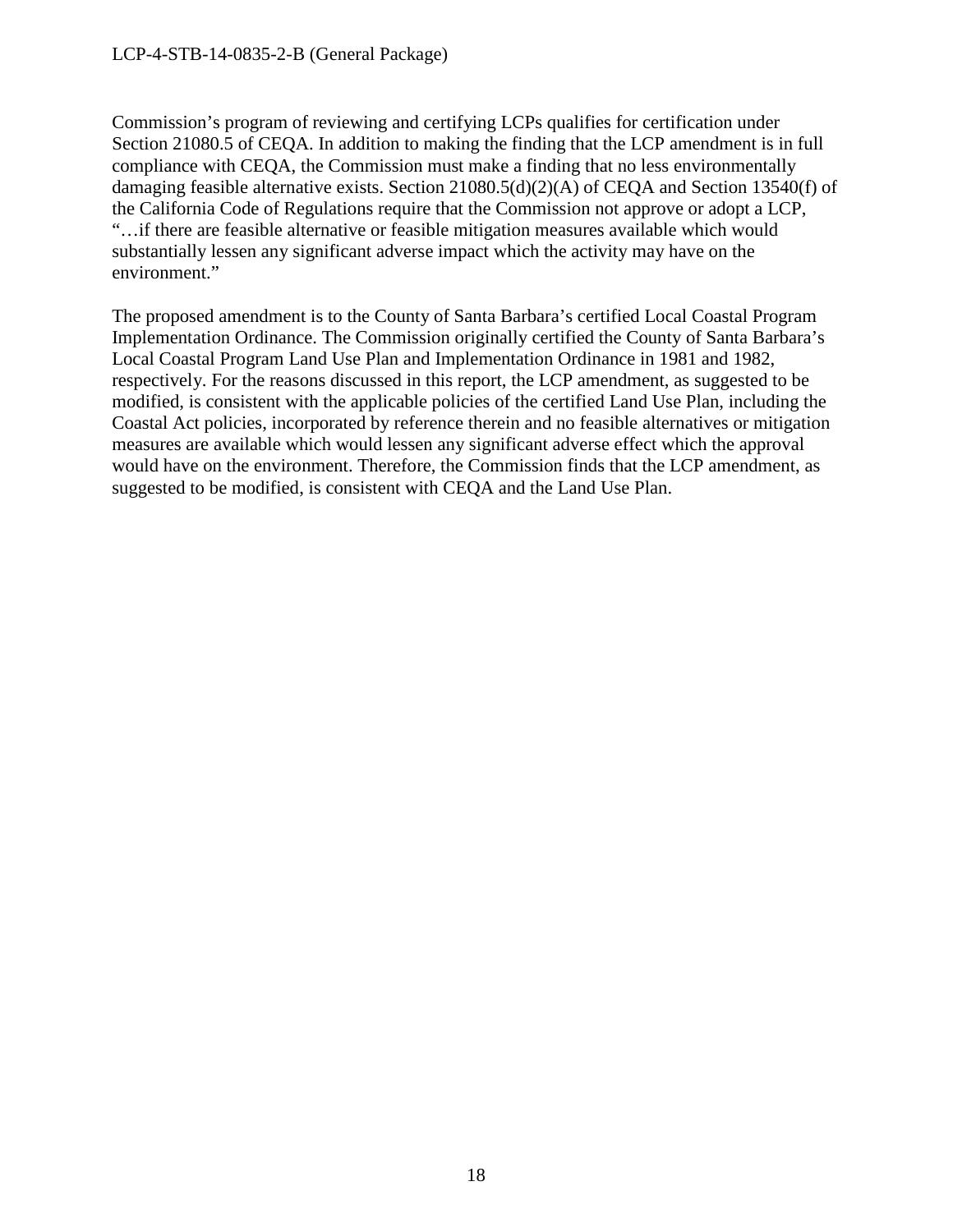# **APPENDIX 1**

## **Substantive File Documents**

Resolution No. 14-04, County of Santa Barbara, *In the matter of recommending to the County Planning Commission the adoption of an amendment to the Santa Barbara County Article II Coastal*  Zoning Ordinance of Chapter 35 of the County Code, passed, approved and adopted by the Board of Supervisors April 15, 2014;Ordinance No. 4884, *Case No. 13-ORD-00000-0010*, *An Ordinance Amending Article II, the Santa Barbara County Coastal Zoning Ordinance, of Chapter 35, Zoning, of the Santa Barbara County Code by Amending Division 2, Definitions, Division 6, Parking Regulations, Division 7, General Regulations, Division 10 Nonconforming Structures and Uses, and Division 11, Permit Procedures* adopted by Board of Supervisors on April 15, 2014.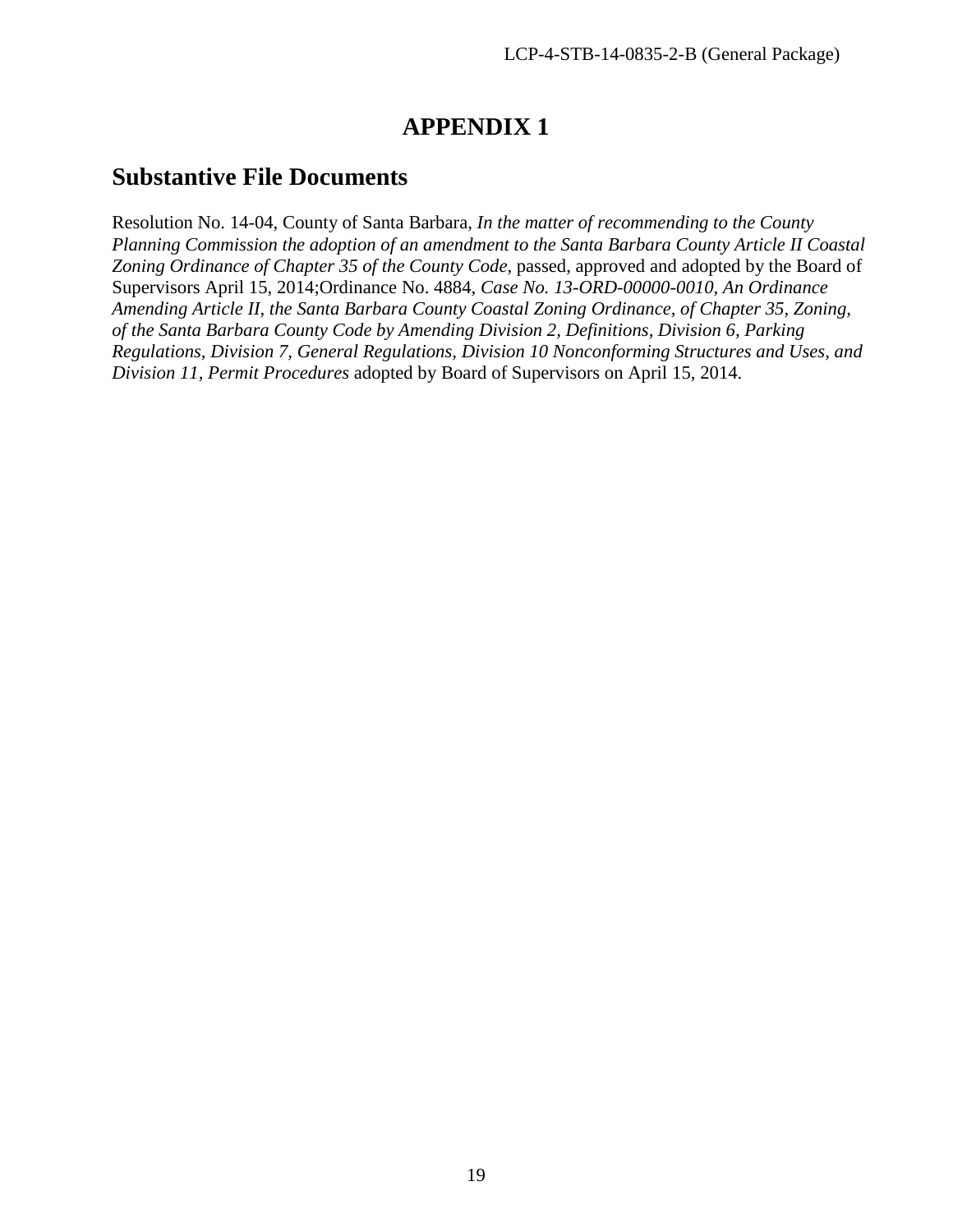## ATTACHMENT 1: ARTICLE II CZO ORDINANCE AMENDMENT

### ORDINANCE NO. 4884

AN ORDINANCE AMENDING ARTICLE II, THE SANTA BARBARA COUNTY COASTAL ZONING ORDINANCE, OF CHAPTER 35, ZONING, OF THE COUNTY CODE BY AMENDING DIVISION 2, DEFINITIONS, DIVISION 6, PARKING REGULATIONS, DIVISION 7, GENERAL REGULATIONS, DIVISION 10, NONCONFORMING STRUCTURES AND USES, AND DIVISION 11, PERMIT PROCEDURES, TO IMPLEMENT NEW REGULATIONS, REVISE EXISTING REGULATIONS, AND MAKE OTHER MINOR CLARIFICATIONS, CORRECTIONS AND REVISIONS.

#### Case No. 130RD-00000-00010

The Board of Supervisors of the County of Santa Barbara ordains as follows:

#### SECTION 1:

DIVISION 2, DEFINITIONS, of Article II, the Santa Barbara County Coastal Zoning Ordinance, of Chapter 35, Zoning, of the Santa Barbara County Code, is amended to amend the existing definitions of "Special Care Home" and "Zoning Administrator" of Section 35-58, Definitions, to read as follows:

Special Care Home: A residential home providing non-medical care and supervision (also known as a "Group Home-Children," "Transitional Home, including substance abuse recovery," "Adult Residential Home," "Supported Housing," "Residential Care Facility for the Elderly or Handicapped," or "Foster Home." Note: Homes which serve  $\frac{14}{12}$  six or fewer persons shall be considered a residential use, subject to the regulations for any other residential dwelling in the applicable zone district, and the residents and operators of the home shall be considered a family.

### SECTION 2:

DIVISION 6, PARKING REGULATIONS, of Article II, the Santa Barbara County Coastal Zoning Ordinance, of Chapter 35, Zoning, of the Santa Barbara County Code, is amended to amend Subsection 3.b of Section 35-114, Site, Location, and Design, to read as follows:

b. Uncovered parking areas and driveways shall be paved with a minimum of two inches of asphalt, concrete, masonry pavers, or equivalent, including pervious materials, on a suitable base.

#### SECTION 3:

DIVISION 6, PARKING REGULATIONS, of Article II, the Santa Barbara County Coastal Zoning Ordinance, of Chapter 35, Zoning, of the Santa Barbara County Code, is amended to amend Section 35-117A, Additional Standards for Residential Zones and Uses, to read as follows:

#### *Section 35-117A. Additional Standards for Residential Zones and Uses.*

1. Exterior parking. The following standards apply to the keeping, parking, or storage (hereinafter referred to as "parked" or "parking" within the meaning of Section 35-117A of operative and inoperative motor vehicles and recreational vehicles outside of a fully enclosed or fully screened structure. A Coastal Development Permit in compliance with Section 35-169 (Coastal Development Permits) is not required to establish exterior parking except when 1) this Section requires a permit, or 2) the parking involves new development, construction of a new structure, or alteration of an existing structure that is not exempt from a Coastal Development Permit in compliance with Section 35-169 (Coastal Development Permits), or 3) the parking is not exempt from the requirement to obtain a Coastal Development Permit in compliance with Subsection 1.f, below, or Section 35-169 (Coastal Development Permits). However, other permits may be required in compliance with Chapter 17 (Solid Waste Services), Chapter 19 (Junk Yards and Dumps) and Chapter 23 (Motor Vehicles and Traffic) of the County Code. Nothing in this Section 35- 117A shall be construed as preventing the enforcement or implementation of the provisions of Chapter 17 (Solid Waste Services), Chapter 19 (Junk Yards and Dumps) and Chapter 23 (Motor Vehicles and Traffic)

EXHIBIT 1

LCP-4-STB-14-0835-2-PART B Proposed Amendment Language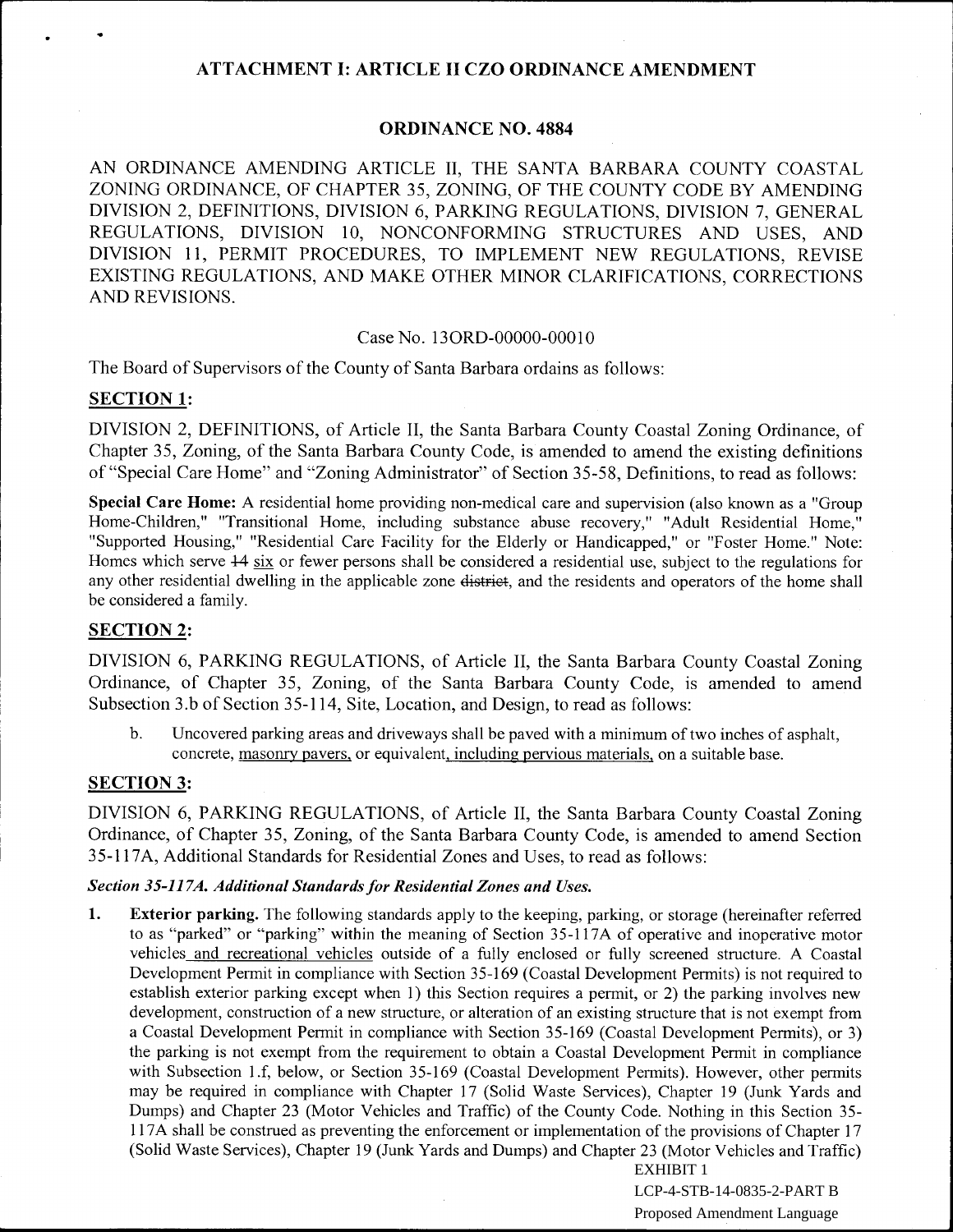of the County Code.

- a. Current registration or certificate of non-operation required. All motor vehicles and recreational vehicles parked on a lot outside of a fully enclosed or fully screened structure shall either:
	- 1) Have a current, unexpired registration with the California Department of Motor Vehicles that allows the vehicle to be driven, moved, towed or left standing (parked) upon any road or street; or,
	- 2) Have a current, unexpired certificate of non-operation or planned non-operation on file with the California Department of Motor Vehicles.

#### b. Limitation on number.

- 1) Not including the number of vehicles for which parking spaces are required to be provided in compliance with Section 35-108 (Required Number of Spaces: Residential), the exterior parking of operative motor vehicles and recreational vehicles is allowed provided that the number of such vehicles parked on a lot outside of a fully enclosed or fully screened structure does not exceed one per each bedroom located within the dwelling(s) on the lot.
	- a) Parking allowed in compliance with this Subsection 1.b.1) may be located on driveways including portions of driveways located within a required front setback or side setback area provided:
		- i) Any portion of a driveway on which parking occurs shall be paved with a minimum of two inches of asphalt, concrete, masonry pavers, or equivalent, including pervious materials, on a suitable base.
		- ii) The width of any portion of a driveway located in a front setback area shall not exceed 50 percent of the adjacent street frontage for each front setback area except that a greater width may be allowed if necessary to comply with County or fire protection district regulations and, in all cases a driveway having a maximum width of 10 feet shall be allowed.
		- iii) All parking located within a required front setback shall be located within one contiguous area for each street frontage.
- 2) Additional parking allowed. In addition to exterior parking allowed in compliance with Subsection 1.b.1), above, the exterior parking of operative and inoperative motor vehicles and recreational vehicles that are registered with the California Department of Motor Vehicles to a person(s) residing on the lot on which the parking occurs outside of a fully enclosed or fully screened structure is allowed in compliance with the following standards.
	- a) The number of vehicles and the area used for the parking of said vehicles shall be limited to the following maximum number and area based upon the lot area of the lot on which the vehicles are parked:

| Lot Area (net)                             | <b>Maximum Allowed</b><br>  Number of Vehicles | <b>Maximum Allowed</b><br><b>Parking Area</b> |
|--------------------------------------------|------------------------------------------------|-----------------------------------------------|
| Less than $10,000$ sq. ft.                 |                                                | $140$ sq. ft.                                 |
| 10,000 sq. ft. to less than 20,000 sq. ft. |                                                | $420$ sq. ft.                                 |
| $20,000$ sq. ft. or larger                 |                                                | $700$ sq. ft.                                 |

- b) Any area used for parking shall be located so that vehicles parked thereon are not visible from any public road or other area of public use (e.g., park, trail), or any adjoining lot.
	- i) Structures or other devices used to comply with this requirement shall not include awnings, fabric shelters. tents, vehicle covers and similar structures or other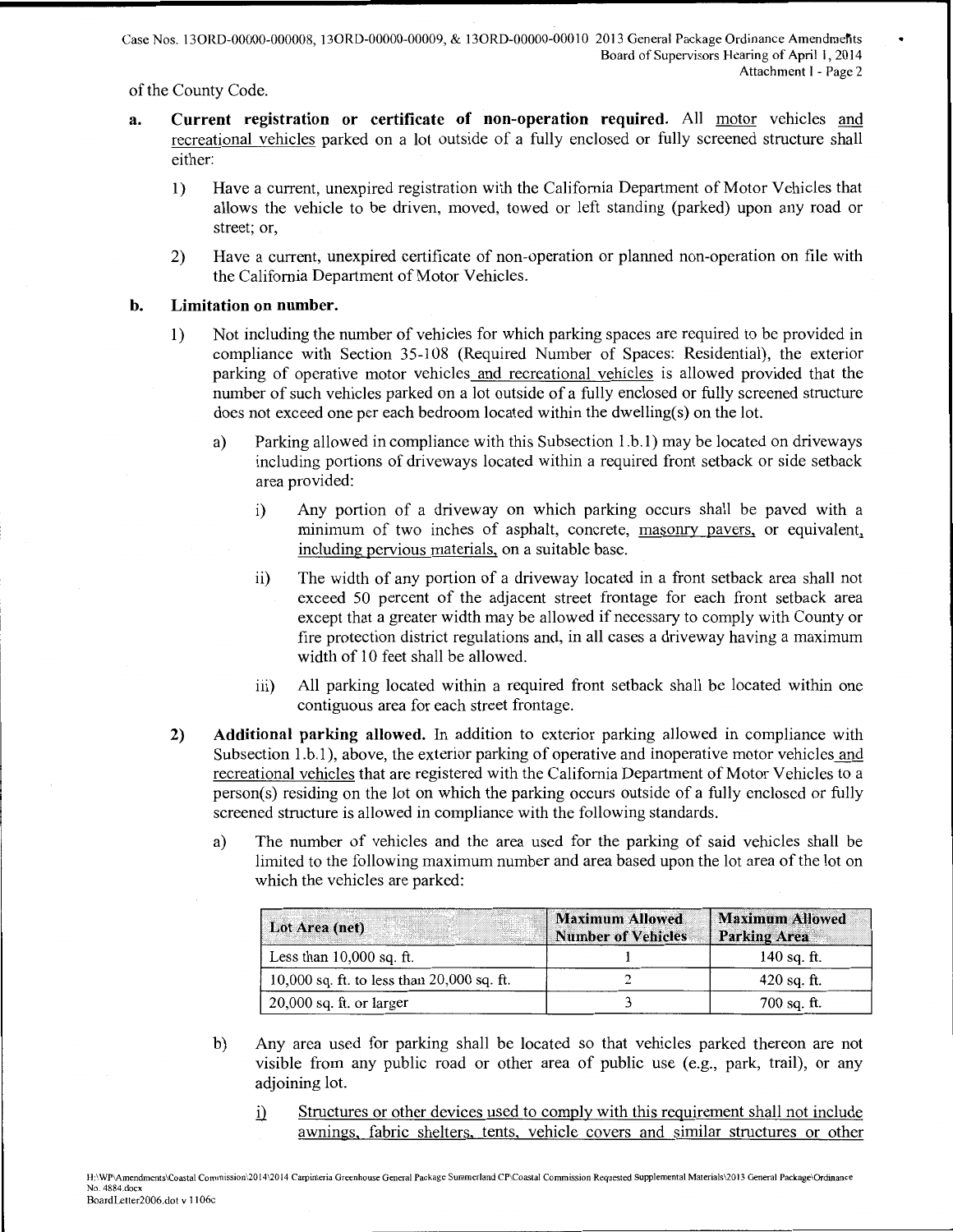#### devices of a nonpermanent type of construction.

- c) On lots having a net lot area of less than 20,000 square feet, vehicles shall not be parked in any area located between the front line of the lot and the principal dwelling.
- c. Additional standards for inoperative motor vehicles and recreational vehicles. The parking of inoperative motor vehicles and recreational vehicles outside of a fully enclosed or fully screened structure shall also comply with the following standards in addition to the standards listed in Subsections 1.a and 1.b, above:
	- 1) Vehicles shall not be parked on parking spaces required in compliance with Section 35-108 (Required Number of Spaces: Residential).
	- 2) Any area used for parking shall be designed and installed to prevent the discharge of pollutants onto adjacent lots and adjacent streets.
	- 3) Vehicles that are parked for a period in excess of 14 consecutive days without being moved under their own motive power shall be drained of gasoline, oil and other flammable liquids.
	- 4) The parking of inoperative motor vehicles regulated under Section 35-144K (Motor vehicle assembly, dismantling, maintenance, repair, restoration, etc.) shall also be in compliance with the requirements of that Section.
- d. Modifications to standards allowed with a Minor Conditional Use Permit. Parking of motor vehicles and recreational vehicles that does not comply with the standards contained in Subsections l.a through 1.c, above, may be allowed in compliance with a Minor Conditional Use Permit approved in compliance with Section 35-172 (Conditional Use Permits).
- e. Noncompliance deemed a violation of this Development Code. As of [six months from the effective date of Ordinance No. 4811], the parking of motor vehicles and recreational vehicles that does not comply with the standards contained in Subsections 1.a through 1.c, above, or is not allowed by a Minor Conditional Use Permit approved in compliance with Section 35-172 (Conditional Use Permits) as allowed by Subsection l.d, above, shall be considered a violation of this Article and subject to enforcement and penalties in compliance with Chapter 35-185 (Enforcement, Legal Procedures, and Penalties).
- f. Exterior parking does not require a Coastal Development Permit in compliance with Section 35-169 (Coastal Development Permits) if:
	- 1) The exterior parking will be located in an area that has been designated for parking or has been designated as a driveway pursuant to a Coastal Development Permit issued in compliance with Section 35-169 (Coastal Development Permits) or,
	- 2) The exterior parking will:
		- a) Not be located within or adjacent to a wetland, stream, beach, environmentally sensitive habitat area, or on or within 300 feet of a coastal bluff; and
		- b) Not result in any potential adverse effects to public access to the beach or public hiking and equestrian trails (including where there 1s substantial evidence of prescriptive rights); and
		- c) Not result in significant adverse impacts to scenic views from beaches, parklands, public viewing areas and public roadways; and
		- d) Not require any grading which involves the movement of more than 50 cubic yards of material and not result in any significant alteration of land forms; and
		- e) Meets all other exemption criteria in compliance with Section 35-169.2.1.

## SECTION 4:

DIVISION 7, GENERAL REGULATIONS, of Article II, the Santa Barbara County Coastal Zoning Ordinance, of Chapter 35, Zoning, of the Santa Barbara County Code, is amended to amend Section

H:\WP\Amendments\Coastal Cornmission\2014\2014 Carpinteria Greenhouse General Package Summerland CP\Coastal Conunission Requested Supplemental Materials\2013 General Package\Ordinance No. 4884.docx BoardLetter2006.dot v 1106c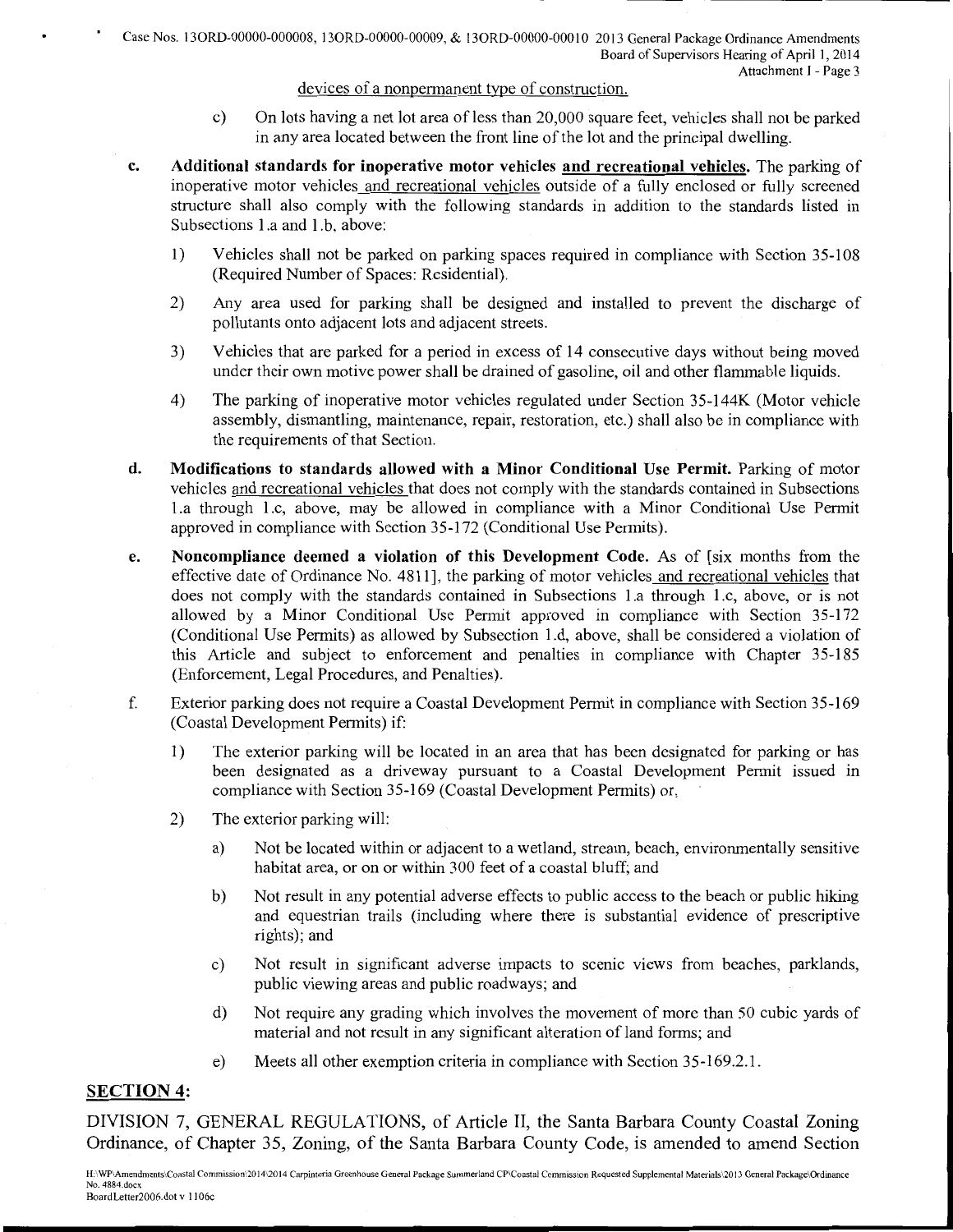35-122, Swimming Pools and Spas, to read as follows:

#### *Section 35-122. Swimming Pools and Spas.*

- 1. Swimming pools, spas, and appurtenant structures shall be classified as accessory uses.
- 2. A swimming pool, spa, or any appurtenant structures shall not be located in the required front or side yard setback area and shall not be closer than five feet to any other property lines.

Swimming pools, spas, and appurtenant equipment shall not be located-in:

- a. Lots other than interior lots. In the required front or side setback areas and, if located within the rear setback, shall not be located closer than five feet to any property line.
- b. Interior lots. Closer than 10 feet to any property line.

## SECTION 5:

DIVISION 7, GENERAL REGULATIONS, of Article II, the Santa Barbara County Coastal Zoning Ordinance, of Chapter 35, Zoning, of the Santa Barbara County Code, is amended to amend Section 35-132.10, Storage of Trailers as an Accessory Use to a Residential Use, of Section 35-132 Trailer Use, to add a new Subsection 7. to read as follows:

7. Any recreational vehicle that is parked outside of a fully enclosed or fully screened structure shall be in compliance with Section 35-117 A (Additional Standards for Residential Zones and Uses).

## SECTION 6:

DIVISION 7, GENERAL REGULATIONS, of Article II, the Santa Barbara County Coastal Zoning Ordinance, of Chapter 35, Zoning, of the Santa Barbara County Code, is amended to amend Section 35-143.3, Special Care Homes, of Section 35-143, Community Care Facilities, to read as follows:

#### *Section 35-143.3 Special Care Homes*

Special Care Homes that serve +4 six or fewer persons shall be considered a Permitted use provided that the home meets all of the following criteria:

- 1. A single kitchen.
- 2. Off-street parking is provided pursuant to Section 35-108 (Required Number of Spaces: Residential), and Section 35-114 (Size, Location, and Design) and the requirement in the applicable zone district.
- 3. Structural installations necessary to accommodate disabled residents (e.g., ramps, lifts, handrails), pursuant to the Fair Housing Act, shall be allowed notwithstanding the processing requirements of Section 35-316 173 (Variances) and Section 35-321 179 (Modifications).
- 4. The application and the requirements of this Article shall be waived by the Director of Planning and Development, if necessary to comply with the Federal and/or State Fair Housing and Disability Laws relating to accommodation for persons with disabilities.

Review of Special Care Home pursuant to this Section is a ministerial action exempt from the California Environmental Quality Act, unless the approval is subject to Section 35-169.54.2 or Section 35-169.4.3.

## SECTION 7:

DIVISION 7, GENERAL REGULATIONS, of Article II, the Santa Barbara County Coastal Zoning Ordinance, of Chapter 35, Zoning, of the Santa Barbara County Code, is amended to amend Section 35-144J.C.2.c, Screening required, of Section 35-144J, Accessory Storage of Materials, to read as follows:

> c. Screening required. Except for stacked, cut firewood for on-site domestic use only, the outdoor storage of miscellaneous materials shall be enclosed within a six-foot high solid wood fence or masonry wall. The fence or wall shall be located in close proximity to the materials being stored so as to effectively screen the storage area.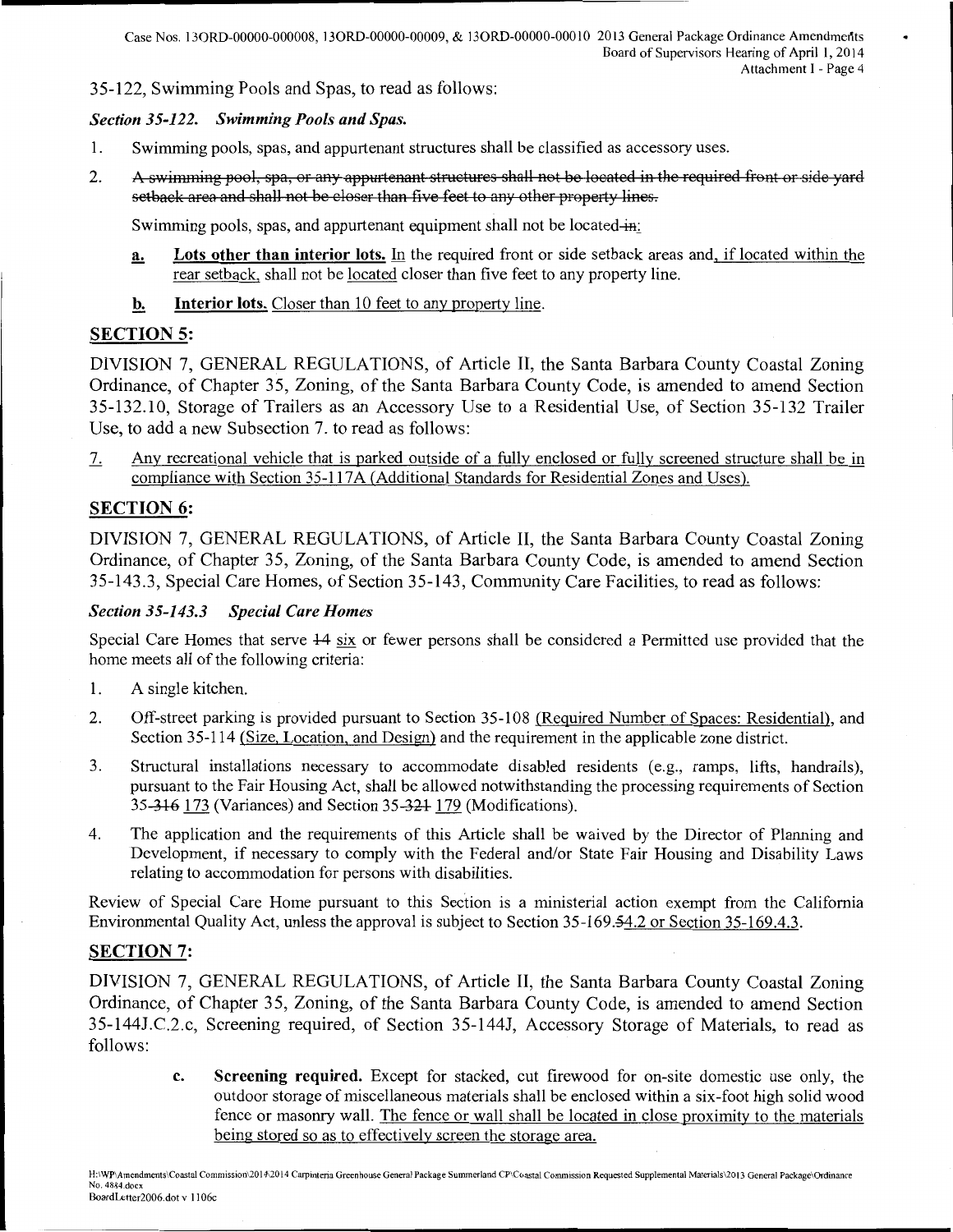## SECTION 8:

DIVISION 10, NONCONFORMING STRUCTURES AND USES, of Article II, the Santa Barbara County Coastal Zoning Ordinance, of Chapter 35, Zoning, of the Santa Barbara County Code, is amended to amend Subsection 1, Structural Change, of Section 35-162, Nonconforming Buildings and Structures, to read as follows:

- 1. Structural change, enlargement, or extension. A nonconforming structure may be enlarged, extended, moved, or structurally altered provided that any such extension, enlargement, etc., complies with the setback, height, lot coverage, and other requirements of this Article. Seismic retrofits, as defined in Section 35-58 and pursuant to Section 35 169.2.1.m, are allowed throughout the conforming and nonconforming portions of the structure or building. No living quarters may be extended into an accessory building located in the required front, side, or rear yards by such addition or enlargement.
	- **Exceptions:** A nonconforming structure may be enlarged, extended, reconstructed, moved, and/or structurally altered, subject to the following criteria:
		- 1) The structure has been declared to be a historical landmark pursuant to a resolution of the Board of Supervisors may be structurally altered provided that the County Historical Landmarks Advisory Commission has determined that the proposed structural alterations will help to preserve and maintain the landmark in the long term and has reviewed and approved the proposed structural alterations.

#### a. Enlargements or extensions allowed in limited circumstances.

- 1) Except as listed below or otherwise provided in this Article, a nonconforming structure shall not be enlarged, extended, moved, or structurally altered unless the enlargement, extension, etc., complies with the height, lot coverage, setback, and other requirements of this Article.
- 2) Allowed structural alterations.
	- a) Seismic retrofits allowed. Seismic retrofits as defined in Section 35-58 (Definitions) and in compliance with Section 35-169.2 (Applicability) may be allowed but shall be limited exclusively to compliance with earthquake safety standards and other applicable Building Code requirements, including State law (e.g., Title 24, California Code of Regulations).
	- b) Normal maintenance and repair. Normal maintenance and repair may occur provided no structural alterations are made.
	- .£}. Historical landmarks. A structure that has been declared to be a historical landmark in compliance with a resolution of the Board may be enlarged, extended, reconstructed, relocated, and/or structurally altered provided the County Historical Landmarks Advisory Commission has reviewed and approved the proposed structural alterations and has determined that the proposed structural alterations will help to preserve and maintain the landmark in the long-term.
	- d) Conforming residential uses and residential accessory uses. A nonconforming structure that is devoted to a conforming residential use or that is normally or historically accessory to the primary residential use may be structurally altered in a manner that is not otherwise allowed in compliance with Subsection l.a.1), above; provided that the alteration does not result in a structure that extends beyond the existing exterior, and, for structures that are 50 years old or greater, the Director determines that the alteration will not result in a detrimental effect on any potential historical significance of the structure.
- 3) Permit required. The issuance of a Coastal Development Permit in compliance with Section 35-169 (Coastal Development Permits) or Land Use Permit in compliance with Section 35- 178 (Land Use Permits), as applicable, is required prior to the commencement of any structural alteration allowed in compliance with Subsections 1.a.1) or 1.a.2), above, unless the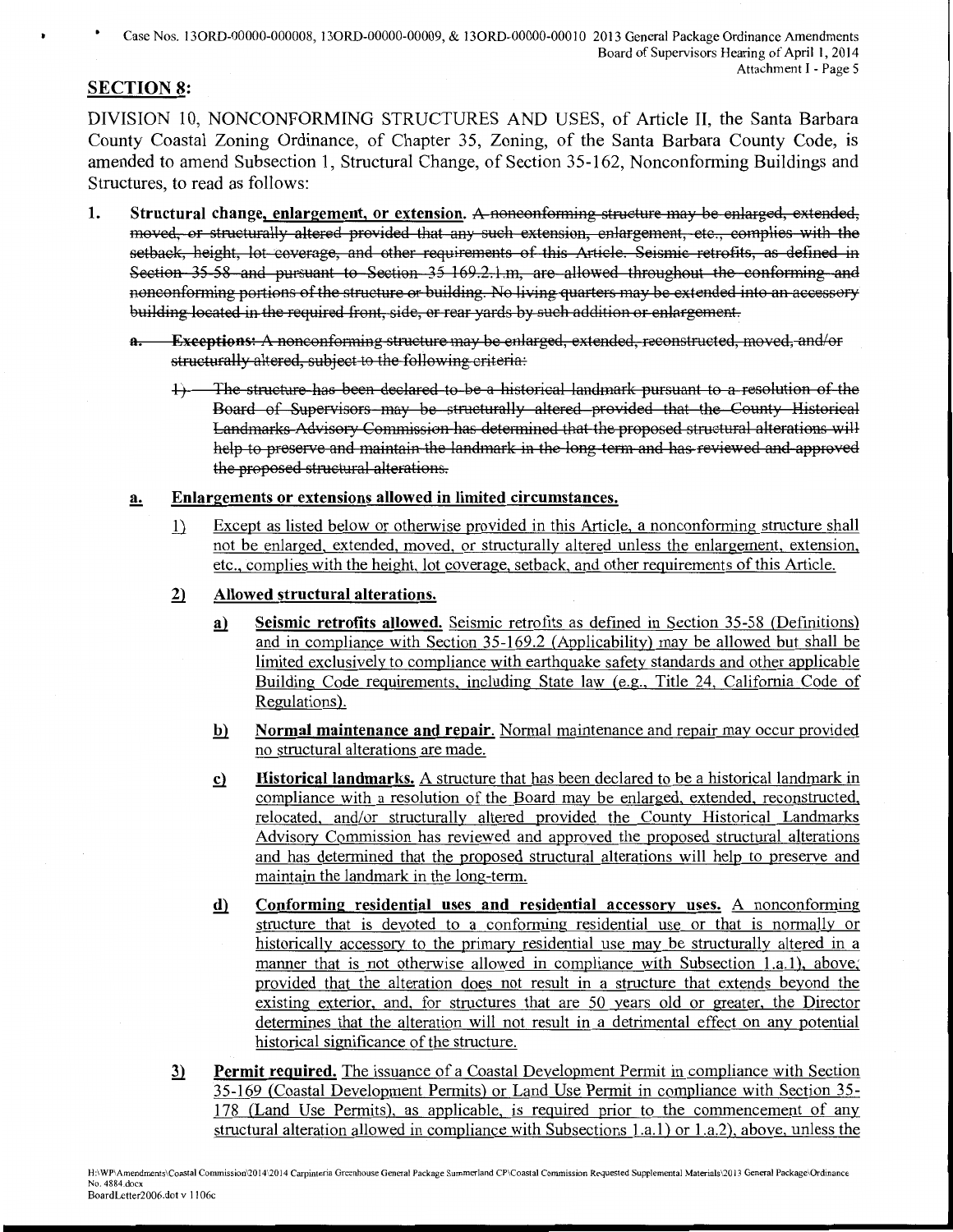alteration is determined to be exempt in compliance with Section 35-169.2 (Applicability).

- b. Accessory living quarters. No living quarters may be extended into an accessory structure located in the required front, side, or rear setbacks by any addition or enlargement.
- c. Loss of nonconforming status.
	- l} An existing nonconforming structure that is enlarged, extended, moved, reconstructed, or structurally altered in violation of Subsection 1.a, above, shall no longer be considered to be nonconforming and the rights to continue the nonconforming structure shall terminate unless the enlargement, extension, moving, reconstruction, or structural alteration is specifically allowed by this Article.
	- 2) If the rights to continue the nonconforming structure are terminated then the structure shall either be demolished or altered so that the structure may be considered a conforming structure. Failure by the owner to either demolish the structure or alter the structure so that it may be considered a conforming structure shall be considered a violation of this Article and subject to enforcement and penalties in compliance with Section 35-185 (Enforcement, Legal Procedures, and Penalties).

## SECTION 9:

DIVISION 11, PERMIT PROCEDURES, of Article II, the Santa Barbara County Coastal Zoning Ordinance, of Chapter 35, Zoning, of the Santa Barbara County Code, is amended to amend Section 35-172.9, Requirements Prior to Commencement of Conditionally Permitted Uses and Permit Expiration, of Section 35-172, Conditional Use Permits, to re-title Subsection 3, Time Limit, as "Time limit, permit expiration and extension."

## SECTION 10:

DIVISION 11, PERMIT PROCEDURES, of Article II, the Santa Barbara County Coastal Zoning Ordinance, of Chapter 35, Zoning, of the Santa Barbara County Code, is amended to amend Subsection b, Conditional Use Permits with approved phasing plans, of Subsection 3, Time Limit, of Section 35-172.9, Requirements Prior to Commencement of Conditionally Permitted Uses and Permit Expiration, of Section 35-172, Conditional Use Permits, to add a new Subsection 6) to read as follows:

- ~ The time limit(s) specified in the phasing plan shall require that all required Land Use Permits shall be issued within 10 years of the effective date of the Conditional Use Permit.
	- a) This 10 year period may be extended by the Planning Commission provided an application for a Time Extension is submitted in compliance with Section 35-179B (Time Extensions).

## SECTION 11:

DIVISION 11, PERMIT PROCEDURES, of Article II, the Santa Barbara County Coastal Zoning Ordinance, of Chapter 35, Zoning, of the Santa Barbara County Code, is amended to amend Section 35-174.9, Requirements Prior to Commencement of Development Allowed by a Final Development Plan and Development Plan Expiration, of Section 35-174, Development Plans, to re-title Subsection 3, Time Limit, as "Time limit, permit expiration and extension."

## SECTION 12:

DIVISION 11, PERMIT PROCEDURES, of Article II, the Santa Barbara County Coastal Zoning Ordinance, of Chapter 35, Zoning, of the Santa Barbara County Code, is amended to amend Subsection 2), Final Development Plans with approved phasing plans, of b., Final Development Plans, of Subsection 3, Time Limit, of Section 35-174.9, Requirements Prior to Commencement of Development Allowed by a Final Development Plan and Development Plan Expiration, of Section 35- 174, Development Plans, to read add a new Subsection f) to read as follows: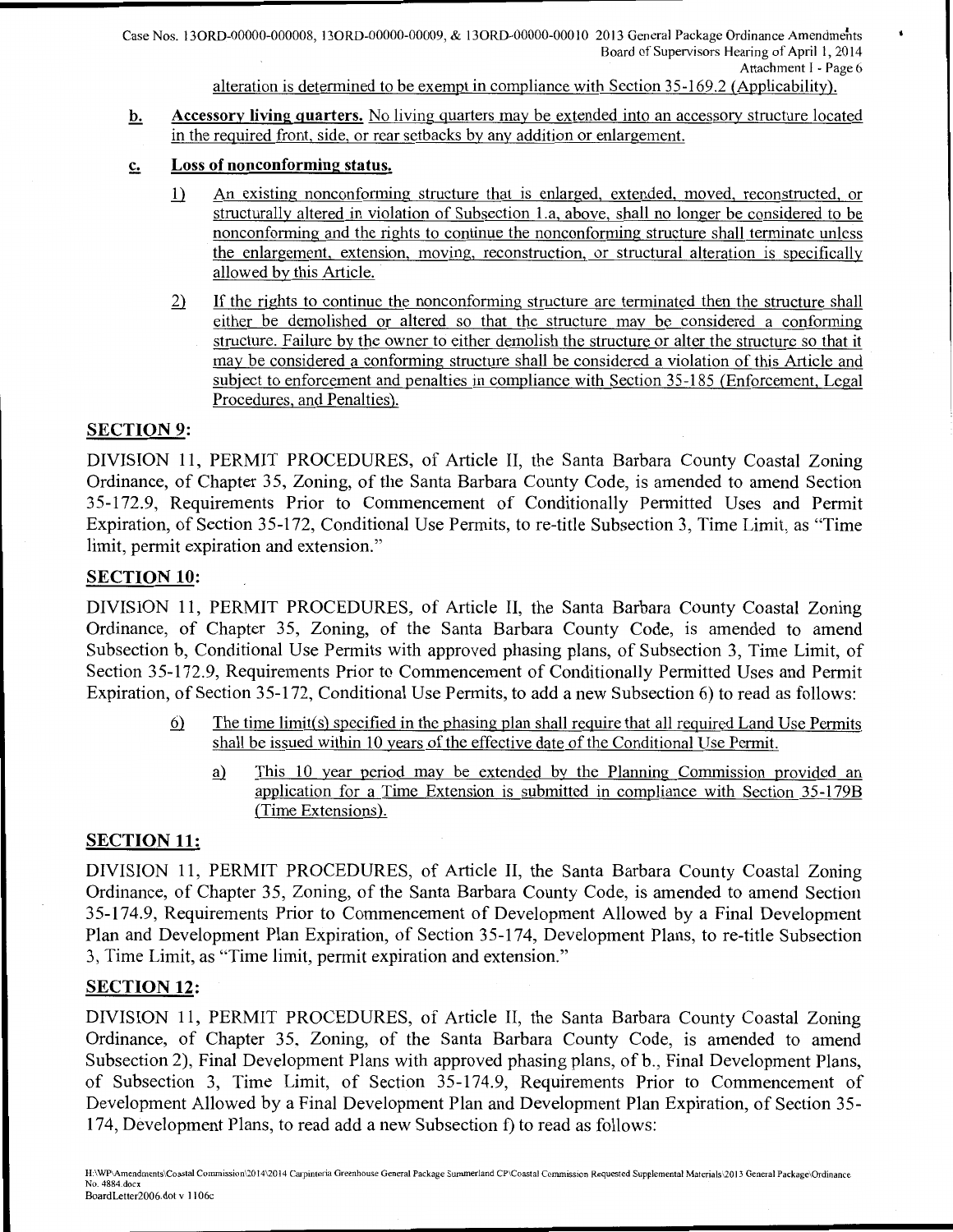• . . Case Nos. 130RD-00000-000008, 130RD-00000-00009, & 130RD-OOOOO-OOO I 0 2013 General Package Ordinance Amendments Board of Supervisors Hearing of April I, 2014

- Attachment I Page 7
- $\mathbf f$ . The time limit(s) specified in the phasing plan shall require that all required Land Use Permits shall be issued within 10 years of the effective date of the Final Development Plan.
	- i) This 10 year period may be extended by the Planning Commission provided an application for a Time Extension is submitted in compliance with Section 35- 179B (Time Extensions). This extension is not subject to Section 35-179B.D.3 (Development Plans (Preliminary and Final)) that limits the extension of the approval of a Development Plan to 12 months.

### SECTION 13:

DIVISION 11, PERMIT PROCEDURES, of Article II, the Santa Barbara County Coastal Zoning Ordinance, of Chapter 35, Zoning, of the Santa Barbara County Code, is amended to amend Section 35-177, Reclamation and Surface Mining Permits, to add a new Section 35-177.11 titled "Interim Management Plan Requirements" and to read as follows:

#### *Section 35-177.11 Interim management plan requirements.*

- 1. Timing, content, processing. Within 90 days of a surface mining operation becoming idle, the operator shall file an interim management plan with the Department. (SMARA, Section 2770(h))
	- a. The interim management plan shall comply with all applicable requirements of the State Act, Section 2770(h) and shall provide measures the operator will implement to maintain the site in compliance with the State Act, including all conditions of the Conditional Use Permit or Minor Conditional Use Permit and/or Reclamation Plan.
	- b. The interim management plan shall be processed as an amendment to the Reclamation Plan and shall not be considered a project for the purposes of environmental review in compliance with the California Environmental Quality Act. (SMARA, Section 2770(h))
	- c. The idle mine shall comply with the financial assurance requirements for reclamation specified in the State Act, Section 2773.1.
- 2. Director review and decision. The Director shall be the decision-maker for an amendment to a Reclamation Plan required to incorporate an interim management plan associated with mining operations .
	- a. Within 60 days of receipt of the interim management plan, or longer period mutually agreed upon by the Department and the operator, the Director shall review, and approve or deny the plan in compliance with Section 35-177.6 (Procedures), above, except that a public hearing is not required.
		- 1) The operator shall have 30 days, or a longer period mutually agreed upon by the operator and the Department, to submit a revised plan.
		- 2) The Director shall approve or deny the revised interim management plan within 60 days of receipt of the plan.
		- 3) An action of the Director to deny the revised interim management plan is final subject to appeal in compliance with Section 35-182 (Appeals).
- 3. Time limit, extension. The interim management plan shall remain in effect for a period not to exceed five years, at which time the Director shall do one of the following:
	- a. Renew the interim management plan for an additional period not to exceed five years, which may be renewed for additional five-year periods at the expiration of each five year period, if the Director finds that the surface mining operator has complied fully with the interim management plan.
	- b. Require the surface mining operator to commence reclamation in compliance with the approved Reclamation Plan. (SMARA Section 2770(h)(2))
	- c. An action of the Director to either renew the interim management plan or require the commencement of reclamation is final subject to appeal in compliance with Section 35-182 (Appeals).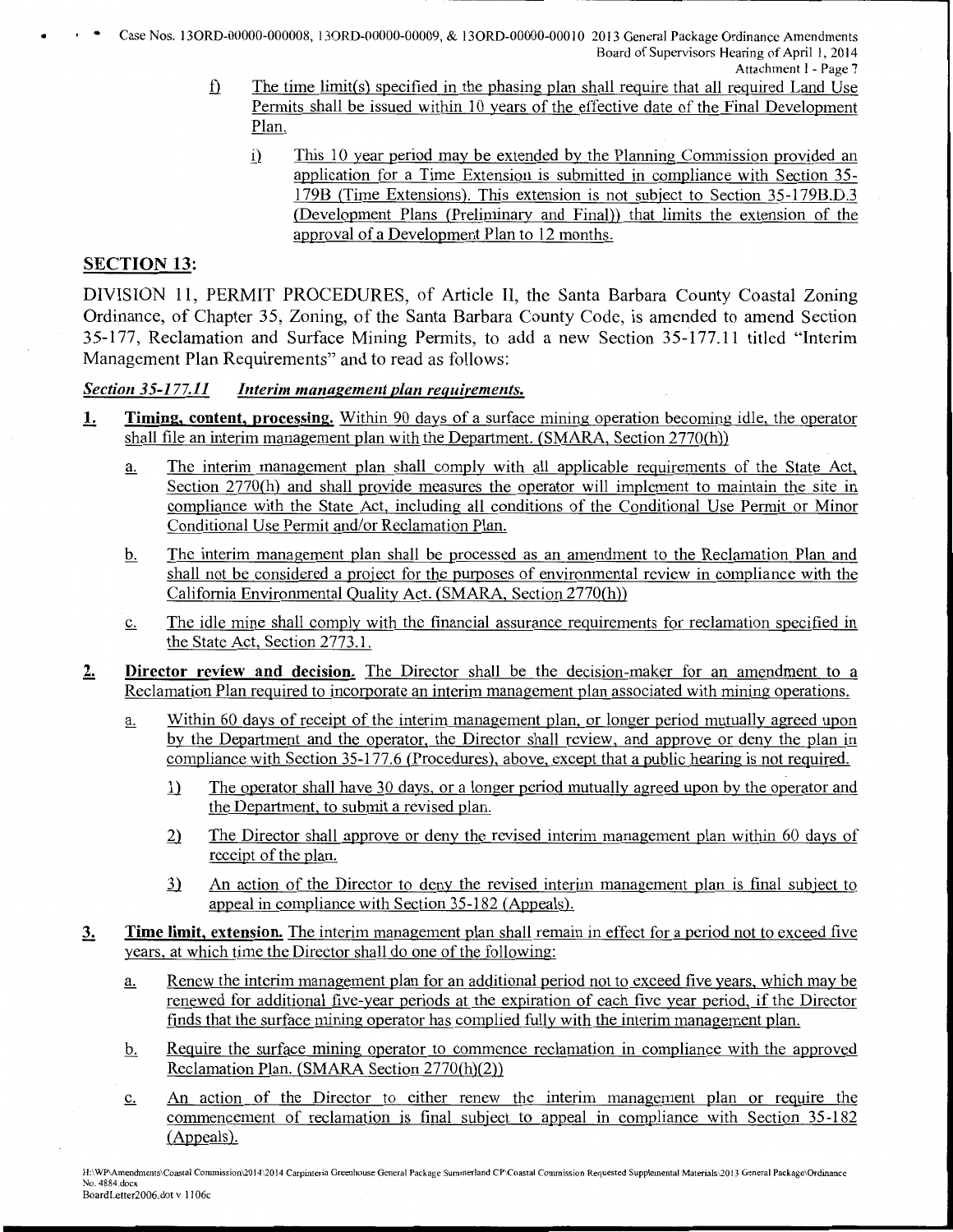Case Nos. 130RD-00000-000008, 13ORD-00000-00009, & 13ORD-00000-00010 2013 General Package Ordinance Amendme:"ts • Board of Supervisors Hearing of April I, 2014 Attachment I - Page 8

### SECTION 14:

All existing indices, section references, and figure and table numbers contained in Article II, the Santa Barbara County Coastal Zoning Ordinance, of Chapter 35, Zoning, of the County Code, are hereby revised and renumbered as appropriate to reflect the revisions enumerated above.

### SECTION 15:

Except as amended by this Ordinance, Division 2, Division 4, Division 6, Division 7, Division 10 and Division 11 of Article II, the Santa Barbara County Coastal Zoning Ordinance, of Chapter 35, Zoning, of the County Code, shall remain unchanged and shall continue in full force and effect.

### SECTION 16:

This ordinance and any portion of it approved by the Coastal Commission shall take effect and be in force 30 days from the date of its passage or upon the date that it is certified by the Coastal Commission pursuant to Public Resources Code Section 30514, whichever occurs later; and before the expiration of 15 days after its passage, it, or a summary of it, shall be published once, together with the names of the members of the Board of Supervisors voting for and against the same in the Santa Barbara News-Press, a newspaper of general circulation published in the County of Santa Barbara.

PASSED, APPROVED AND ADOPTED by the Board of Supervisors of the County of Santa Barbara, State of California, this 15th day of April, 2014, by the following vote:

AYES: NOES: ABSTAINED: ABSENT:

STEVE LAVAGNINO, CHAIR BOARD OF SUPERVISORS COUNTY OF SANTA BARBARA

ATTEST:

MONA MIYASATO, COUNTY EXECUTIVE OFFICER CLERK OF THE BOARD

 $\mathbf{B} \mathbf{y}$ 

Deputy Clerk

### APPROVED AS TO FORM:

MICHAEL C. GHIZZONI COUNTY COUNSEL

 $\mathbf{B} \mathbf{v}$ 

Deputy County Counsel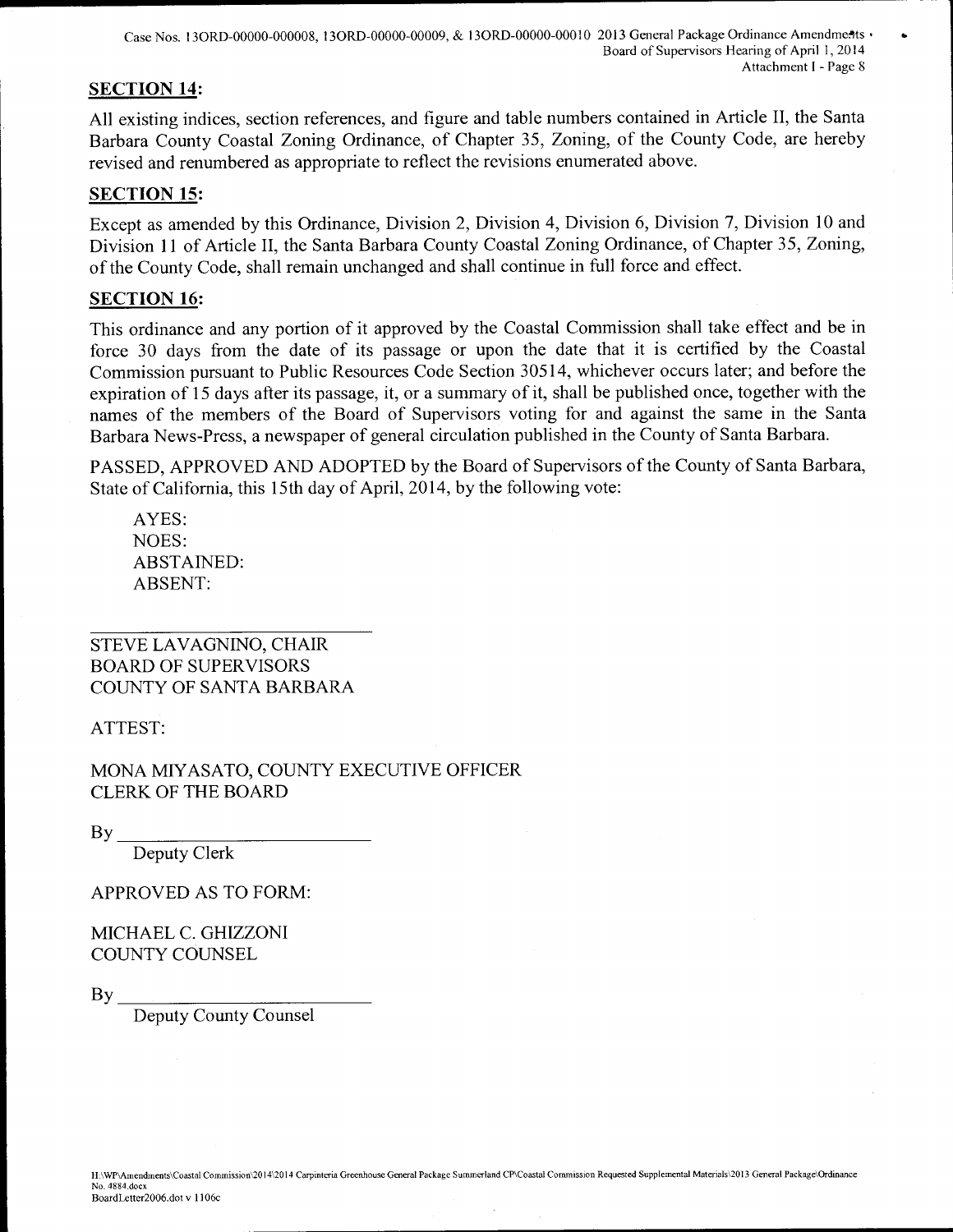### ATTACHMENT I: ARTICLE II CZO ORDINANCE AMENDMENT

## ORDINANCE NO. 4884

AN ORDINANCE AMENDING ARTICLE II, THE SANTA BARBARA COUNTY COASTAL ZONING ORDINANCE, OF CHAPTER 35, ZONING, OF THE COUNTY CODE BY AMENDING DIVISION 2, DEFINITIONS, DIVISION 6, PARKING REGULATIONS, DIVISION 7, GENERAL REGULATIONS, DIVISION 10, NONCONFORMING STRUCTURES AND USES, AND DIVISION 11, PERMIT PROCEDURES, TO IMPLEMENT NEW REGULATIONS, REVISE EXISTING REGULATIONS, AND MAKE OTHER MINOR CLARIFICATIONS, CORRECTIONS AND REVISIONS.

#### Case No. 130RD-00000-00010

The Board of Supervisors of the County of Santa Barbara ordains as follows:

-------------------------------------

#### SECTION 1:

DIVISION 2, DEFINITIONS, of Article II, the Santa Barbara County Coastal Zoning Ordinance, of Chapter 35, Zoning, of the Santa Barbara County Code, is amended to amend the existing definitions of "Special Care Home" and "Zoning Administrator" of Section 35-58, Definitions, to read as follows:

Special Care Home: A residential home providing non-medical care and supervision (also known as a "Group Home-Children," "Transitional Home, including substance abuse recovery," "Adult Residential Home," "Supported Housing," "Residential Care Facility for the Elderly or Handicapped," or "Foster Home." Note: Homes which serve six or fewer persons shall'be considered a residential use, subject to the regulations for any *<sup>r</sup>*other residential dwelling in the applicable zone, and the residents and operators of the home shall be considered a family.

### SECTION 2:

•

DIVISION 6, PARKING REGULATIONS, of Article II, the Santa Barbara County Coastal Zoning Ordinance, of Chapter 35, .Zoning, of the Santa Barbara County Code, is amended to amend Subsection 3.b of Section 35-114, Site, Location, and Design, to read as follows:

b. Uncovered parking areas and driveways shall be paved with a minimum oftwo inches of asphalt, concrete, masonry pavers, or equivalent, including pervious materials, on a suitable base.

#### SECTION 3:

DIVISION 6, PARKING REGULATIONS, of Article II, the Santa Barbara County Coastal Zoning Ordinance, of Chapter 35, Zoning, of the Santa Barbara County Code, is amended to amend Section 35-117A, Additional Standards for Residential Zones and Uses, to read as follows:

#### *Section 35-117A. Additional Standards for Residential Zones and Uses.*

1. ~· Exterior parking. The following standards apply to the keeping, parking, or storage (hereinafter referred to as "parked" or "parking" within the meaning of Section 35-117A of operative and inoperative motor vehicles and recreational vehicles outside of a fully enclosed or fully screened structure. A Coastal Development Permit in compliance with Section 35-169 (Coastal Development Permits) is not required to establish exterior parking except when 1) this Section requires a permit, or 2) the parking involves new development, construction of a new structure, or alteration of an existing structure that is not exempt from a Coastal Development Permit in compliance with Section 35-169 (Coastal Development Permits), or 3) the parking is not exempt from the requirement to obtain a Coastal Development Permit in compliance with Subsection l.f, below, or Section 35-169 (Coastal Development Permits). However, other permits may be required in compliance with Chapter 17 (Solid Waste Services), Chapter 19 (Junk Yards and Dumps) and Chapter 23 (Motor Vehicles and Traffic) of the County Code. Nothing in this Section 35- EXHIBIT 2

G:\GROUP\PERMITTING\Case Files\ORD\2000s\13 cases\13ORD-00000-00008 CLUDC General Packay&BOS\03-20-2014 2013 CZO General Packaye OA.docx<br>BoardLetter2006.dot v. 1106c LCP-4-STB-14-0835-2-PART B Santa Barbara County Ordinance No. 4884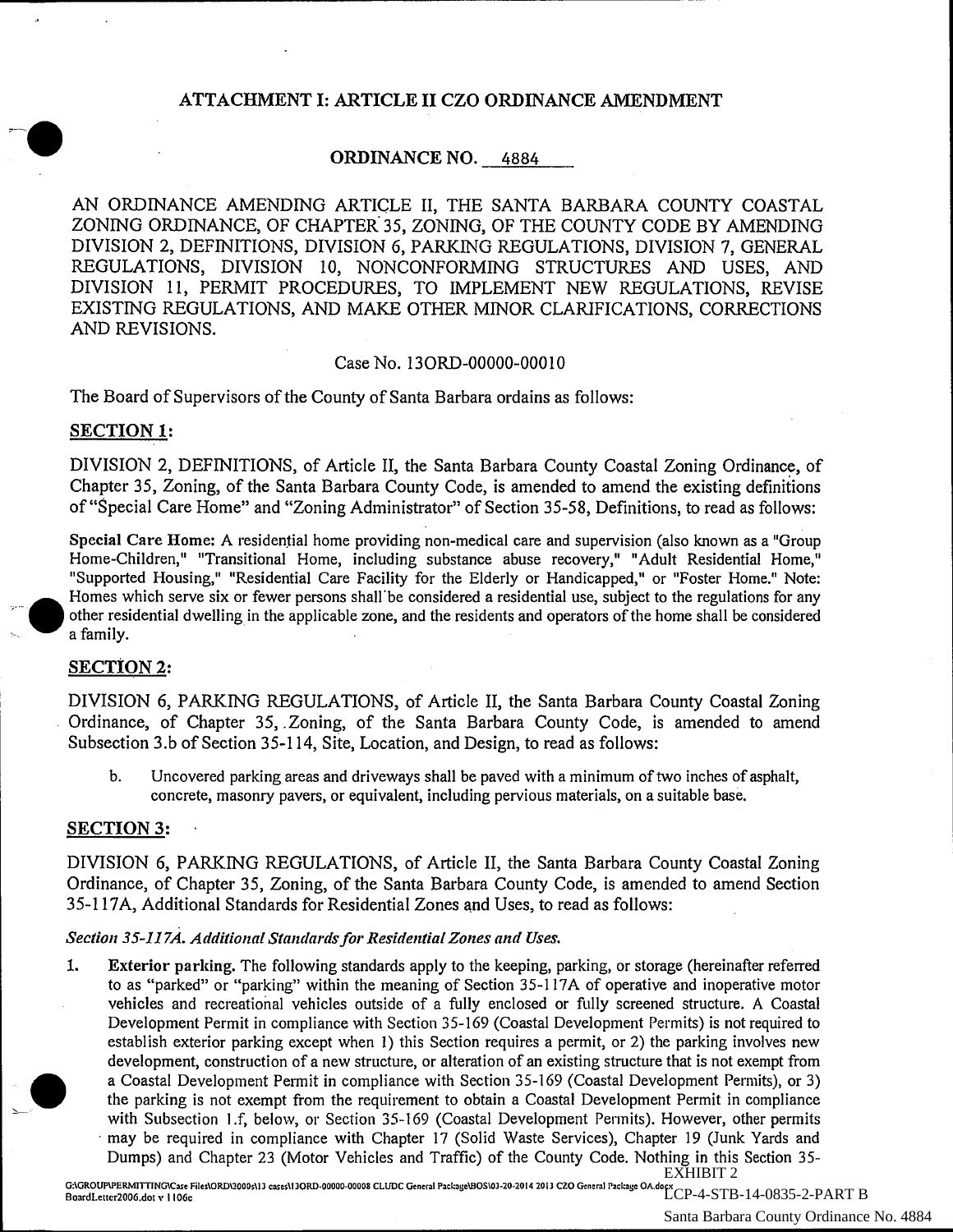Case Nos. 130RD-00000-000008, 130RD-00000-00009, & 130RD-OOOOO-OOOIO 2013 General Package Ordinance Amendments Board of Supervisors Hearing of April I, 2014 Exhibit I of Attachment I - Page 2

117A shall be construed as preventing the enforcement or implementation of the provisions of Chapter 17 (Solid Waste Services), Chapter I9 (Junk Yards and Dumps) and Chapter 23 (Motor Vehicles and Traffic) of the County Code.

- a. Current registration or certificate of non-operation required. All motor vehicles and recreational vehicles parked on a lot outside of a fully enclosed or fully screened structure shall either:
	- I) Have a current, unexpired registration with the California Department of Motor Vehicles that allows the vehicle to be driven, moved, towed or left standing (parked) upon any road or street; or,
	- 2) Have a current, unexpired certificate of non-operation or planned non-operation on file with the California Department of Motor Vehicles.

#### b. Limitation on number.

- 1) Not including the number of vehicles for which parking spaces are required to be provided in compliance with Section 35-108 (Required Number of Spaces: Residential), the exterior parking of operative motor vehicles and recreational vehicles is allowed provided that the number of such vehicles parked on a lot outside of a fully enclosed or fully screened structure does not exceed one per each bedroom located within the dwelling(s) on the lot.
	- a) Parking allowed in compliance with this Subsection 1.b.1) may be located on driveways including portions of driveways located within a required front setback or side setback area provided:
		- i) Any portion of a driveway on which parking occurs shall be paved with a minimum of two inches of asphalt, concrete, masonry pavers, or equivalent, including pervious materials, on a suitable base.

 $\bullet$ 

 $\bullet$ 

- ii) The width of any portion of a driveway located in a front setback area shall not exceed 50 percent of the adjacent street frontage for each front setback area except that a greater width may be allowed if necessary to comply with County or fire protection district regulations and, in all cases a driveway having a maximum width of 10 feet shall be allowed.
- iii) All parking located within a required front setback shall be located within one contiguous area for each. street frontage.
- 2) Additional parking allowed. In addition to exterior parking allowed in compliance with Subsection 1.b.1), above, the exterior parking of operative and inoperative motor vehicles and recreational vehicles that are registered with the California Department of Motor Vehicles to a person(s) residing on the lot on which the parking occurs outside of a fully enclosed or fully screened structure is allowed in compliance with the following standards.
	- a) The number of vehicles and the area used for the parking of said vehicles shall be limited to the following maximum number and area based upon the lot area of the lot on which the vehicles are parked:

| Lot Area (net) Maximum Allowed<br>Number of Vehicles | <b>Maximum Allowed</b><br><b>Parking Area</b> |
|------------------------------------------------------|-----------------------------------------------|
| Less than $10,000$ sq. ft.                           | 140 sq. $ft.$                                 |
| 10,000 sq. ft. to less than 20,000 sq. ft.           | $420$ sq. ft.                                 |
| $20,000$ sq. ft. or larger                           | $700$ sq. ft.                                 |

b) Any area used for parking shall be located so that vehicles parked thereon are not visible from any public road or other area of public use (e.g., park, trail), or any adjoining lot.

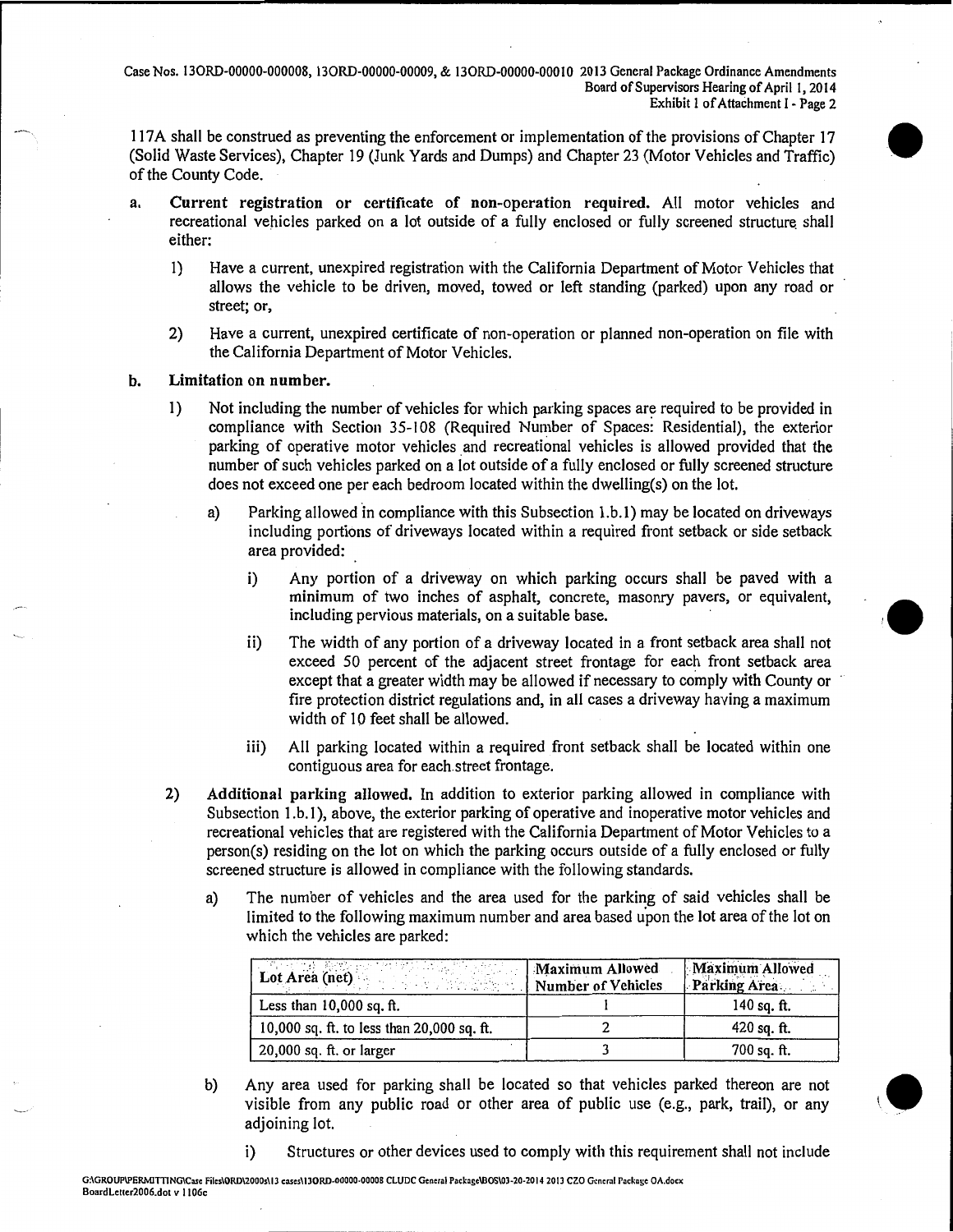Case Nos. 130RD-00000-000008, 130RD-00000-00009, & 130RD-OOOOO-OOOIO 2013 General Package Ordinance Amendments Board of Supervisors Hearing of April 1, 2014 Exhibit I of Attachment I - Page 3

> awnings, fabric shelters, tents, vehicle covers and similar structures or other devices of a nonpermanent type of construction.

- c) . On lots having a net lot area of less than 20,000 square feet, vehicles shall not be parked in any area located between the front line of the lot and the principal dwelling.
- c. Additional standards for inoperative motor vehicles and recreational vehicles. The parking of inoperative motor vehicles and recreational vehicles outside of a fully enclosed or fully screened structure shall also comply with the following standards in addition to the standards listed in Subsections 1.a and 1.b, above:
	- 1) Vehicles shall not be parked on parking spaces required in compliance with Section 35-108 (Required Number of Spaces: Residential).
	- 2) Any area used for parking shall be designed and installed to prevent the discharge of pollutants onto adjacent lots and adjacent streets.
	- 3) Vehicles that are parked for a period in excess of 14 consecutive days without being moved under their own motive power shall be drained of gasoline, oil and other flammable liquids.
	- 4) The parking of inoperative motor vehicles regulated under Section 35-144K (Motor vehicle assembly, dismantling, maintenance, repair, restoration, etc.) shall also be in compliance with the requirements of that Section.
- d. Modifications to standards allowed with a Minor Conditional Use Permit. Parking of motor vehicles and recreational vehicles that does not comply with the standards contained in Subsections l.a through 1 .c, above, may be allowed in compliance with a Minor Conditional Use Permit approved in compliance with Section 35-172 (Conditional Use Permits).
- e. Noncompliance deemed a violation of this Development Code. As of [six months from the effective date of Ordinance No. 4811], the parking of motor vehicles and recreational vehicles that does not comply with the standards contained in Subsections l.a through I.e, above, or is not allowed by a Minor Conditional Use Permit approved in compliance with Section 35-172 (Conditional. Use Permits) as allowed by Subsection 1.d, above, shall be considered a violation of this Article and subject to enforcement and penalties in compliance with Chapter 35-185 (Enforcement, Legal Procedures, and Penalties).
- f. Exterior parking does not require a Coastal Development Permit in compliance with Section 35-169 (Coastal Development Permits) if:
	- I) The exterior parking will be located in an area that has been designated for parking or has been designated as a driveway pursuant to a Coastal Development Permit issued in compliance with Section 35-169 (Coastal Development Permits) or,
	- 2) The exterior parking will:
		- a) Not be located within or adjacent to a wetland, stream, beach, environmentally sensitive habitat area, or on or within 300 feet of a coastal bluff; and
		- b) Not result in any potential adverse effects to public access to the beach or public hiking and equestrian trails (including where there is substantial evidence of prescriptive rights); and
		- c) Not result in. significant adverse impacts to scenic views from beaches, parklands, public viewing areas and public roadways; and
		- d) Not require any grading which involves the movement of more than 50 cubic yards of material and not result in any significant alteration of land forms; and
		- e) Meets all other exemption criteria in compliance with Section 35-169.2.1.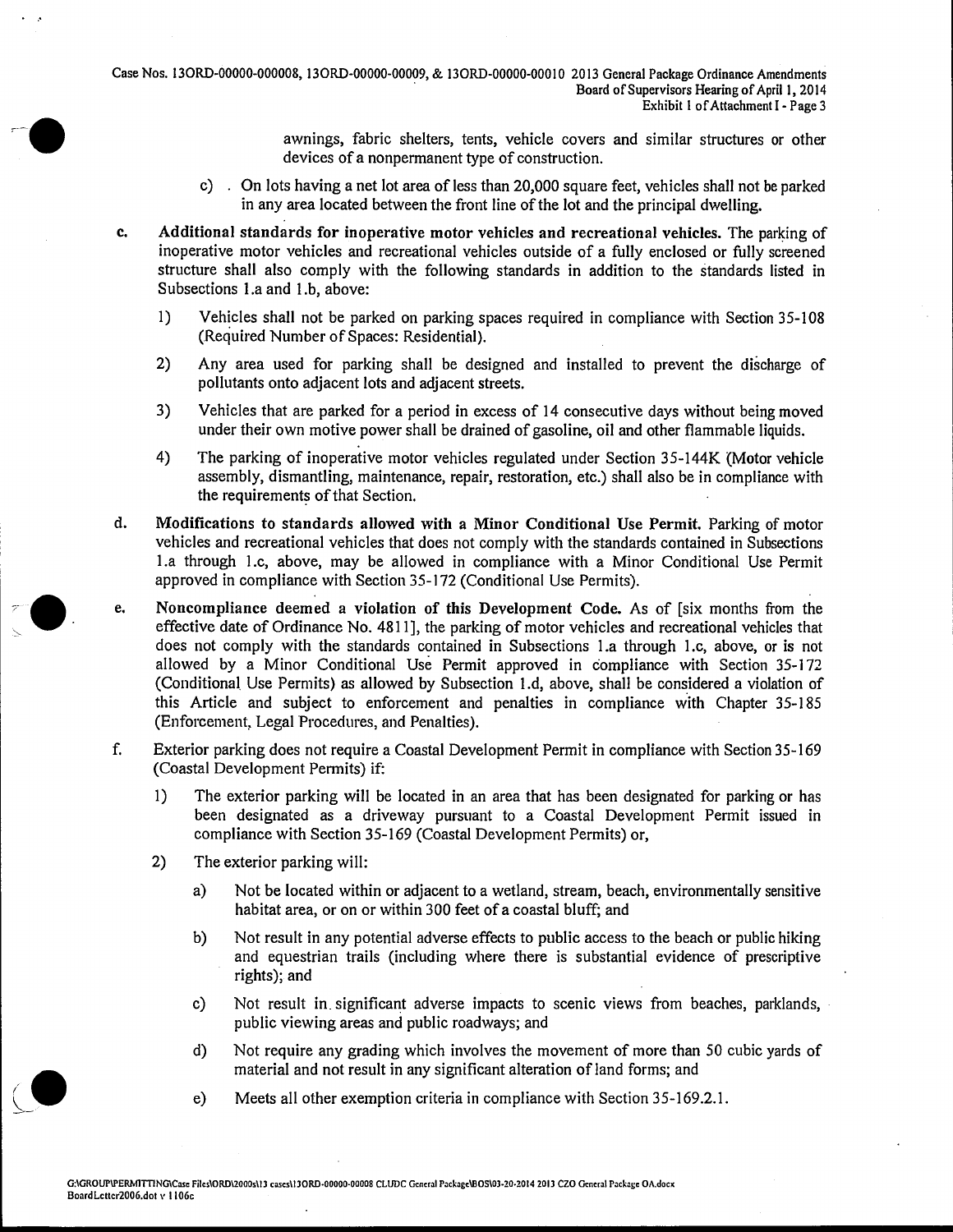•

•

**•** 

### SECTION 4:

DIVISION 7, GENERAL REGULATIONS, of Article II, the Santa Barbara County Coastal Zoning Ordinance, of Chapter 35, Zoning, of the Santa Barbara County Code, is amended to amend Section 35-122, Swimming Pools and Spas, to read as follows:

#### *Section35-122. Swimming Pools and Spas.*

- 1. Swimming pools, spas, and appurtenant structures shall be classified as accessory uses.
- 2. Swimming pools, spas, and appurtenant equipment shall not be located:
	- a. Lots other than interior lots. In the required front or side setback areas and, if located within the rear setback, shall not be located closer than five feet to any property line.
	- b. Interior lots. Closer than 10 feet to any property line.

#### SECTION 5:

DIVISION 7, GENERAL REGULATIONS, of Article II, the Santa Barbara County Coastal Zoning Ordinance, of Chapter 35, Zoning, of the Santa Barbara County Code, is amended to amend Section 35-132.10, Storage of Trailers as an Accessory Use to a Residential Use, of Section 35-132 Trailer Use, to add a new Subsection 7. to read as follows:

7. Any recreational vehicle that is parked outside of a fully enclosed or fully screened structure shall be in compliance with Section 35-117A (Additional Standards for Residential Zones and Uses).

#### SECTION 6:

 $\big($ 

DIVISION 7, GENERAL REGULATIONS, of Article II, the Santa Barbara County Coastal Zoning Ordinance, of Chapter 35, Zoning, of the Santa Barbara County Code, is amended to amend Section 35-143.3, Special Care Homes, of Section 35-143, Community Care Facilities, to read as follows:

#### *Section35-143.3 Special Care Homes*

Special Care Homes that serve six or fewer persons shall be considered a Permitted use provided that the home meets all of the following criteria:

- 1. A single kitchen.
- 2. Off-street parking is provided pursuant to Section 35-108 (Required Number of Spaces: Residential), and Section 35-114 (Size, Location, and Design) and the requirement in the applicable zone district.
- 3. Structural installations necessary to accommodate disabled residents (e.g., ramps, lifts, handrails), pursuant to the Fair Housing Act, shall be allowed notwithstanding the processing requirements of Section 35-173 (Variances) and Section 35-179 (Modifications).
- 4. The application and the requirements of this Article shall be waived by the Director of Planning and Development, if necessary to comply with the Federal and/or State Fair Housing and Disability Laws relating to accommodation for persons with disabilities.

Review of Special Care Home pursuant to this Section is a ministerial action exempt from the California Environmental Quality Act, unless the approval is subject to Section 35-169.4.2 or Section 35-169.4.3.

#### SECTION 7:

DIVISION 7, GENERAL REGULATIONS, of Article II, the Santa Barbara County Coastal Zoning Ordinance, of Chapter 35, Zoning, of the Santa Barbara County Code, is amended to amend Section 35-144J.C.2.c, Screening required, of Section 35-144J, Accessory Storage of Materials, to read as follows: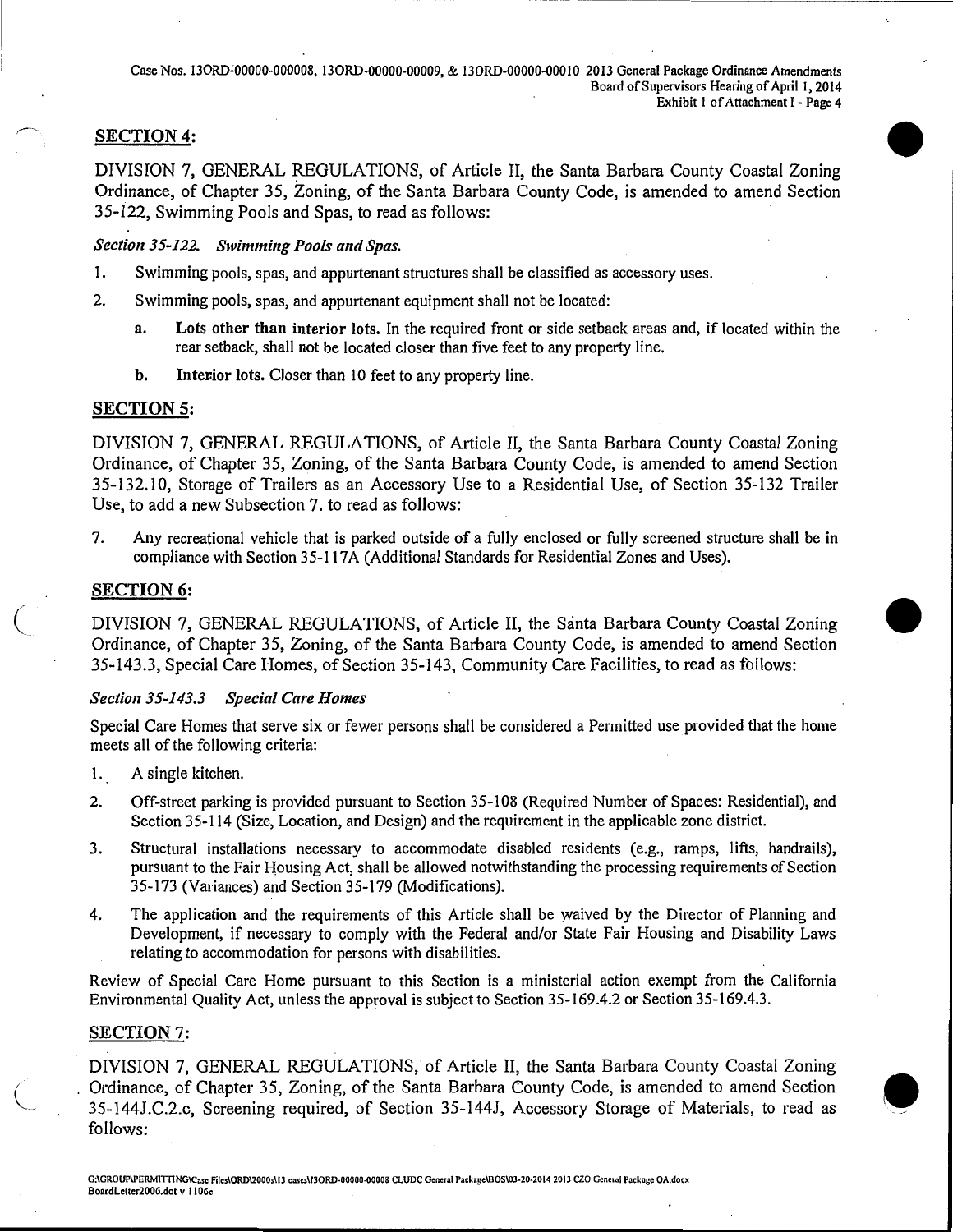Case Nos. 130RD-00000-000008, 130RD-00000-00009, & 130RD-OOOOO-OOOIO 2013 General Package Ordinance Amendments Board of Supervisors Hearing of April 1, 2014 Exhibit I of Attachment 1- Page *5* 

c. Screening required. Except for stacked, cut firewood for on-site domestic use only, the outdoor storage of miscellaneous materials shall be enclosed within a six-foot high solid wood fence or masonry wall. The fence or wall shall be located in close proximity to the materials being stored so as to effectively screen the storage area.

#### SECTION 8:

DIVISION 10, NONCONFORMING STRUCTURES AND USES, of Article II, the Santa Barbara County Coastal Zoning Ordinance, of Chapter 35, Zoning, of the Santa Barbara County Code, is amended to amend Subsection I, Structural Change, of Section 35-I62, Nonconforming Buildings and Structures, to read as follows:

- 1. Structural change, enlargement, or extension.
	- a. Enlargements or extensions allowed in limited circumstances.
		- 1) Except as listed below or otherwise provided in this Article, a nonconforming structure shall not be enlarged, extended, moved, or structurally altered unless the enlargement, extension, etc., complies with the height, lot coverage, setback, and other requirements of this Article.
		- 2) Allowed structural alterations.
			- a) Seismic retrofits allowed. Seismic retrofits as defined in Section 35-58 (Definitions) and in compliance with Section 35-169.2 (Applicability) may be allowed but shall be limited exclusively to compliance with earthquake safety standards and other applicable Building Code requirements, including State law (e.g., Title 24, California Code of Regulations).
			- b) Normal maintenance and repair. Normal maintenance and repair may occur provided no structural alterations are made.
			- c) Historicallandmarlcs. A structure that has been declared to be a historical landmark in compliance with a resolution of the Board may be enlarged, extended, reconstructed, relocated, and/or structuraJiy altered provided the County Historical Landmarks Advisory Commission has reviewed and approved the proposed structural alterations and has determined that the proposed structural alterations will help to preserve and . maintain the landmark in the long-term.
			- d) Conforming residential uses and residential accessory uses. A nonconforming structure that is devoted to a conforming residential use or that is normally or historically accessory to the primary residential use may be structurally altered in a manner that is not otherwise allowed in compliance with. Subsection 1.a.1), above, provided that the alteration does not result in a structure that extends beyond the existing exterior, and, for structures that are 50 years old or greater, the Director determines that the alteration will not result in a detrimental effect on any potential historical significance of the structure.
		- 3) Permit required. The issuance of a Coastal Development Permit in compliance with Section 35-169 (Coastal Development Permits) or Land Use Permit in compliance with Section 35- 178 (Land Use Permits), as applicable, is required prior to the commencement of any structural alteration allowed in compliance with Subsections 1.a.1) or 1.a.2), above, unless the alteration is determined to be exempt in compliance with Section 35-169.2 (Applicability).
	- b. Accessory living quarters. No living quarters may be extended into an accessory structure located in the required front, side, or rear setbacks by any addition or enlargement.



*(.* 

~--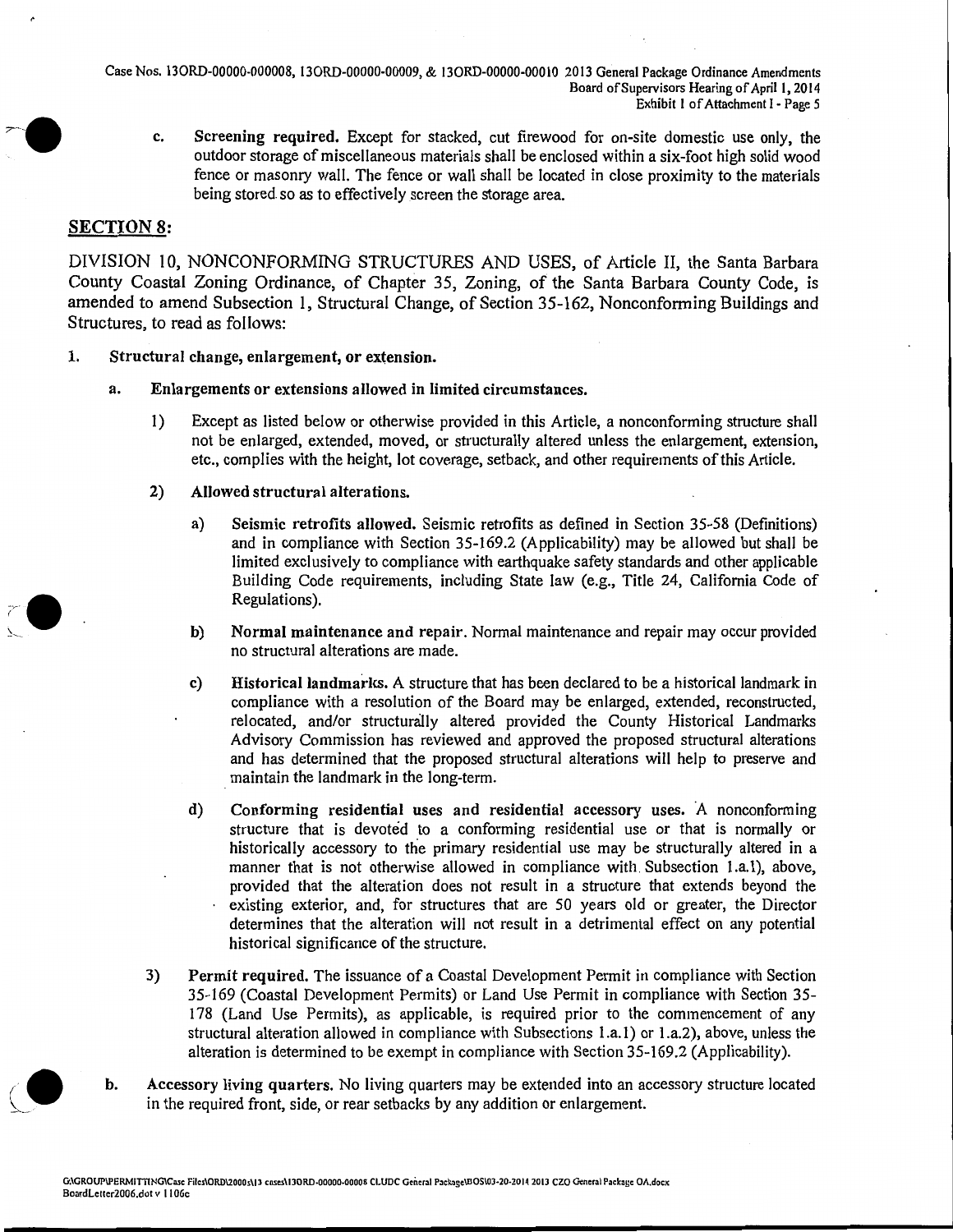Case Nos. 130RD-OOOOQ-000008, 130RD-00000-00009, & 130RD-OOOOO-OOOIO 2013 General Package Ordinance Amendments Board of Supervisors Hearing of April 1, 2014 Exhibit I of Attachment I - Page 6

- c. Loss of nonconforming status.
	- I) An existing nonconforming structure that is enlarged, extended, moved, reconstructed, or structurally altered in violation of Subsection l.a, above, shall no longer be considered to be nonconforming and the rights to continue the nonconforming structure shall terminate unless the enlargement, extension, moving, reconstruction, or structural alteration is specifically allowed by this Article.
	- 2) If the rights to continue the nonconforming structure are terminated then the structure shall either be demolished or altered so that the structure may be considered a conforming structure. Failure by the owner to either demolish the structure or alter the structure so that it may be considered a conforming structure shall be considered a violation of this Article and subject to enforcement and penalties in compliance with Section 35-185 (Enforcement, Legal Procedures, and Penalties).

#### SECTION 9:

DIVISION 11, PERMIT PROCEDURES, of Article II, the Santa Barbara County Coastal Zoning Ordinance, of Chapter 35, Zoning, of the Santa Barbara County Code, is amended to amend Section 35-172.9, Requirements Prior to Commencement of Conditionally Permitted Uses and Permit Expiration, of Section 35-172, Conditional Use Permits, to re-title Subsection 3, Time Limit, as "Time limit, permit expiration and extension."

#### SECTION 10:

DIVISION 11, PERMIT PROCEDURES, of Article II, the Santa Barbara County Coastal Zoning Ordinance, of Chapter 35, Zoning, of the Santa Barbara County Code, is amended to amend Subsection b, Conditional Use Permits with approved phasing plans, of Subsection 3, Time Limit, of Section 35-172.9, Requirements Prior to Commencement of Conditionally Permitted Uses and Permit Expiration, of Section 35-172, Conditional Use Permits, to add a new Subsection 6) to read as follows:

- 6) The time limit(s) specified in the phasing plan shall require that all required Land Use Permits shall be issued within 10 years of the effective date of the Conditional Use Permit.
	- a) This 10 year period may be extended by the Planning Commission provided an application for a Time Extension is submitted in compliance with Section 35-1798 (Time Extensions).

#### SECTION 11:

DIVISION 11, PERMIT PROCEDURES, of Article II, the Santa Barbara County Coastal Zoning Ordinance, of Chapter 35, Zoning, of the Santa Barbara County Code, is amended to amend Section 35-174.9, Requirements Prior to Commencement of Development Allowed by a Final Development Plan and Development Plan Expiration, of Section 35-174, Development Plans, to re-title Subsection 3, Time Limit, as "Time limit, permit expiration and extension."

#### SECTION 12:

 $\overline{a}$ "----·. DIVISION II, PERMIT PROCEDURES, of Article II, the Santa Barbara County Coastal Zoning Ordinance, of Chapter 35, Zoning, of the Santa Barbara County Code, is amended to amend Subsection 2), Final Development Plans with approved phasing plans, of b., Final Development Plans, of Subsection 3, Time Limit, of Section 35-174.9, Requirements Prior to Commencement of Development Allowed by a Final Development Plan and Development Plan Expiration, of Section 35- 174, Development Plans, to read add a new Subsection f) to read as follows:



•

f) The time limit(s) specified in the phasing plan shall require that all required Land Use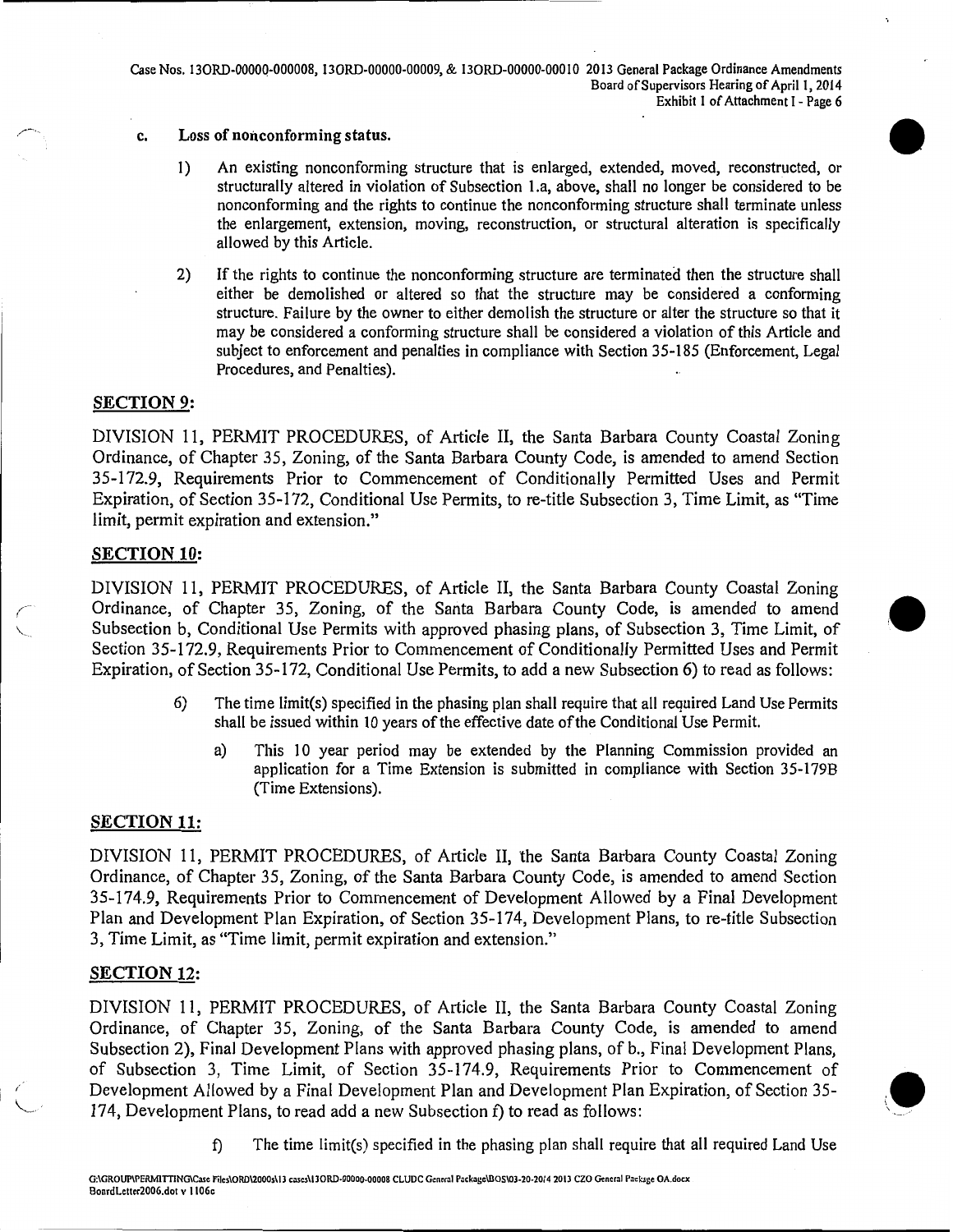Case Nos. 130RD-00000-000008, 130RD-00000-00009, & 130RD-OOOOO-OOOIO 2013 General Package Ordinance Amendments Board of Supervisors Hearing of April 1, 2014 Exhibit I of Attachment I • Page 7

> Permits shall be issued within 10 years of the effective date of the Final Development  $\cdot$ Plan.

> i) This 10 year period may be extended by the Planning Commission provided an application for a Time Extension is submitted in compliance with Section 35- I79B (Time Extensions). This extension is not subject to Section 35-179B.D.3 (Development Plans (Preliminary and Final)) that limits the extension of the approval of a Development Plan to 12 months.

#### SECTION 13:

DIVISION 11, PERMIT PROCEDURES, of Article II, the Santa Barbara County Coastal Zoning Ordinance, of Chapter 35, Zoning, of the Santa Barbara County Code, is amended to amend Section 35-177, Reclamation and Surface Mining Permits, to add a new Section 35-177.11 titled "Interim Management Plan Requirements" and to read as follows:

#### *Section35-177.11 Interim management plan requirements.*

- 1. Timing, content, processing. Within 90 days of a surface mining operation becoming idle, the operator shall file an interim management plan with the Department. (SMARA, Section 2770(h))
	- a. The interim management plan shall comply with all applicable requirements of the State Act, Section 2770(h) and shall provide measures the operator will implement to maintain the site in compliance with the State Act, including all conditions of the Conditional Use Permit or Minor Conditional Use Permit and/or Reclamation Plan.
	- b. The interim management plan shall be processed as an amendment to the Reclamation Plan and shall not be considered a project for the purposes of environmental review in compliance with the California Environmental Quality Act. (SMARA, Section 2770(h))
	- c. The idle mine shall comply with the financial assurance requirements for reclamation specified in the State Act, Section 2773.1.
- 2. Director review and decision. The Director shall be the decision-maker for an amendment to a Reclamation Plan required to incorporate an interim management plan associated with mining operations.
	- a. Within 60 days of receipt of the interim management plan, or longer period mutually agreed upon by the Department and the operator, the Director shall review, and approve or deny the plan in compliance with Section 35-I 77.6 (Procedures), above, except that a public hearing is not required.
		- 1) The operator shall have 30 days, or a longer period mutually agreed upon by the operator and the Department, to submit a revised plan.
		- 2) The Director shall approve or deny the revised interim management plan within 60 days of receipt of the plan.
		- 3) An action of the Director to deny the revised interim management plan is final subject to appeal in compliance with Section 35-182 (Appeals).
- 3. Time limit, extension. The interim management plan shall remain in effect for a period not to exceed five years, at which time the Director shall do one of the following:
	- a. Renew the interim management plan for an additional period not to exceed five years, which may be renewed for additional five-year periods at the expiration of each five year period, if the Director finds that the surface mining operator has complied fully with the interim management plan.
	- b. Require the surface mining operator to commence reclamation in compliance with the approved Reclamation Plan. (SMARA Section 2770(h)(2))
	- c. An action of the Director to either renew the interim management plan or require the commencement of reclamation is final subject to appeal in compliance with Section 35-182 (Appeals).

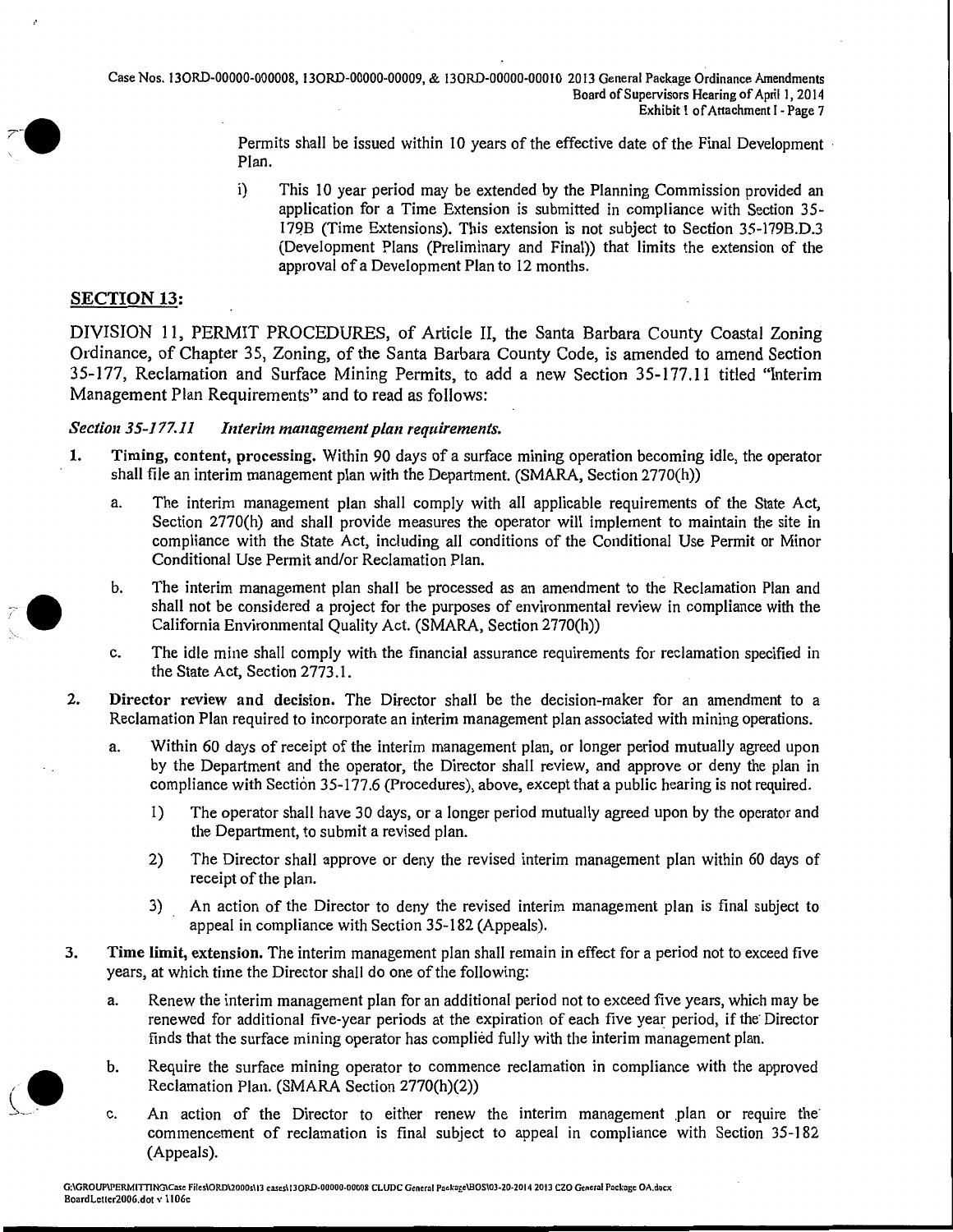Case Nos. 130RD-00000-000008, 130RD-00000-00009, & 130RD-OOOOO-OOOIO 2013 General Package Ordinance Amendments Board of Supervisors Hearing of April 1, 2014 Exhibit I of Attachment I - Page 8

#### **SECTION 14:**

All existing indices, section references, and figure and table numbers contained in Article II, the Santa Barbara County Coastal Zoning Ordinance, of Chapter 35, Zoning, of the County Code, are hereby revised and renumbered as appropriate to reflect the revisions enumerated above.

#### **SECTION 15:**

Except as amended by this Ordinance, Division 2, Division 4, Division 6, Division 7, Division 10 and Division 11 of Article II, the Santa Barbara County Coastal Zoning Ordinance, of Chapter 35, Zoning, of the County Code, shall remain unchanged and shall continue in full force and effect.

#### **SECTION 16:**

This ordinance and any portion of it approved by the Coastal Commission shall take effect and be in force 30 days from the date of its passage or upon the date that it is certified by the Coastal Commission pursuant to Public Resources Code Section 30514, whichever occurs later; and before the expiration of 15 days after its passage, it, or a summary of it, shall be published once, together with the names of the members of the Board of Supervisors voting for and against the same in the Santa Barbara News-Press, a newspaper of general circulation published in the County of Santa Barbara.

PASSED, APPROVED AND ADOPTED by the Board of Supervisors of the County of Santa Barbara,<br>State of California, this 15thday of April . 2014, by the following vote: State of California, this 15th day of April

Supervisor Carbajal, Wolf, Farr, Adam & Lavagnino

·•

AYES: NOES: ABSTAINED: .ABSENT:

None None None (,

STEVE LAVAGNINO, CHAIR **BOARD OF SUPERVISORS** COUNTY OF SANTA BARBARA

ATTEST:

MONA MIYASATO, COUNTY EXECUTIVE OFFICER CLERK OF THE BOARD

By Russ Barry

APPROVED AS TO FORM:

MICHAEL C. GHIZZONI COUNTY COUNSEL

Deputy County Counse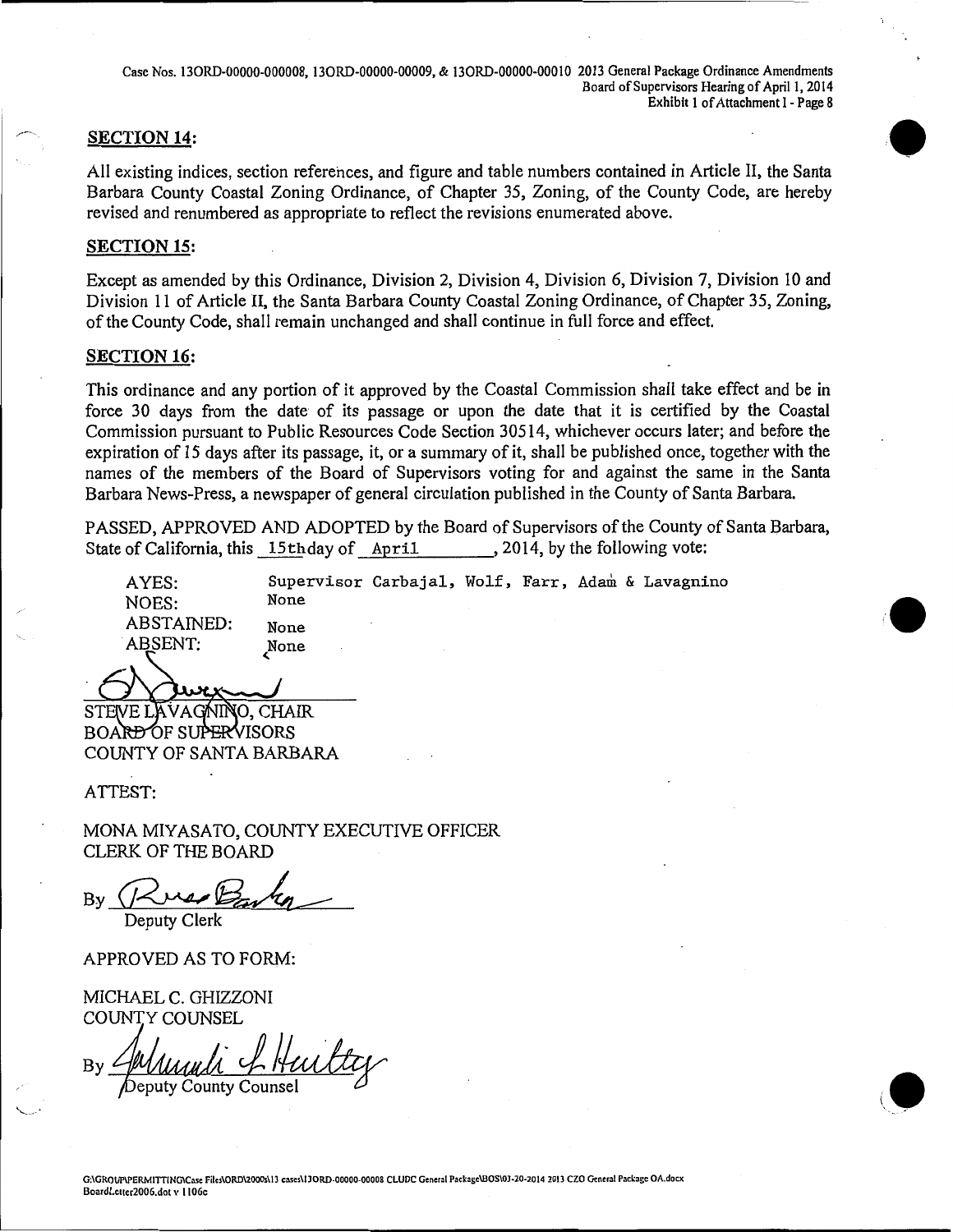## **ATTACHMENT K: RESOLUTION 14-04 ARTICLE II CZO**

--------~~~-~------~-------------------------------,

) ) ) ) )

)

) ) ) )

## RESOLUTION OF THE SANTA BARBARA COUNTY PLANNING COMMISSION COUNTY OF SANTA BARBARA, STATE OF CALIFORNIA

IN THE MATTER OF RECOMMENDING TO THE COUNTY PLANNING COMMISSION THE ADOPTION OF AN AMENDMENT TO THE SANTA BARBARA COUNTY ARTICLE II COASTAL ZONING ORDINANCE, OF CHAPTER 35 OF THE COUNTY CODE, AMENDING DIVISION 1, IN GENERAL, DIVISION 2, DEFINITIONS, DIVISION 6, PARKING, DIVISION 7, GENERAL REGULATIONS, DIVISION 10, NONCONFORMING STRUCTURES AND USES, AND DIVISION 11, PERMIT PROCEDURES, TO IMPLEMENT NEW REGULATIONS AND MAKE OTHER MINOR CLARIFICATIONS AND CORRECTIONS AND REVISIONS.

) RESOLUTION NO.: 14 ~ 04

) CASE NO.: 130RD~OOOOO~OOOIO

WITH REFERENCE TO THE FOLLOWING:

- A. On July 19, 1982, by Ordinance 3312, the Board of Supervisors adopted the Coastal Zoning Ordinance, Article II of Chapter 35 of the Santa Barbara County Code; and
- B. The County Planning Commission now finds that it is in the interest of the orderly development of the County and important to the preservation of the health, safety and general welfare of the residents of the County, to recommend to the Board of Supervisors that the Board of Supervisors adopt an ordinance (Case No. 130RD-00000~00010) amending Article II of Chapter 35 of the Santa Barbara County Code, the Coastal Zoning Ordinance, to implement new regulations and make other minor clarifications, corrections and revisions.

Said Ordinance is attached hereto as Exhibit 1 and is incorporated herein by reference.

- C. The proposed Ordinance is consistent with the Coastal Act of 1976, the Santa Barbara County Coastal Plan, the Santa Barbara County Comprehensive Plan including the Community and Area Plans, and the requirements of the State Planning, Zoning and Development Laws.
- D. The proposed Ordinance is in the interest of the general community welfare since it will serve to clarify, update, and streamline the development permit process. without compromising community values, environmental quality, or the public health and safety. The proposed ordinance amendments will (1) revise existing permit processes to enhance clarity and efficiency, (2) add new development standards and restrictions pertaining to specific land uses which will serve to minimize potential adverse impacts to the surrounding area, and (3) correct and clarify existing text provisions.
- E. This County Planning Commission has held a duly noticed public hearing, as required by Section 65854 of the Government Code, on the proposed Ordinance at which hearing the proposed Ordinance was explained and comments invited from the persons in attendance.

This County Planning Commission has considered the recommendation of the Montecito Planning Commission as adopted by Resolution of the Montecito Planning Commission on January 22, 2014. EXHIBIT 3

LCP-4-STB-14-0835-2-PART B Santa Barbara County Board of Supervisors Resolution No. 14-04